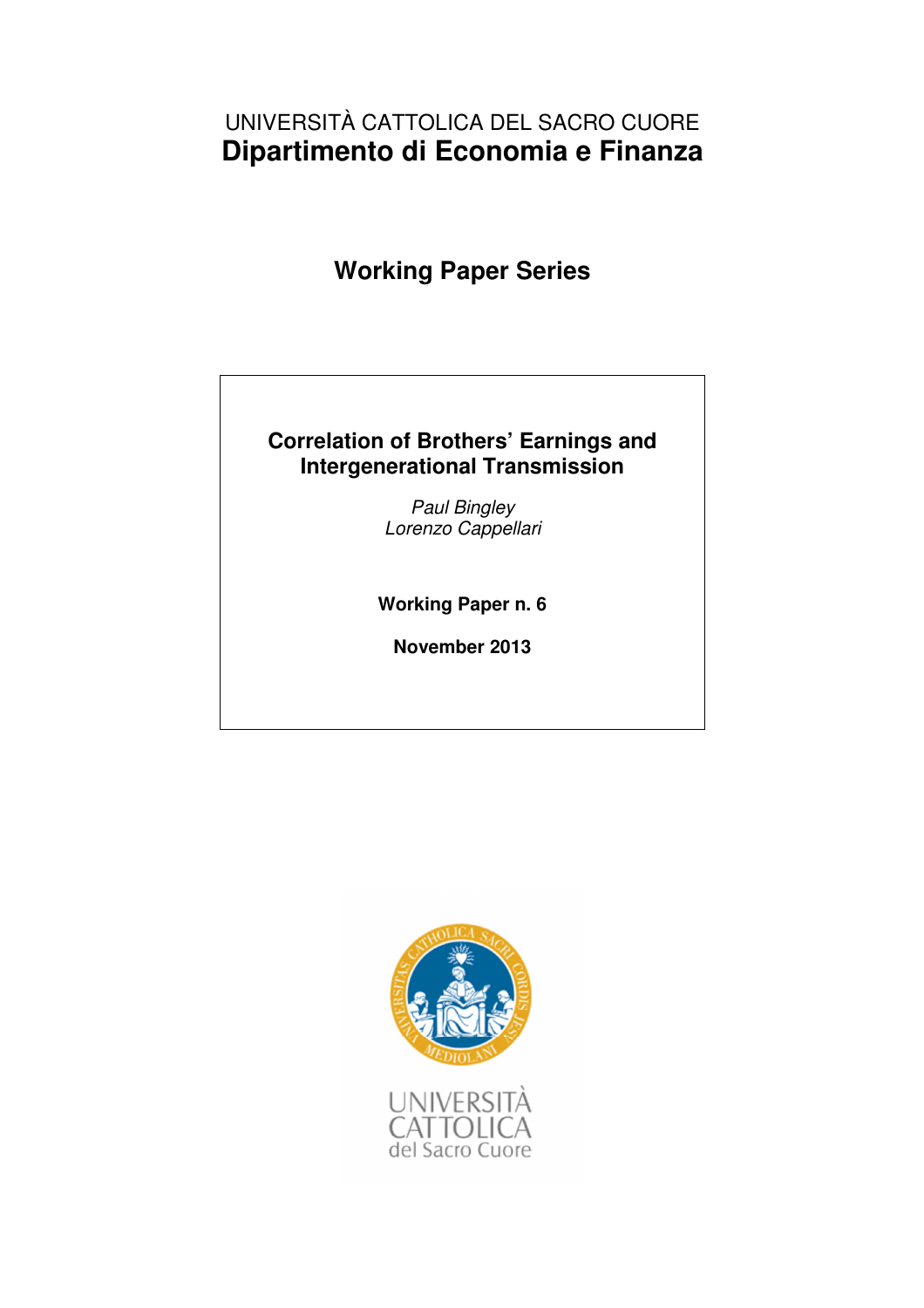# **Correlation of Brothers Earnings and Intergenerational Transmission**

### **Paul Bingley**

SFI - The Danish National Centre for Social Research

### **Lorenzo Cappellari**

Università Cattolica del Sacro Cuore

Working Paper n. 6 November 2013

Dipartimento di Economia e Finanza Università Cattolica del Sacro Cuore Largo Gemelli 1 - 20123 Milano – Italy tel: +39.02.7234.2976 - fax: +39.02.7234.2781 e-mail: dip.economiaefinanza@unicatt.it

The Working Paper Series promotes the circulation of research results produced by the members and affiliates of the Dipartimento di Economia e Finanza, with the aim of encouraging their dissemination and discussion. Results may be in a preliminary or advanced stage. The Dipartimento di Economia e Finanza is part of the Dipartimenti e Istituti di Scienze Economiche (DISCE) of the Università Cattolica del Sacro Cuore.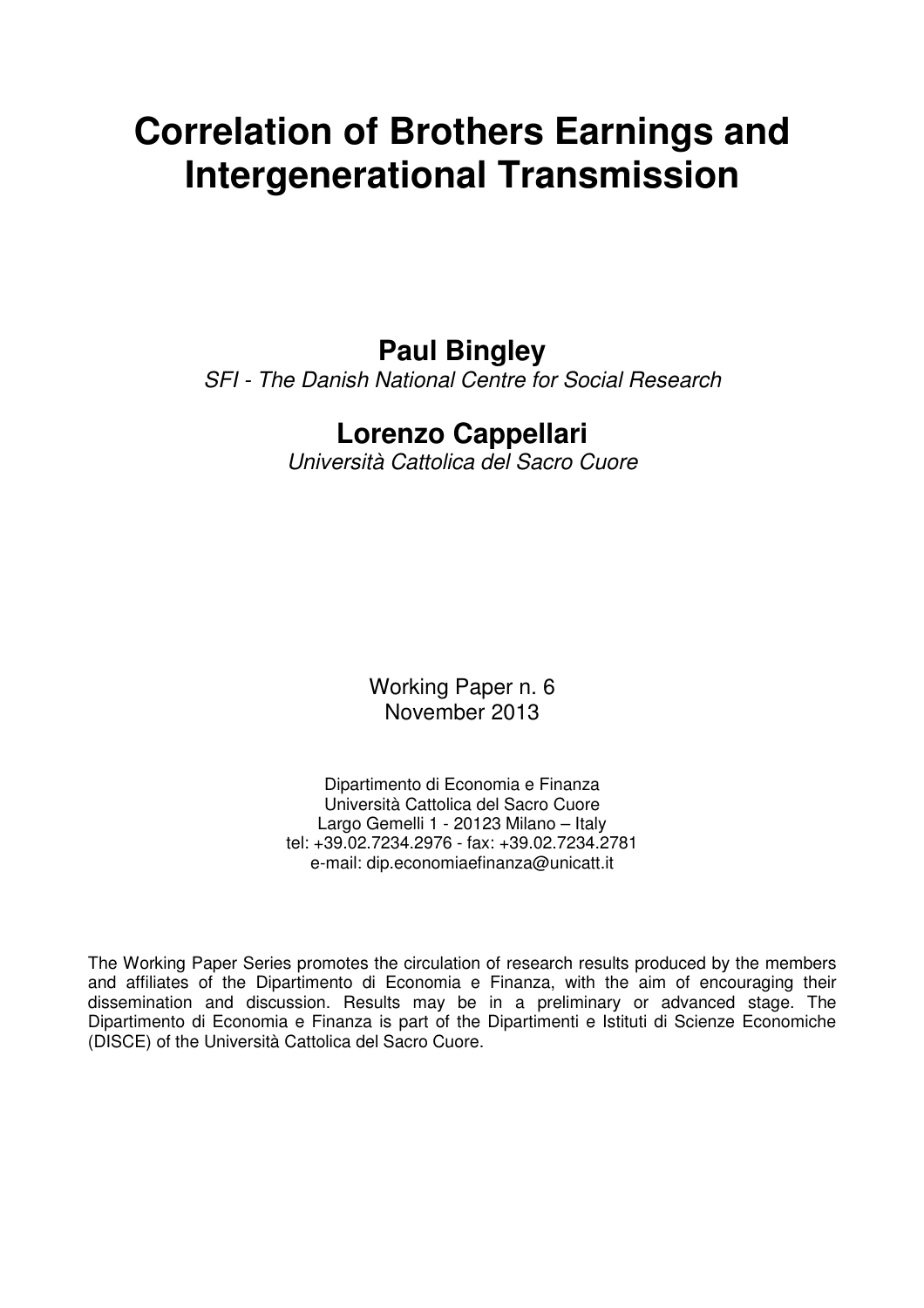#### **Correlations of Brothers' Earnings and Intergenerational Transmission\***

Paul Bingley *SFI - The Danish National Centre for Social Research* 

Lorenzo Cappellari *Department of Economics and Finance - Università Cattolica Milano* 

November 2013

#### **Abstract**

We model the correlations of brothers' earnings isolating the effect of fathers' earnings from additional residual influences shared between brothers. We separate the two effects by analysing sibling correlations and intergenerational correlations jointly within a unified framework. Our multi-person model of earnings dynamics distinguishes permanent from transitory shocks, allows for heterogeneous life cycle effects and nests previous models. Using data on the Danish population of father/first-son/second-son triplets, we corroborate the findings of studies that do not account for life cycle effects for those aged in their 30's, but find correlations twice as large at 25. The impact of intergenerational effects also varies over age, but is everywhere higher than found in previous studies −by on average a factor of thirteen− and accounts for most of the sibling correlation. We provide evidence that lack of both life cycle effects and heterogeneous intergenerational transmission across families in previous studies explain the difference. When allowing for differential intergenerational transmission within families, we find mild evidence of stronger transmission to second sons.

Keywords: Sibling correlations; Intergenerational transmission; Life cycle earnings JEL codes: D31, J62

<sup>\*</sup>We thank Anders Björklund, Mette Ejrnæs, Bo Honorè, Matthew Lindquist, Bash Mazumder, Costas Meghir, Claudia Olivetti, Luigi Pistaferri, Gary Solon and audiences at Copenhagen Business School, University of Copenhagen, the University of Milan, La Sapienza University in Rome, ZEW-Mannheim, the 3rd LEED Workshop, ICEEE 5<sup>th</sup>, EEA 2013, ESPE 2013 and EALE 2013 for their comments. Cappellari gratefully acknowledges the hospitality of SFI in Copenhagen. A previous version of this paper was circulated as IZA DP 6987 and CESIfo WP 3994. Financial support was provided by the Danish Strategic Research Council (DSF-09- 065167). The usual disclaimers apply. Addresses for correspondence: Bingley, SFI, The Danish National Centre for Social Research, Herluf Trolles Gade 11, DK-1052, Copenhagen, pbingley@sfi.dk; Cappellari, Department of Economics and Finance, Università Cattolica Milano, Largo Gemelli 1 I-20123 Milano, lorenzo.cappellari@unicatt.it.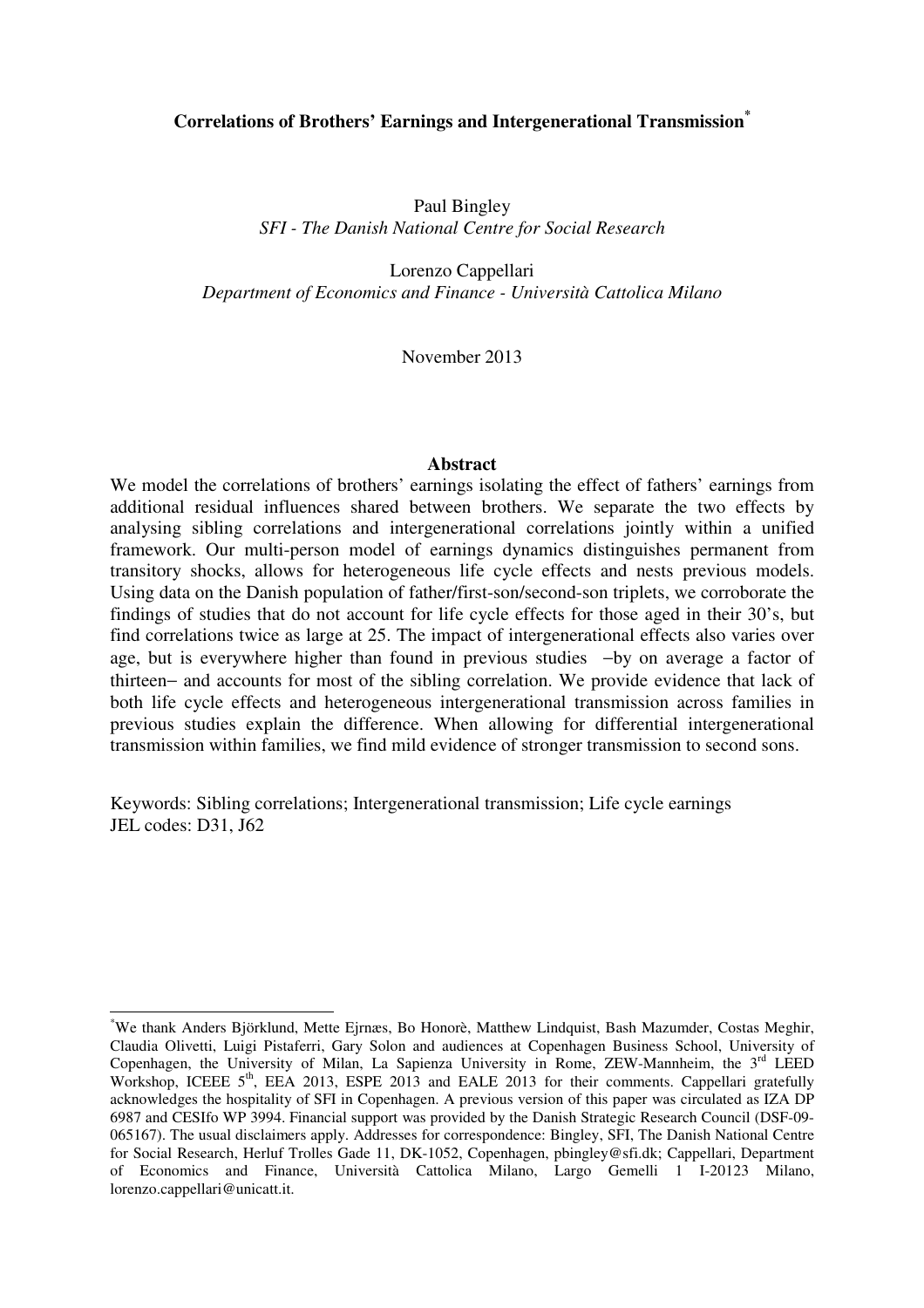#### **1. Introduction**

Explaining inequality of individual outcomes on the basis of family background is the subject of a vast literature in economics, sociology and other disciplines. The theoretical background in economics for the analysis of family effects dates back to the contributions of Becker and Tomes (1979). In their model, parents care about the lifetime earnings of their children and maximize utility by choosing between own consumption and investment in child earnings capacity. Offspring outcomes depend also on other productive endowments which are transmitted through the generations. As a result, lifetime earnings are transmitted intergenerationally, through parental incomes and productive endowments. Solon (1999), Björklund and Jännti (2009) and Black and Devereux (2011) document the progress made by economists in this field over the past twenty years, illustrating various angles from which one can look at the importance of family background. Among these, intergenerational and sibling studies represent two prominent research approaches: the first explicitly considers the parentchild transmission, while the second provides an omnibus measure of family and community influences on offspring outcomes.

How much of the correlation in sibling outcomes is due to intergenerational transmission? Answering this question is key for understanding the channels through which outcomes are transmitted within the family and informing scope for policy interventions. Yet, a direct empirical answer to this question is still missing in the literature. This paper provides such an answer by developing an econometric model of intergenerational and sibling correlations in life cycle earnings.

We provide two main contributions to the literature. This is the first paper that studies intergenerational and sibling correlations of earnings jointly within a unified framework. We draw data from administrative registers of the Danish population and model earnings dynamics within father/first-son/second-son triplets. Using these triplets provides identification of intergenerational effects separately from residual sibling effects within the overall sibling correlation. Our model nests the ones of previous research that have focussed either on intergenerational or sibling correlations. The siblings and intergenerational approaches have complemented each other over the past twenty years, although indirectly. With a focus on permanent incomes, Solon (1999) shows analytically how the sibling correlation can be decomposed into a part due to intergenerational transmission and a residual sibling effect, the latter being interpreted as "…the combined effect of family background characteristics uncorrelated with parental income…" (Solon, 1999, page 1776). Subsequent research has been using this decomposition in calibration, by combining statistics of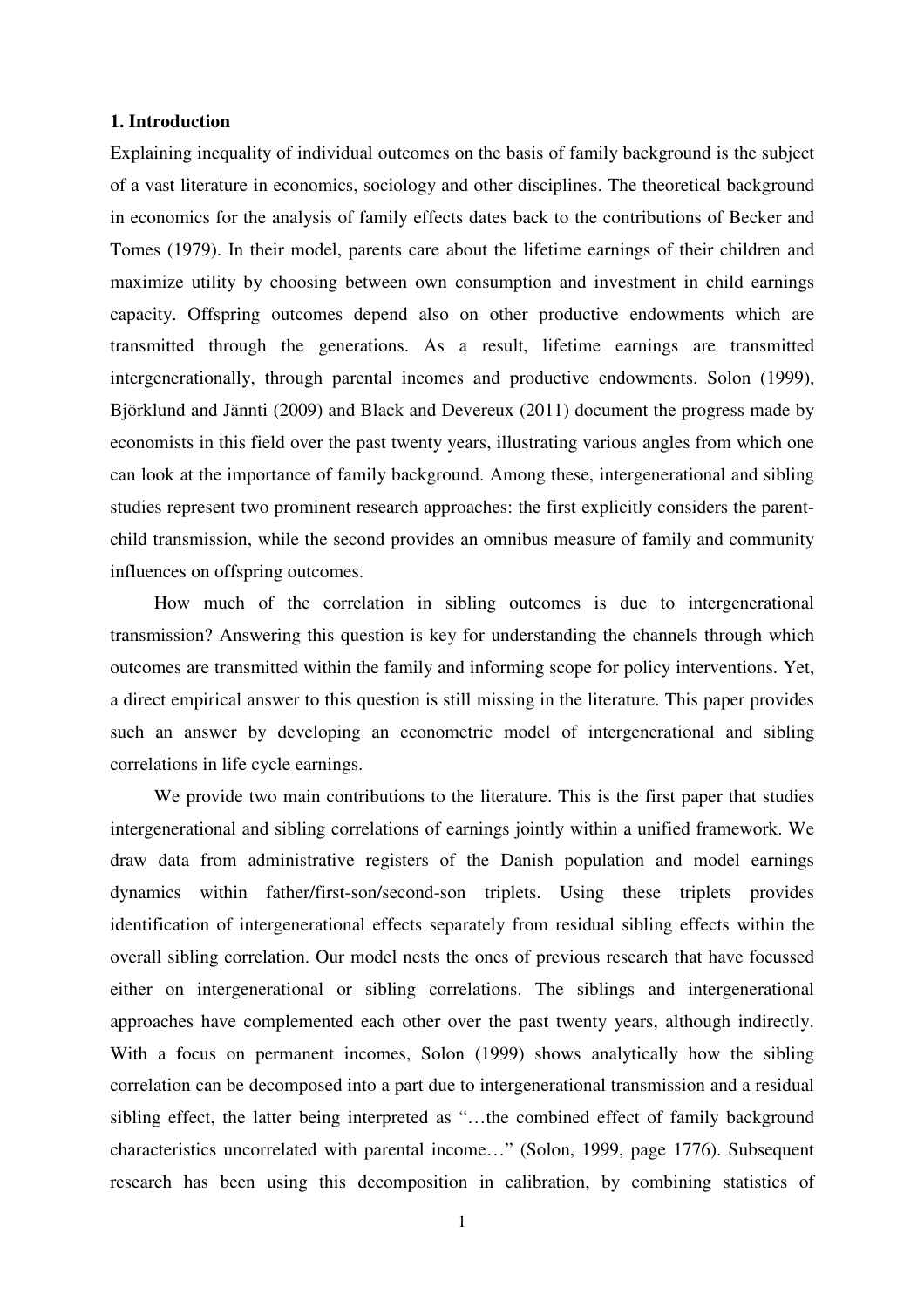intergenerational and sibling associations estimated for different families and from separate studies. Other researchers have provided answers to this question by estimating the sibling correlation before and after integrating out the effect of parental permanent earnings from sons permanent earnings (Mazumder, 2008; Björklund et al., 2010). In both cases, intergenerational transmission is assumed homogeneous in the population. Instead, in this paper we provide a direct decomposition of sibling correlations that allows for intergenerational links to differ across families. In this way, we estimate the importance of parental earnings to be much larger than has been found in previous research, by a factor of thirteen.

Our second contribution is to bring together insights from the sibling and intergenerational literatures with the literature on individual earnings dynamics. The seminal works of Lillard and Willis (1978), Lillard and Weiss (1979), Hause (1980) and MaCurdy (1982) initiated a long tradition of studies of individual earnings dynamics, surveyed in Meghir and Pistaferri (2011). Moffitt and Gottschalk (1995) have pioneered the use of these models for analysing trends in earnings inequality, opening up a stream of empirical research on the evolution of permanent and transitory components of earnings inequality. For the first time we apply this approach to the analysis of earnings dynamics of fathers, sons and siblings.<sup>1</sup> Our model allows for individual heterogeneity in earnings growth and serially correlated transitory shocks. In this way we are able to tackle life cycle biases and transitory shocks, which are the estimation issues plaguing the study of intra-family earnings correlations. Previous studies have dealt with these issues either taking averages of individual earnings over several points-in-time to integrate out transitory shocks or limiting the analysis to a specific age range to mitigate life cycle biases. Both approaches entail a loss of information. Furthermore, there is a tension between the two approaches in that the time interval required for integrating out shocks of even moderate persistence is longer than the one in which the life cycle bias is considered minimized.<sup>2</sup> We take an entirely different route and model both sources of bias, which enables us to avoid informational losses and to show how intergenerational and siblings correlations evolve fromages 25 to 48-60.

Using data on individual earnings averaged between age 25 and 42, previous research for Denmark has estimated the sibling correlation of permanent earnings to be around 0.23

<sup>&</sup>lt;sup>1</sup> The one study of multi-persons earnings dynamics that we are aware of is Ostrowsky (2012), who analyzes spouses' earnings in Canada. He builds on the earlier work of Hyslop (2001) who modeled the covariance structure of spouses' earnings in the US, but without allowing for life-cycle effects. See also Blundell et al. (2012) for a life-cycle model of spouses earnings, labor supply and consumption.

<sup>2</sup> Observing earnings for the full working life of two generations would obviously mitigate life-cycle biases. In our data we are able to observe at most 32 years of earnings for fathers and 27 years of earnings for sons.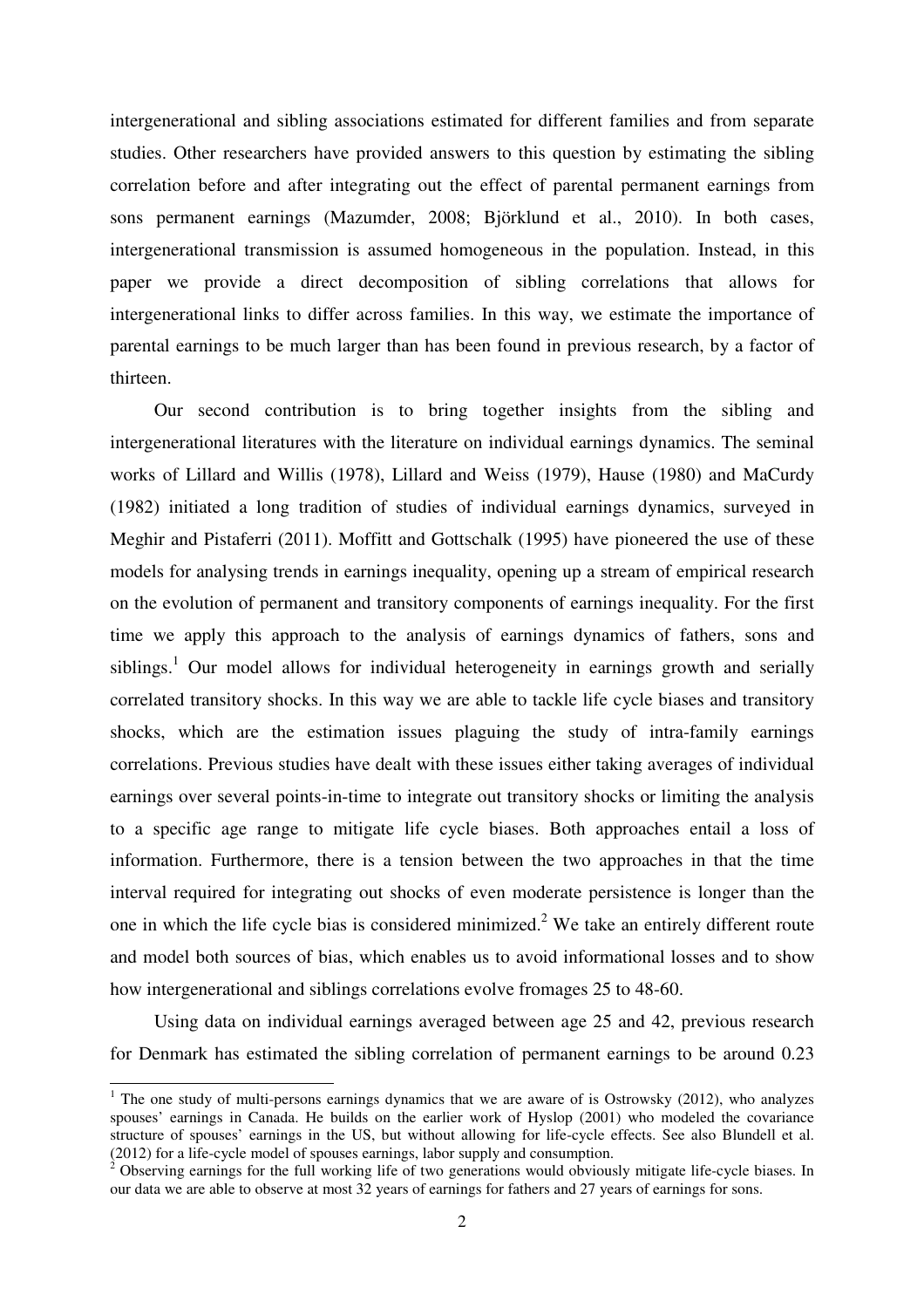(Björklund et al., 2002). While confirming this finding on average, our results show that such correlation varies considerably over the life cycle, being about 0.5 at age 25, dropping to 0.15 by the mid-30s, and then rising again to 0.23 by age 48. The u-shaped life cycle pattern of the sibling correlation reflects the existence of Mincerian cross-overs of earnings profiles within birth cohorts: there is a negative association between starting earnings and earnings growth across individuals, so that the intra-generational distribution of permanent earnings first shrinks and then fans out over the life cycle. We find that the compression/decompression occurs through the earnings component shared by siblings, generating a u-shaped pattern of sibling correlations.

We find that intergenerational associations play a major role in determining the sibling correlation of permanent earnings; also, they display less life cycle variation compared with the overall correlation. Our results indicate that intergenerational factors account for about 60 per cent of the overall sibling correlation at age 25; this share rises to 90 per cent towards the mid-30s, and decreases to two thirds by the late-40s. On average, the intergenerational component accounts for 80 per cent of the overall correlation. These results differ from those of previous studies that have implemented indirect decompositions, finding that in the Nordic countries the share of sibling earnings correlation accounted for by intergenerational factors is about 10 per cent (6 per cent for Denmark).

Our model nests the ones of previous studies and we can exploit this property to provide further insights on our main results. The first nested model is without life cycle variation of permanents earnings, a feature that also underlies the decomposition formula used by existing research. We find that in the model without life cycle effects the intergenerational component accounts for 60 per cent of the sibling correlation, which is closer to previous estimates for Denmark than our estimates from the main model. This suggests that the inclusion of life cycle effects partly explains the differences between ours and others' results. Secondly, we estimate a version of the model that only accounts for intergenerational effects and ignores residual sibling components. Comparing the predicted intergenerational effect between this and the full model is informative on the existence of correlation between intergenerational and residual sibling effects, something that we exclude when estimating the main model. We show that there are only minor significant differences in predictions between the full and the nested model, and that these are concentrated at young ages. Finally, our model nests a sibling-only model. We estimate this only using data on brothers and show that the predicted overall sibling correlation from this model matches the one from the main model.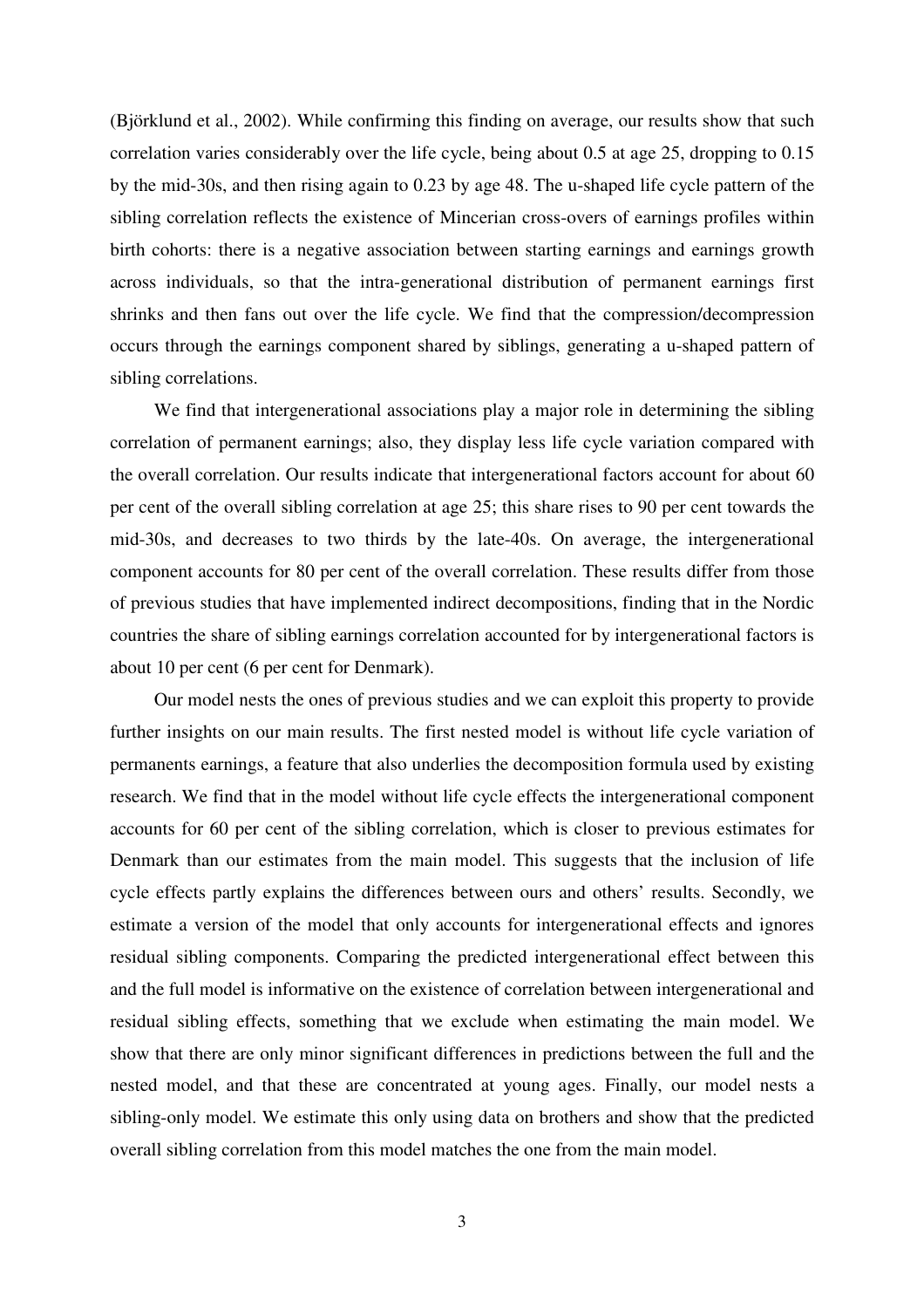To further benchmark our findings with non-nested models, we use our data to replicate the approaches followed by previous studies, calibrations and sequential conditioning on fathers' earnings. For both approaches we find that fathers permanent earnings account for only 3 per cent of the sibling correlation. However, we show that it is enough to allow the intergenerational elasticity in these models to be heterogeneous across families to increase the share 6-9 fold. Heterogeneity of intergenerational transmission is fully accounted for in our multi-person model of earnings dynamics, which can explain the different conclusions we reach compared with the other approaches.

In the last part of the paper we consider how the results vary when there are sisters (with the same legal mother and father) in the family; in addition, we develop a variant of the model in which the extent of intergenerational transmission is allowed to differ between brothers. We find that intergenerational transmission is stronger in the absence of sisters and to second sons, although in both cases the differences become statistically insignificant after age 30.

#### **2. Related literatures**

#### *2.1 Sibling studies*

Research on sibling correlations in outcomes has a long tradition in the economic and sociological literatures, see the reviews in Griliches (1979), Solon (1999), Björklund and Jännti (2009) and Black and Devereux (2011). Siblings are "…more alike than a randomly selected pair of individuals on a variety of socioeconomic measurements…" (Griliches, 1979; page S38); sibling correlations of earnings or other outcomes have been used in the literature as a way to capture many of the influences that are shared by siblings. These may originate from the intergenerational transmission of outcomes, but may also stem from other factors passed from parents to children that are (at least partly) independent of parental outcomes, such as values (Behrman et al., 1982). In addition, sibling effects capture those influences that are shared by siblings but do not come from the parents, such as orthogonal school or community effects. On the other hand, there may be factors transmitted within the family that are not shared by siblings, say because of differential treatment from parents, which are not captured by sibling correlations.

The prototypical earnings model used by previous research on sibling correlations specifies individual log earnings (*w*) as the sum of three orthogonal components:

$$
w_{ijt} = a_{ij} + f_j + v_{ijt}, \qquad a_{ij} \sim (0, var(a)), f_j \sim (0, var(f)), v_{ijt} \sim (0, var(v))
$$
 (1)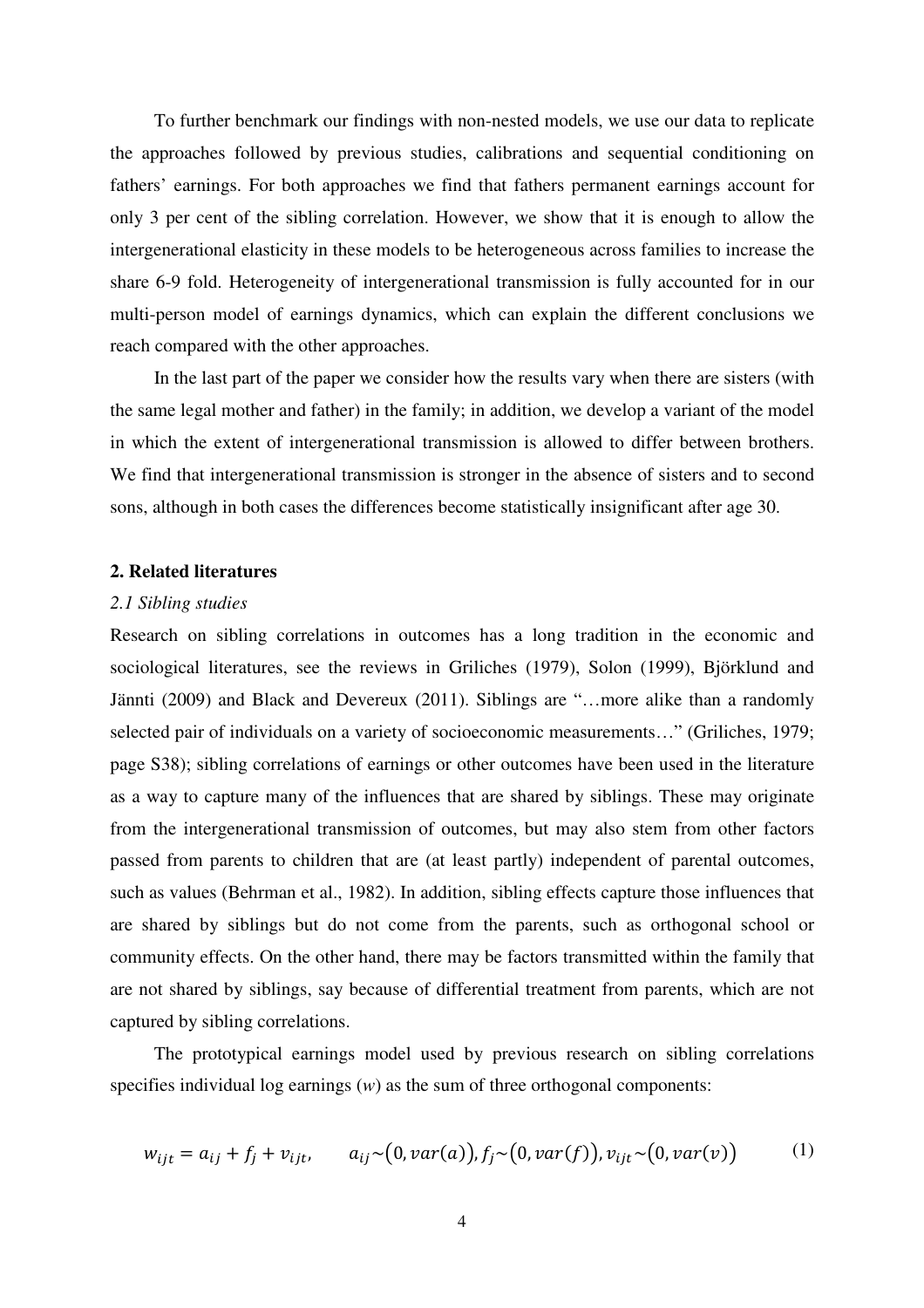where *i* indexes individuals, *j* indexes families and *t* indexes time, see e.g. Solon (1999) and Björklund et al.  $(2009)$ .<sup>3</sup> The *a* and *f* components are assumed time invariant and measure permanent earnings, whereas  $v$  is a transitory shock typically assumed white noise.<sup>4</sup> Permanent earnings depend on an individual-specific factor  $a_{ij}$  capturing idiosyncratic components of permanent earnings, and on a family-specific one  $f_j$  absorbing all determinants of permanent earnings that are shared by siblings, including both intergenerational transmission and all other sources of sibling similarities in earnings; we will refer to the latter as *residual sibling effects*. Intergenerational earnings transmission may depend on endowments passed on at birth or on the extent with which fathers are able to transmit their skills and preferences to their sons after birth. Residual sibling effects, on the other hand, include paternal influences not captured by earnings transmission, shared maternal influences, as well as other community effects shared by siblings that are independent of the parents. Schools, friendship networks or other influences operating at the community level are examples of residual sibling effects. We will refer to the effects captured by  $f_i$ (intergenerational plus residual sibling) as *overall sibling effects*.

The two components of permanent earnings are drawn from unspecified distributions with variances  $var(a)$  and  $var(f)$ . The sibling correlation of permanent earnings  $(r^S)$  is the ratio between the variance of the sibling component and the total variance of permanent earnings:

$$
r^S = \frac{var(f)}{var(a) + var(f)}.\tag{2}
$$

The sibling correlation provides an omnibus measure of family and community effects, namely the share of inequality in permanent earnings accounted for by family and community background. Identification of the sibling correlation is achieved when data are available on earnings for sibling pairs over multiple years, the multi-year requirement enabling separation of permanent from transitory earnings. Existing studies report estimates of the correlation in brothers' permanent earnings ranging from 0.4 – 0.5 in the US (Solon et al., 1991; Altonji and Dunn, 1991; Solon, 1999; Mazumder, 2008) to a little higher than 0.3 in Sweden (Björklund

<sup>&</sup>lt;sup>3</sup> It is typical to "residualize" earnings on some common age or time trend or other observables, so that equation (1) is better understood as a model of individual deviations from the mean.

 $4$  One exception is Björklund et al., 2009, who adopt a stationary AR(1) process.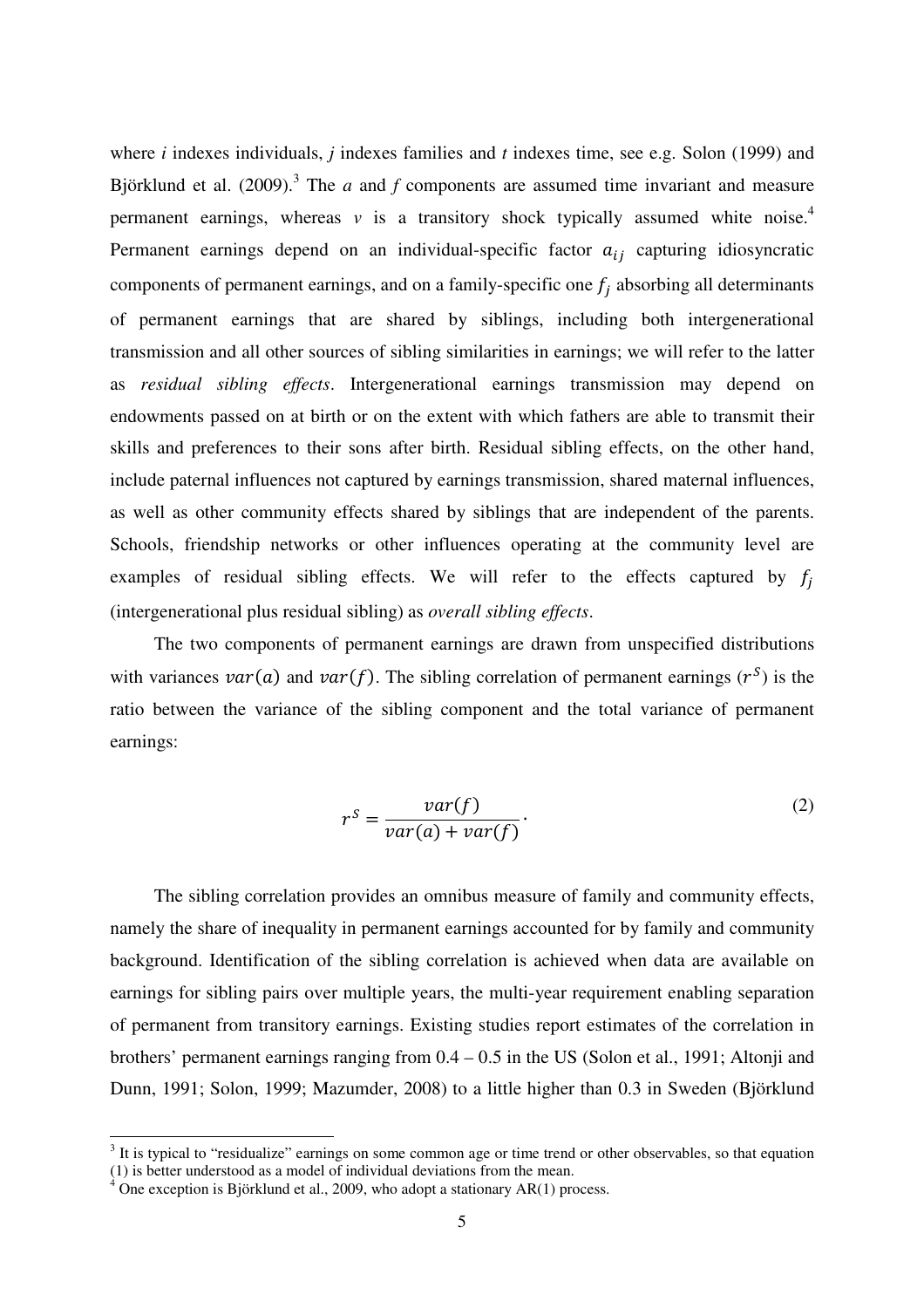et al., 2009) and about 0.2 for Norway and Denmark (Björklund and Jännti, 2009), meaning that between one fifth and one half of the dispersion of permanent earnings is due to betweensibling differences in income generating factors and the remainder is due to differences within sibling pairs.

Understanding how much of the sibling correlation is in fact mirroring intergenerational transmission is important both for understanding the mechanisms behind between-family differences in the distribution of outcomes and for gauging of the scope for inequalityreducing policies implemented at the community level. A formal characterization of the link between sibling income correlation and the intergenerational income elasticity (IGE, the slope coefficient of a regression of sons' log incomes on fathers' log incomes) is provided by Solon (1999). He starts with the model of equation (1) and writes the sibling component as a function of father's permanent income and a residual sibling effect orthogonal to father's income, capturing remaining shared factors independent of father's income. The IGE is specified as constant in the population. Assuming stationarity in the distribution of permanent incomes of both fathers and sons, the resulting decomposition of the sibling correlation is:

$$
rS = IGE2 + residual sibling correlation.
$$
 (3)

Solon (1999) reports an IGE of 0.4, which matched to a sibling correlation of about the same size implies that 40 per cent  $(=0.40<sup>2</sup>/0.40)$  of the sibling correlation can be ascribed to intergenerational transmission. Subsequent research has been applying this decomposition indirectly as a calibration on the basis of sibling correlations and IGEs sometimes estimated from different families and different samples, finding in general a small effect for intergenerational factors. For Denmark, Björklund and Jännti (2009) report an IGE of about 0.12 and a brother correlation of about 0.23, obtaining that in Denmark the role of parental income is negligible, explaining 6 percent of the overall sibling correlation. One of our contributions to the literature is to provide a counterpart of this decomposition that allows for intergenerational transmission to be heterogeneous in the population, which we achieve by developing a model of the joint earnings dynamics of fathers and sons.

Björklund and Jännti (2012) use Swedish register data and apply the sibling correlation model to a range of traits and outcomes such as IQ, non-cognitive skills, height and years of schooling, as well as long-term earnings. They find that sibling correlations in earnings are the lowest, and that the strongest associations characterize height and IQ. They also estimate intergenerational correlations and apply the decomposition formula of Solon (1999), finding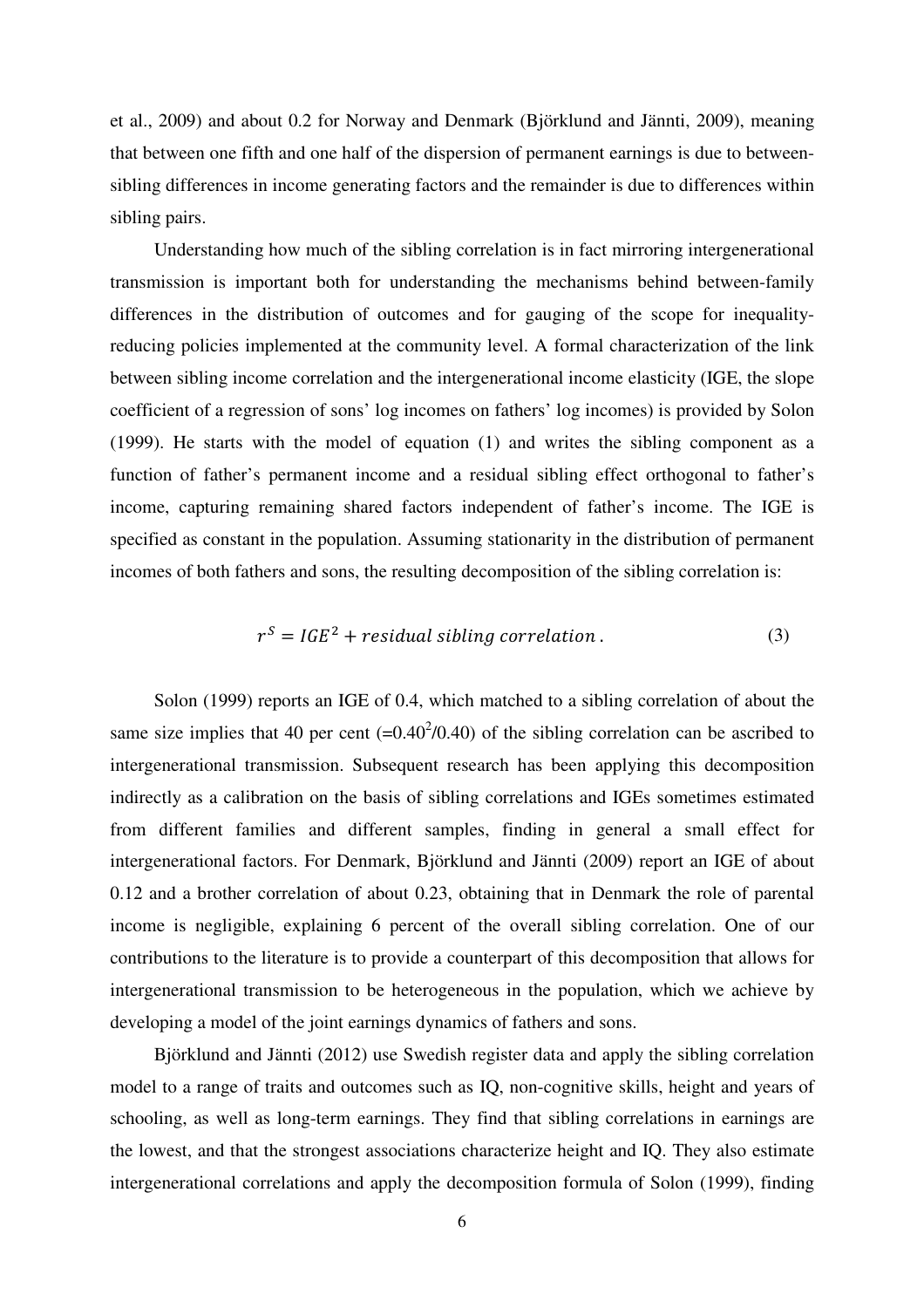that parental effects account for a small share of the overall sibling correlation irrespective of the trait or outcome considered.

An alternative approach for assessing the role of family characteristics in shaping siblings correlations is provided by Mazumder (2008) who estimates the correlation before and after conditioning sibling earnings on family attributes in a mixed model framework. When family attributes are limited to fathers' permanent incomes, this approach is equivalent to the decomposition of equation (3), the difference being that it does not assume stationarity of the distribution of permanent incomes between generations. Using this method on US data, Mazumder (2008) reports that approximately one third of the sibling correlation in long run incomes is accounted for by parental incomes. Applying this approach to Swedish data, Bjorklund et al. (2010) report a reduction of the sibling correlation of 0.032 (or 13 percent) after controlling for fathers' income among the explanatory variables of siblings long run incomes.

Understanding what factors determine the sibling correlation is the aim also in Page and Solon (2003a, 2003b). There the focus is not on parental incomes but rather on other shared influences, namely neighbours. They contrast sibling correlations in earnings with correlations in earnings between neighboring boys and girls, finding that family effects matter more than neighbour effects. Thus, similarly to the studies that consider the effects of parental incomes, they find that a large portion of the sibling correlation remains unexplained.

#### *2.2 Estimation biases*

Estimating intra-family income associations is complicated by measurement error issues. The works of Solon (1992) and Zimmerman (1992) represent seminal contributions in this respect. Both studies demonstrate that research preceding them substantially underestimated the IGE of incomes. This occurs because those studies use measures of parental incomes that are mixtures of long-term incomes and transitory income shocks, the latter being equivalent to classical measurement error. Both authors show that averaging point-in-time data on parental incomes over a limited number of time periods is sufficient to mitigate measurement error and to raise the income IGE for the US to substantially higher levels than previously thought, 0.4 versus 0.2. Mazumder (2005) further investigates the issue by considering the impact on the estimated IGE of averaging fathers' incomes on longer time windows than the four- or fiveyears used by Solon (1992) and Zimmerman (1992). When transitory shocks are not purely transitory but are characterized by serial correlation, the measurement error on permanent incomes becomes more severe and harder to integrate out, a point already acknowledged both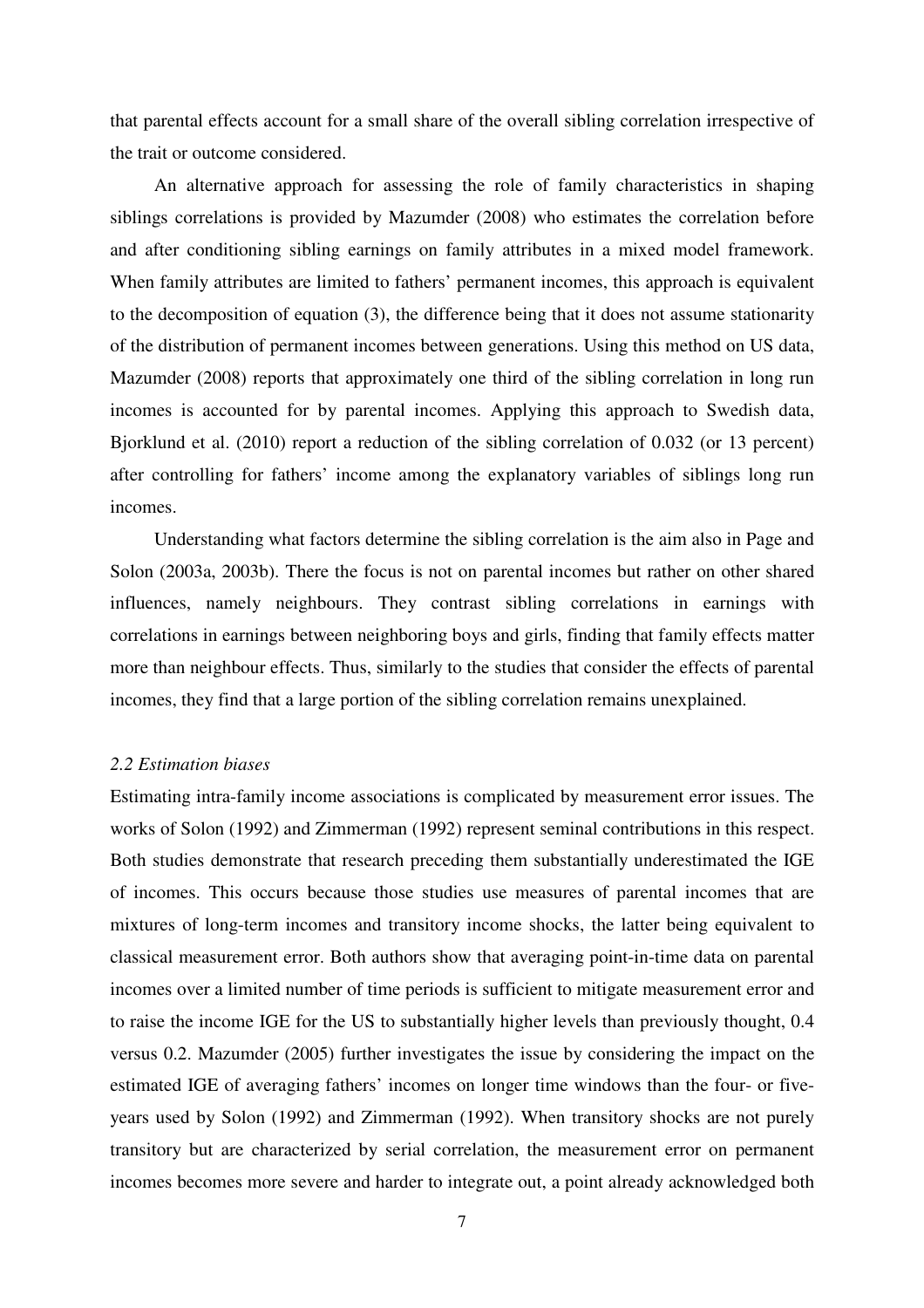by Solon (1992) and Zimmerman (1992). Indeed, simulations by Mazumder (2005) show that a moderate (0.5) degree of serial correlation in transitory incomes requires 30 years of data for measurement error to be integrated out almost entirely. Using data on sixteen-year income strings for fathers, Mazumder's preferred estimate of the IGE is 0.6.

Transitory shocks are not the only source of bias in estimating the IGE. Concurrent research on what has come to be known as 'life cycle bias' demonstrates that variation of long-term income over the life cycle can also impart a downward bias on the IGEs. This happens because fathers' and sons' incomes are sampled at different phases of the life cycle, typically too early for sons and too late for fathers, when current measures under- and overestimate (respectively) long-term ones. These issues where initially discussed by Jenkins (1987) in the context of intergenerational analyses, and their implications for estimating the IGE were empirically illustrated by Grawe (2006). Life cycle bias is an issue not only for intergenerational analyses, but in all those instances in which the researcher is interested in measures of lifetime earnings but only observes a limited part of the life cycle. Haider and Solon (2006) show that if there is individual heterogeneity in life cycle earnings growth, then the relationship between current and lifetime earnings varies over the life cycle, and the bias incurred by using annual in place of lifetime measures is minimized in the 30-40 age range.<sup>5</sup> Anti-Nielsen et al. (2011) analyse intergenerational mobility in Norway using long strings of data on both fathers and sons. They show that taking averages of fathers' incomes over longer time windows than preceding studies increases the estimated elasticity. Increasing the starting age for fathers' income strings has the opposite effect. Transitory shocks and life cycle biases can explain these findings. In the context of intergenerational analyses, Nybom and Stuhler (2011) show how life cycle bias gives rise to non-classical measurement error. They show that current strategies for estimating the IGE are still prone to substantial bias, and conclude calling for an explicit allowance for heterogeneous life cycle growth across individuals in studies of intergenerational income associations.

The strategies that previous studies have suggested for coping with transitory shocks and life cycle biases conflict with each other. While transitory shocks are better dealt with using long strings of individual earnings, life cycle bias is minimized over a string of limited length, the ten years between ages 30 and  $40<sup>6</sup>$  In this paper we follow a different strategy that allows us to resolve this tension. We use tools from the earnings dynamics literature to model

<sup>&</sup>lt;sup>5</sup> Böhlmark and Lindquist (2006) obtain results for Sweden that are remarkably close to the ones of Haider and Solon (2006).

 $6$  See e.g. Björklund et al. (2009) for an application of this approach in the context of sibling studies.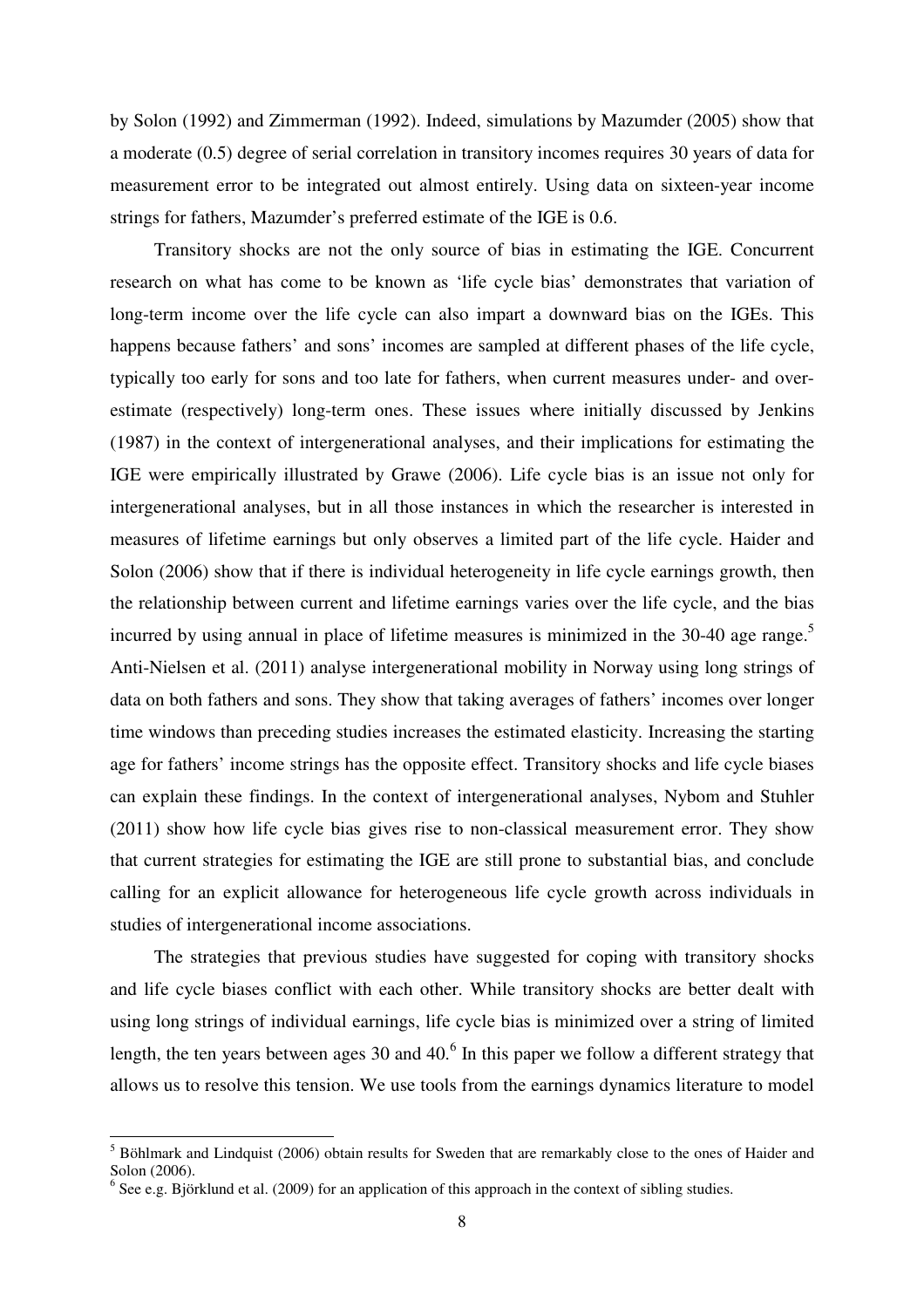(rather than averaging out) the two sources of bias, namely serially correlated shocks and heterogeneous earnings growth. Our approach avoids informational losses and allows a characterization of life cycle effects in intra-family correlations of permanent earnings.

#### *2.3 Models of earnings dynamics*

 $\overline{a}$ 

There exists a well-established literature on modelling individual earnings dynamics; see the survey articles by Meghir and Pistaferri (2011) and Browning and Ejrnæs (2013). Papers in this tradition typically start from a permanent-transitory characterisation of the log earnings process (in deviation from some central tendency) and pay considerable attention to the dynamic properties of the two components.<sup>7</sup> The permanent-transitory specification is well suited for the analysis of earnings correlations within the family since it allows isolating the measurement error caused by transitory shocks discussed above. Transitory earnings components are usually specified as low order ARMA processes. Two main approaches to the analysis of permanent earnings dynamics have been put forward in this literature. The first approach is based on the Random Growth (RG) or Heterogeneous Income Profile (HIP) model, see e.g. Lillard and Weiss (1979), Hause (1980), Baker (1997), Haider, (2001), Guvenen (2007) and Gladden and Taber (2009). The RG-HIP model assumes that individual earnings evolve over the life cycle according to an individual-specific earnings profile, which is linear in age or experience (we use age). Thus, the model allows for two sources of persistent individual earnings differences, namely time-invariant heterogeneity (individualspecific intercepts) and growth rate heterogeneity (individual-specific slopes). Linearity in earnings levels implies a quadratic age profile of earnings variances.<sup>8</sup> By accounting for heterogeneous earnings growth across individuals, this parameterisation accommodates the recommendations of the life cycle bias literature that allowance has to be made for growth heterogeneity when studying earnings correlations across family members (Haider and Solon; 2006; Nybom and Stuhler, 2011). The RG-HIP model can be summarised as follows:

$$
y_{it} = a_i + b_i A_{it}; (a_i b_i) \sim (0, 0; var(a), var(b), cov(a, b))
$$
\n
$$
(4)
$$

<sup>&</sup>lt;sup>7</sup> Most of these studies focus on the earnings process in isolation from other outcomes; exceptions are Abowd and Card (1989) who model the dynamics of earnings and working hours, and Altonji et al. (2013) who model the dynamics of earnings, hours, wage rates, unemployment and job tenure.

<sup>8</sup> Baker (1997) experiments with individual-specific *quadratic* profiles, concluding that they do not add much to the analysis compared with linear profiles.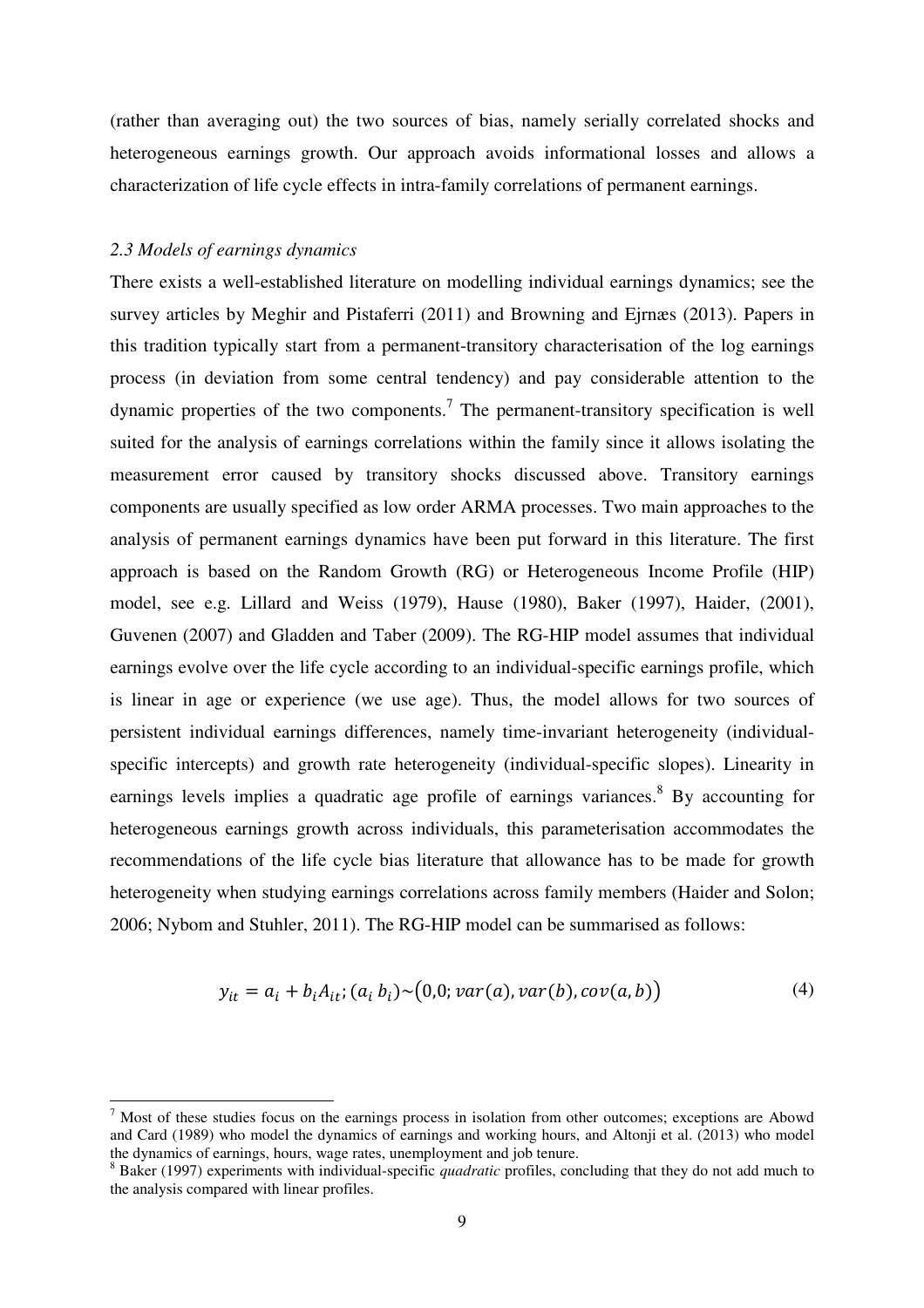where  $y_{it}$  is log permanent earnings and  $A_{it}$  is age. This simple model can capture important features of individual earnings dynamics. Variances of intercepts and slopes of the profile correspond to different sources of earnings heterogeneity that have theoretical counterparts in human capital models, such as heterogeneous returns to schooling (intercepts) and heterogeneous returns to experience (slopes). A relevant parameter is the covariance between intercepts and slopes of the profile. Many studies have found the covariance to be negative. With  $cov(a, b)$ <0, individuals starting-off with low pay will see their earnings grow faster than initially higher paid individuals, which may either reflect Mincerian cross-overs due to on-the-job training (Hause, 1980), or the willingness of those on fast tracks to accept low paid jobs at labor market entry. Whatever the causes, a negative covariance between intercepts and slopes implies that individual profiles converge at some point after labor market entry. Conventionally, the cross over point of converging profiles can be computed as the age at which permanent earnings variance is minimised (such variance should be zero if all profiles converged contemporaneously), i.e.  $A^* = -\frac{cov(a, b)}{var(b)}$ . The convergence of permanent earnings implies that within a birth cohort permanent inequality of earnings displays a u-shaped profile, and that intragenerational earnings mobility increases up to *A\**, and then decreases.

The second approach is based on Random Walk (RW) specifications assuming that the permanent earnings component evolve through the arrival of infinitely lived shocks (*z*):

$$
y_{it} = y_{it-1} + z_{it}; y_{it(A_0)} \sim (0, var(y_{it(A_0)})); z_{it} \sim (0, var(z))
$$
 (5)

where  $A_0$  is the starting age and  $t(A_0)$  is the corresponding time period, so that  $y_{it(A_0)}$  is the initial condition of the process. See among others MaCurdy (1982), Dickens (2000), Meghir and Pistaferri (2004) and Hyrisko (2012). This specification (also called Restricted Income Profile, RIP, because there is no heterogeneity in earnings profiles) translates into a linear evolution of earnings variance over the life cycle. One virtue of the RW-RIP model is that it fits well within models of life cycle optimization with rational expectations. As shown in Guvenen (2007), for the RG-HIP model to be used in a dynamic optimization framework one needs to specify the process of individual learning on the heterogeneous profile.

While most of these studies use one model or the other, there are also examples of eclectic approaches using mixtures of the two specifications, such as Baker and Solon (2003), and Moffitt and Gottschalk (2012). This is also the approach of our paper.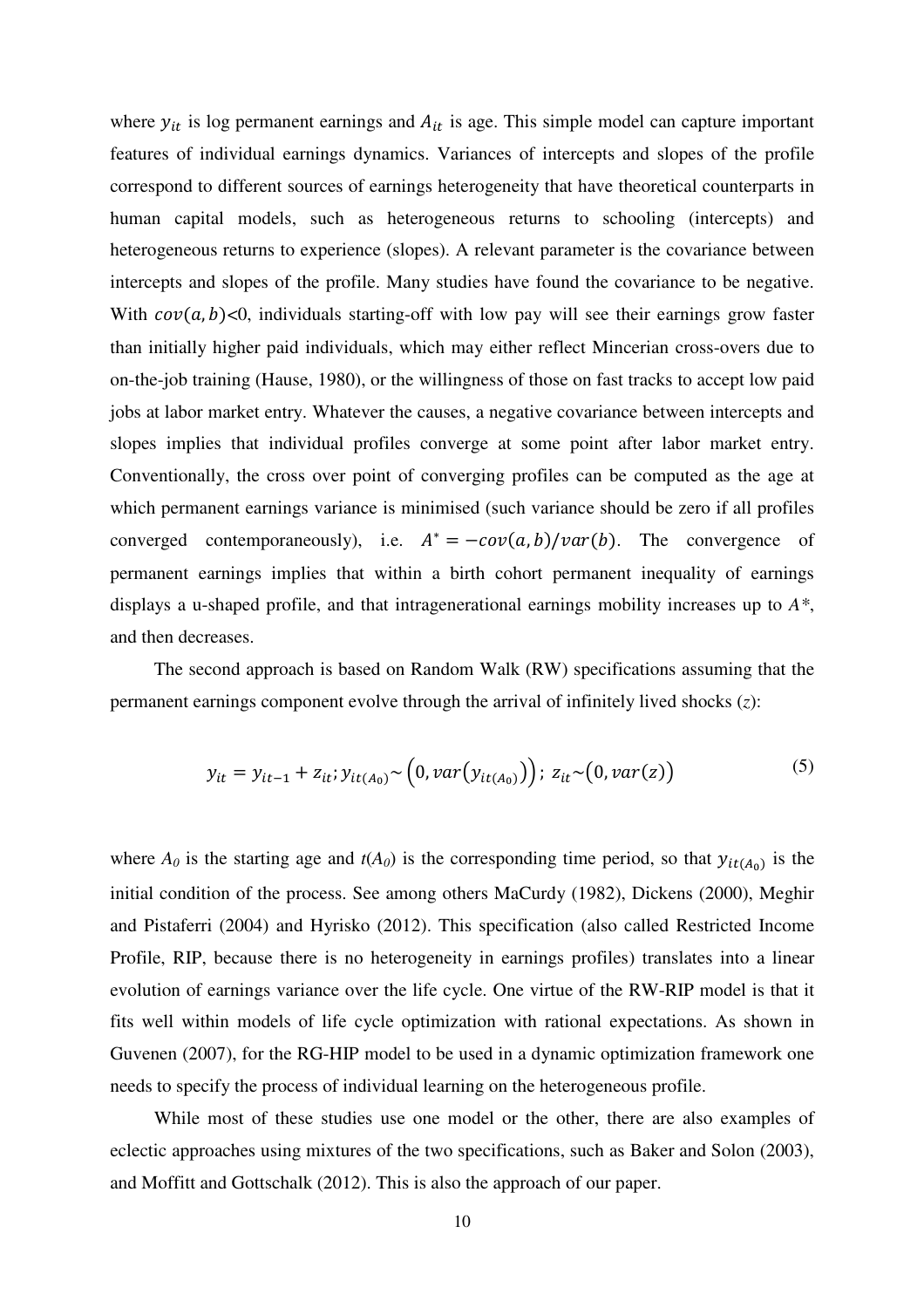#### **3. A model of earnings dynamics for fathers and sons**

We study earnings dynamics within the family. We do this using a model of multi-person earnings dynamics which provides a contribution to each of the three strands of literature reviewed in the previous section. We contribute to the earnings dynamics literature because ours is a model of the joint earnings process of three individuals linked by blood. We contribute to the literature on estimation biases because, by modelling both heterogeneous earnings growth and serially correlated transitory shocks, we resolve the tension faced by previous studies when choosing the length of the income strings analysed. Finally, we contribute to the sibling literature by providing a direct decomposition of the sibling correlation into intergenerational and residual sibling components that accounts for heterogeneity of intergenerational transmission in the population.

We focus on men and distinguish three types of family members, fathers (*F*), first-born sons  $(SI)$  and second-born sons  $(S2)$ , indexed by  $h^0$ . For each family member, we consider individual log-earnings in deviation (*w*) from the mean, where the mean varies by year, birth cohort and type of family member.<sup>10</sup> Log-earnings deviations from the mean consist of a permanent (long-term) component (*y*) and an orthogonal transitory (mean-reverting) shock (*v*), orthogonality holding by the definition of permanent and transitory components of earnings. Total earnings are written as the sum of the two orthogonal components:

$$
w_{ijt}^h = y_{ijt}^h + v_{ijt}^h; E\left(y_{ijt}^h, v_{ijt}^h\right) = 0
$$
\n<sup>(6)</sup>

where the indices *i*, *j*, and *t* stand for individual, family and time period.

#### *3.1 Permanent earnings*

We model permanent earnings by combining insights from literatures on sibling correlations and earnings dynamics. We innovate the model of equation (1) in two key directions. First, we distinguish the intergenerational effect and the residual sibling effect within the overall sibling component. In this way, for the first time we provide a direct assessment of the role of

<sup>&</sup>lt;sup>9</sup> Only 4% of families are observed with more than two sons, see Section 4.

<sup>&</sup>lt;sup>10</sup> Considering earnings in deviation from yearly means by birth cohort is a flexible way of removing average age effects that may confound the estimation of individual life-cycle profiles, see Baker and Solon (2003). Here we apply the "de-meaning" procedure distinguishing the different types of family members and adjusting for within-cohort age differences (we work with three-year birth cohorts) through quadratic trends, which we achieve by taking residuals from cohort/member-specific regressions of log earnings on calendar year dummies and quadratic age trends.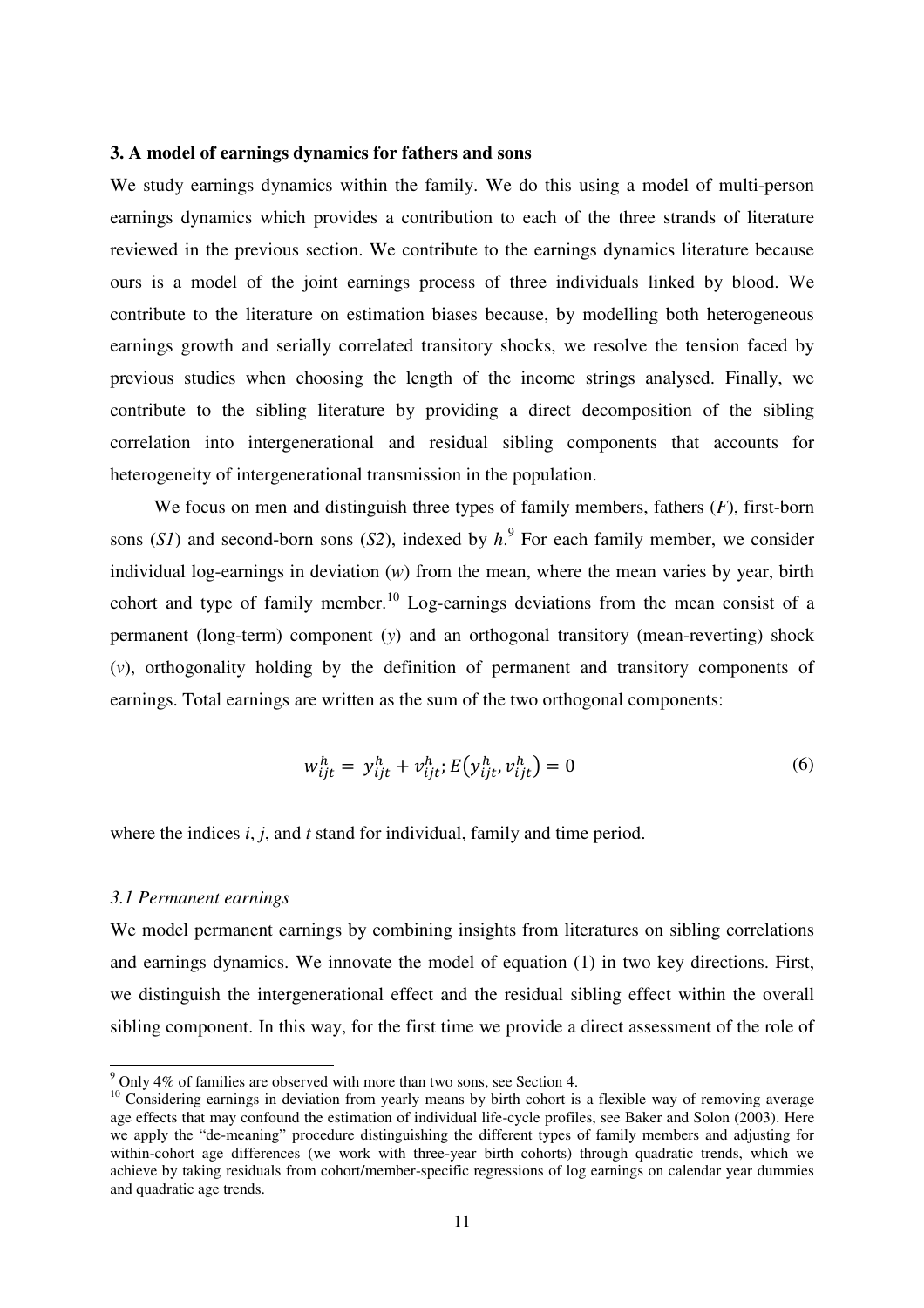intergenerational transmission within the omnibus sibling earnings correlation while allowing for its heterogeneity in the population. It is worth stressing that in this way we identify the transmission of earnings from fathers to sons, and we are silent about other channels of intergenerational transmission working independently of father's earnings. In this sense our decomposition provides a lower bound to the intergenerational component of sibling correlations.

Second, we introduce life cycle effects. We specify earnings components shared across family members using the RG-HIP parameterisation. This is motivated by the need to allow for heterogeneous earnings profiles in order to avoid life cycle biases. Also, in the next Section we will provide evidence that empirical sibling correlations are u-shaped in age, a pattern that can be captured by a RG-HIP model and not a RW-RIP. Note that in this multiperson context the RG-HIP model can be more easily justified from the informational viewpoint than in models of single-person earnings dynamics, i.e. sons may already know the parameters of their earnings process at labor market entry by observing the earnings profiles of their fathers or of other members of their communities. We maintain the RW-RIP specification for the idiosyncratic component of permanent earnings.<sup>11</sup> Sons' earnings are written as:

$$
y_{ijt}^h = \left( \left( \mu_j^l + \mu_j^R \right) + \left( \gamma_j^l + \gamma_j^R \right) A_{it} + \omega_{ijt}^h \right) \pi_t, \qquad h = S1, S2
$$
\n
$$
\omega_{ijt}^h = \omega_{ijt-1}^h + \phi_{ijt}^h.
$$
\n(7)

There is a linear earnings profile in age, and intercepts and slopes of the RG-HIP model depend upon sibling-specific effects. Sibling effects have an intergenerational component – indexed by *I*—and a residual sibling component—indexed by *R*. They represent permanent traits of earnings shared by brothers, coming either from their father's earnings, or from other factors independent of father's earnings. The idiosyncratic component  $(\omega_{ijt}^h)$  is a RW-RIP process capturing persistent individual-specific deviations from the sibling effect. In order to avoid life cycle variation being confounded by secular trends of earnings inequality, following Moffitt and Gottschalk (1995) we also introduce time effects through periodspecific loading factors  $\pi$ .

Identification of intergenerational effects within the overall sibling component requires father's earnings to be modelled jointly with sons' earnings. We therefore specify a model for

 $11$  There are additional empirical considerations supporting our choice of specification, see footnote18.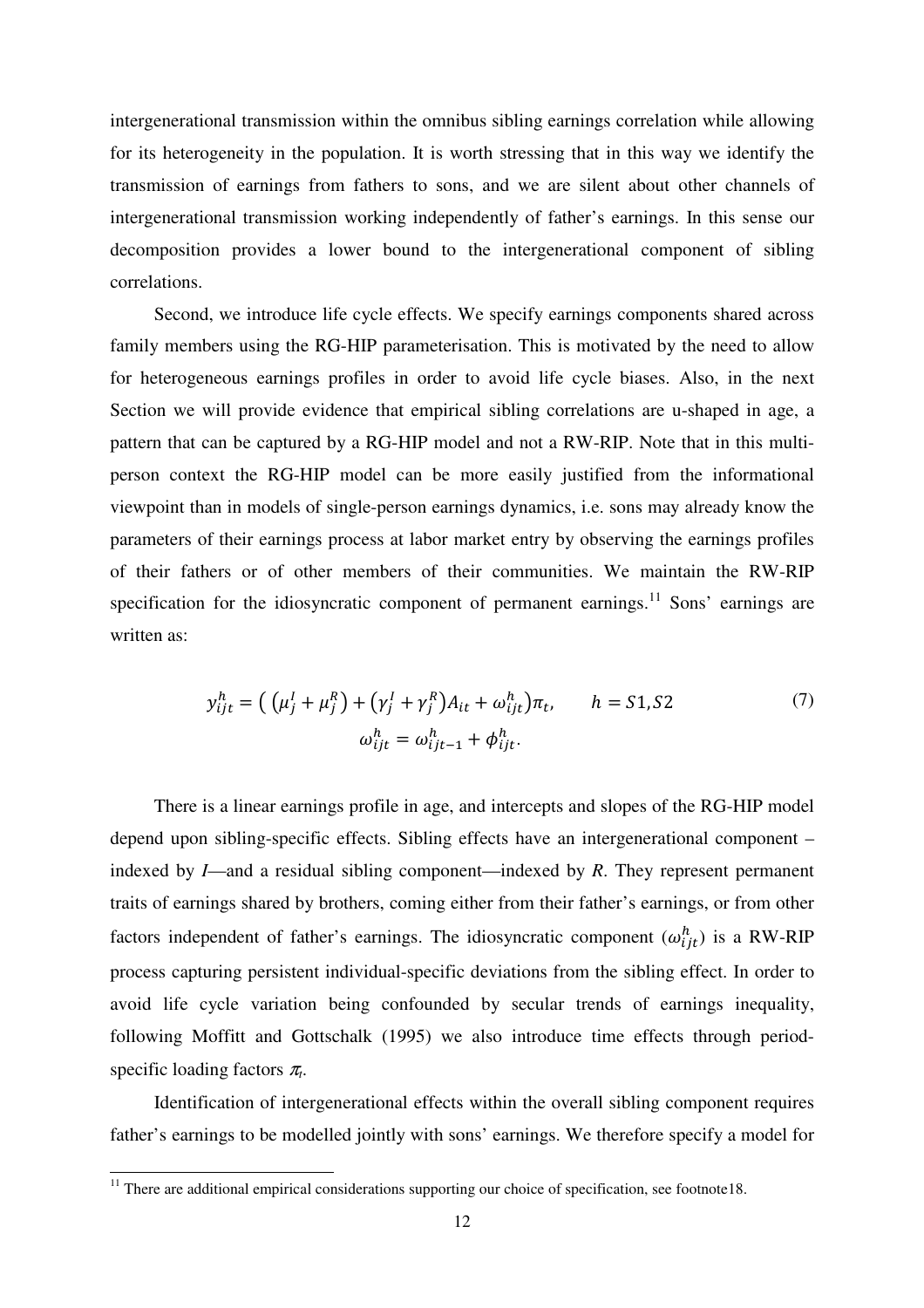father's earnings similar to that of sons, with the exception of the residual sibling effects that are shared by siblings only and do not feature in father's earnings; residual siblings effects are therefore empirically identified by the availability of both sibling and intergenerational earnings correlations. The model for father's earnings is:

$$
y_{ijt}^F = \left(\mu_j^I + \gamma_j^I A_{it} + \omega_{ijt}^F\right) \pi_t.
$$
\n(8)

Each individual- or family-specific parameter of the model is drawn from a zero mean unspecified distribution. RG-HIP intercepts and slopes are correlated within each dimension of family-specific heterogeneity (intergenerational and residual siblings) and are assumed independent between dimensions.<sup>12</sup> We allow RW parameters to be drawn from memberspecific distributions. In sum, the distribution of permanent earnings is specified as follows:

$$
(\omega_{ijt(A_0)}^h, \phi_{ijt}^h) \sim (0,0; \sigma_{\omega 0h}^2, \sigma_{\phi h}^2)
$$
  
\n
$$
(\mu_j^l, \gamma_j^l) \sim (0,0; \sigma_{\mu l}^2, \sigma_{\gamma l}^2, \sigma_{\mu \gamma l})
$$
  
\n
$$
(\mu_j^R, \gamma_j^R) \sim (0,0; \sigma_{\mu R}^2, \sigma_{\gamma R}^2, \sigma_{\mu \gamma R}).
$$
\n(9)

Having specified a model with age related growth and idiosyncratic, intergenerational and residual sibling sources of heterogeneity in permanent earnings, we can decompose the overall sibling correlation of permanent earnings over the life cycle  $(\rho^S)$  into its intergenerational  $(\rho^I)$  and residual sibling  $(\rho^R)$  components:

$$
\rho^S(A) = \rho^I(A) + \rho^R(A). \tag{10}
$$

This decomposition is the counterpart of the ones used in previous studies, with the difference that it incorporates heterogeneity of intergenerational transmission in the population. Another notable difference with previous studies is the allowance for age effects in the sibling correlation and its components. Details on the decomposition are provided in the Appendix.

#### *3.2 Transitory earnings*

 $12$  We assess this last assumption in Section 6 when we consider estimates from nested models.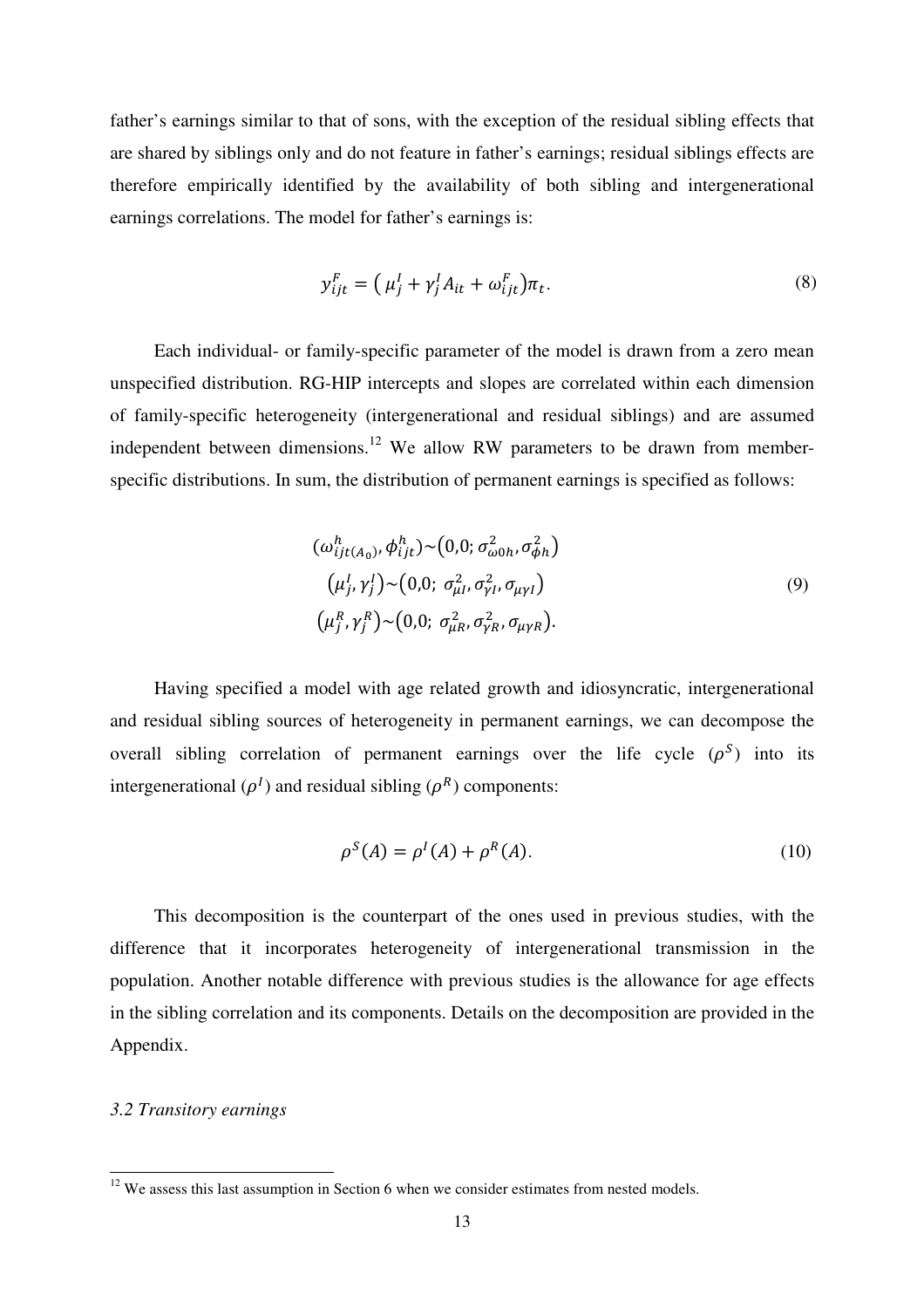Previous literature on individual earnings dynamics has used low order ARMA processes to model transitory shocks. Intergenerational or sibling studies, on the other hand, have been mostly resorting to multi-period averaging to integrate out earnings shocks and reduce measurement error biases, choosing the number of periods on the basis of the assumed degree of serial correlation. One exception is the paper by Björklund et al. (2009) who explicitly model correlated shocks as stationary  $AR(1)$  processes concentrating on the  $30 - 40$  age range, assuming shocks uncorrelated across siblings.

In this paper we specify transitory earnings as member-specific AR(1) processes. We allow for age-related heteroskedasticity in the innovations of the process using an exponential spline. Baker and Solon (2003) demonstrated the existence of significant u-shaped age variation in the dispersion of transitory shocks, and it is important to allow for it in our model so as to avoid this variation being incorrectly imputed to permanent earnings. We also allow for contemporaneous correlation of transitory shocks across family members. Our transitory earnings model is as follows:

$$
v_{ijt}^h = \tau_t u_{ijt} = (\rho_h u_{ijt-1} + \varepsilon_{ijt}) \tau_t, \quad \varepsilon_{ijt} \sim (0, \sigma_{\varepsilon hA}^2), \sigma_{\varepsilon hA}^2 = \sigma_{\varepsilon h}^2 \exp(g_h(A_{it}))
$$
  

$$
u_{ijs} \sim (0, \lambda_c^{d(s=t_0)} \sigma_{sh}^2), \quad s = \max(t_0, c + A_0),
$$
  

$$
E(\varepsilon_{ijt} \varepsilon_{kjt}) = \sigma_{hl}, \quad h, l = F, S1, S2, \quad h \neq l.
$$
 (11)

where  $c = c(i)$  denotes the birth cohort of person *i* and  $t_0$  the first year of available data, so that  $s=s(c)$  is the first year in which individuals belonging to a given cohort are observed. We allow for non-stationarity by modelling the initial condition of the transitory process and introduce cohort effects in initial conditions  $(\lambda_c)$  for cohorts starting their life cycle prior to the initial year of observation,  $d()$  being an indicator function.  $\tau_t$  is a period specific loading factor and  $g_h$ ( $\theta$ ) a member-specific linear spline. Each family member draws transitory shocks from a member-specific distribution, and shocks are (contemporaneously) correlated across members. Our model, therefore, includes parameters capturing intergenerational and sibling correlations of transitory earnings shocks, which have both been assumed away in the previous literature. Note that if transitory shocks are positively correlated across persons, then the between-member correlation of current earnings provides an upward biased estimate of correlations in permanent earnings.

#### *3.3 Estimation*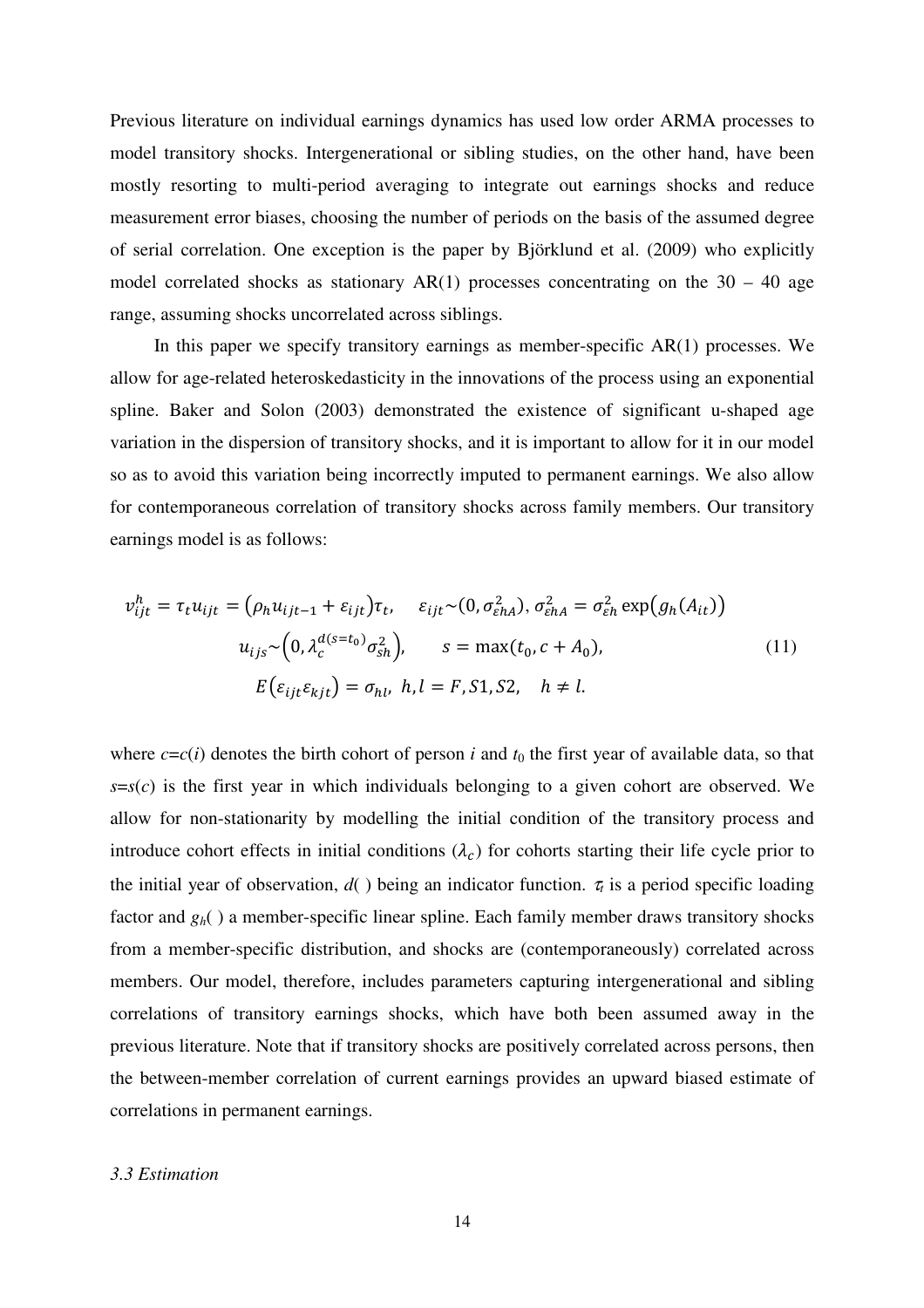The model fully specifies the inter-temporal distribution of permanent and transitory earnings for each family member and between members. The second moments of this distribution are a non-linear function of a parameter vector  $\theta$  that contains RW-RIP, RG-HIP and AR(1) coefficients, plus period factor loadings on permanent and transitory earnings. Details on moment restrictions are provided in the Appendix. We estimate  $\theta$  by Minimum Distance (see Chamberlain, 1984; Haider, 2001).<sup>13</sup> In order to identify age effects separately from time effects, we derive birth-cohort specific empirical earnings moments and stack them in a single moment vector for estimation.

#### **4. Sample selection and raw correlations of earnings within the family**

We use data from administrative registers of the Danish population. The civil registration system was established in 1968 and everyone resident in Denmark then and since has been registered with a unique personal identification number which has subsequently been used in all national registers enabling accurate linkage. Links from children to legal parents originate from municipal and parish records and are complete for births from 1955 onwards (Pedersen, et al. 2006). We have complete legal parentage for men and women born from 1935 onwards. Children changing legal parentage through adoption before age 17 are dropped from the sample. We sample fathers born from 1935 and consider only sons born to first father-mother pair, conditional on father's age at first birth being 18 or older. First-sons and second-sons are included, and subsequent sons (4 per cent) are ignored. If the first son or second son has a twin brother, the twin pair is dropped. Non-twin brothers born less than 1 year apart are also dropped. Second sons are dropped if they are born more than 15 years after the first. Finally we derive a sample of father/first-son/second-son triplets and father/first-son couples.<sup>14</sup> Women play no role in the analysis after determining full brotherhood.<sup>15</sup> We select fathers born 1935-1964, first sons born 1959-1982 and second sons born 1962-1982. This is because of completeness of registered parentage and the small number of first sons observed born before 1959. The distribution of birth cohorts sampled is shown in the left panel of

<sup>&</sup>lt;sup>13</sup> We use Equally Weighted Minimum Distance (EWMD) and a robust variance estimator Var $(\theta) = (G'G)^T$  ${}^{1}G'VG(G'G)^{-1}$ , where *V* is the fourth moments matrix and *G* is the gradient matrix evaluated at the solution of the minimisation problem.

<sup>&</sup>lt;sup>14</sup> By analogy with the sibling correlations literature that uses samples including singletons, we also consider families consisting of father/first-son couples only

<sup>&</sup>lt;sup>15</sup> Son birth order is determined irrespective of the presence of daughters: for example, we do not make any distinction for whether there is a daughter born in-between the two sons, before or after. We study men and do not consider mother/son, father/daughter or brother/sister associations. We assess results robustness to the presence of sisters in Section 8.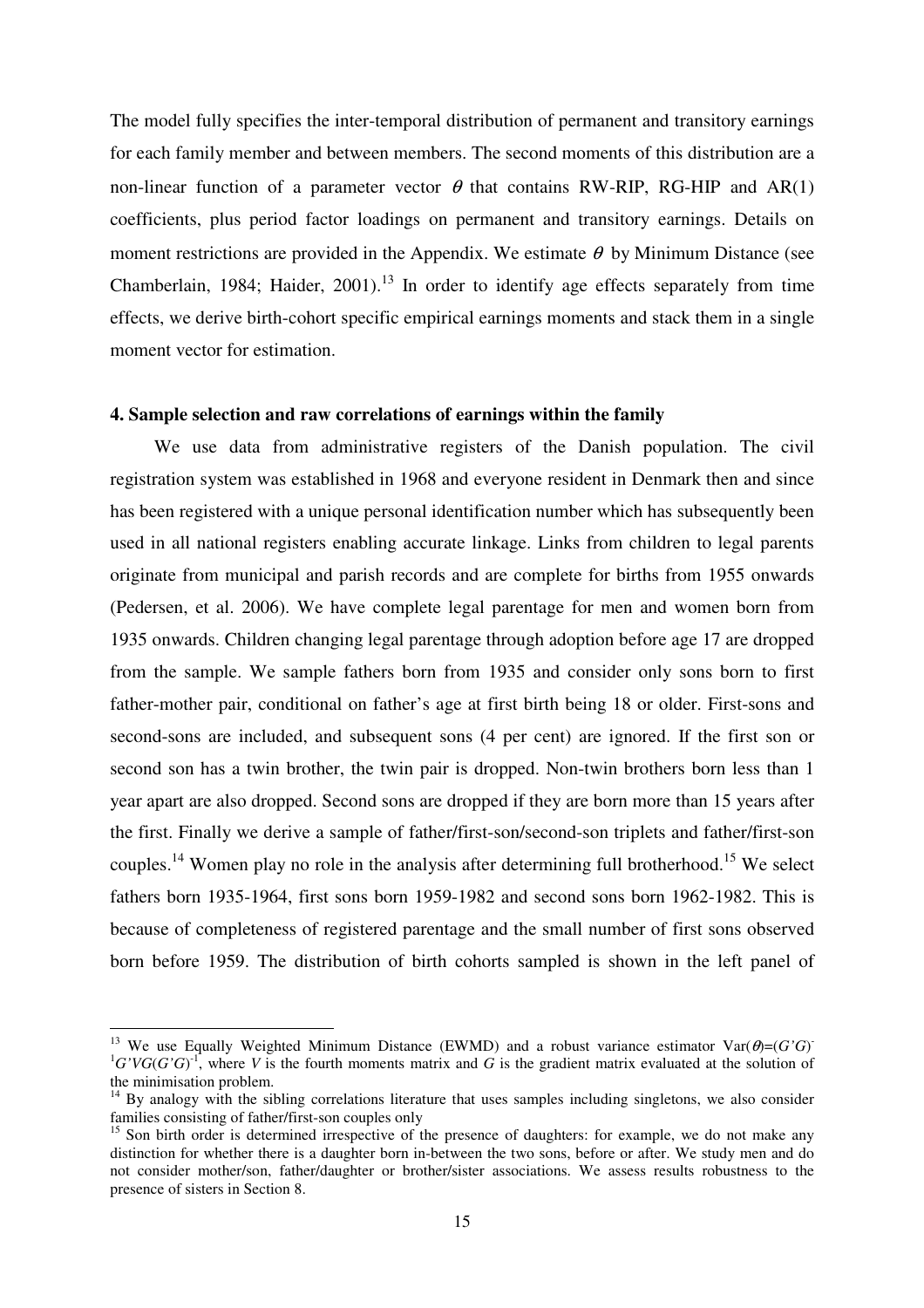figure 1. Birth cohorts of fathers and sons overlap 1959-64 but we drop grandsons, i.e. we do not include fathers who were themselves observed as sons.

We model annual pre-tax labor earnings which are obtained from income tax returns. Each January employers report earnings for the previous year for each employee to the tax authorities and to the employees themselves for verification. We use the sum of earnings from all employments during the year for the period 1980-2011 over which it is available in the Statistics Denmark Income Statistics Register (Baadsgaard and Quitzau, 2011). In order to model life cycle dynamics we require observation of individual earnings strings over time. We focus on prime age men and conventionally set the start of the life cycle  $(A_0)$  at age 25 and its final point at age 60. Consequently we observe fathers throughout this range 25-60, first sons 25-51 and second sons 25-48. The distribution of ages of earnings observations is shown in the right panel of figure 1. Most observations are for fathers' earnings 7,103,657, with 4,557,218 for first son and 1,157,438 for second son. Mean ages for earnings observations are 45.8, 33.2 and 32.5 respectively.

We group individuals into 3-year birth cohorts, imputing the central age to each cohort group, and hereafter refer to cohort groups by this central age. Imposing a cohort structure on the data is fundamental for separating life cycle effects from calendar time, and this is the established practice of earnings dynamics studies, see e.g. Baker and Solon (2003).

The combination of sample selection criteria generates a data-set which is described in the left panel of Table 1 for selected years in terms of first and second moments of the annual earnings distribution and average age. On this sample we apply two additional selections which are typical in the earnings dynamics literature. First, we exclude outliers by trimming half percentile on each tail of the earnings distribution of each year; since the analysis will exploit empirical earnings moments separately by family members, we perform the trimming within the distribution of each type of member.<sup>16</sup> Secondly, in order to ease identification of earnings profiles we require the availability of at least five consecutive individual data points, a selection rule that is intermediate between the one used by Baker and Solon (2003), i.e. continuous earnings strings for each individual within a cohort, and the approach of Haider (2001), who allows individuals to move in and out of the sample only requiring two positive but not necessarily consecutive valid observations on earnings. Other than this, we use all valid observations on earnings and exclude zero-earnings observations. The exclusion of zeroearnings observations is common with most of the earnings dynamics literature assuming that

<sup>&</sup>lt;sup>16</sup> Bingley et al (2013) show that estimates of earnings components models are robust to alternative trimming rules.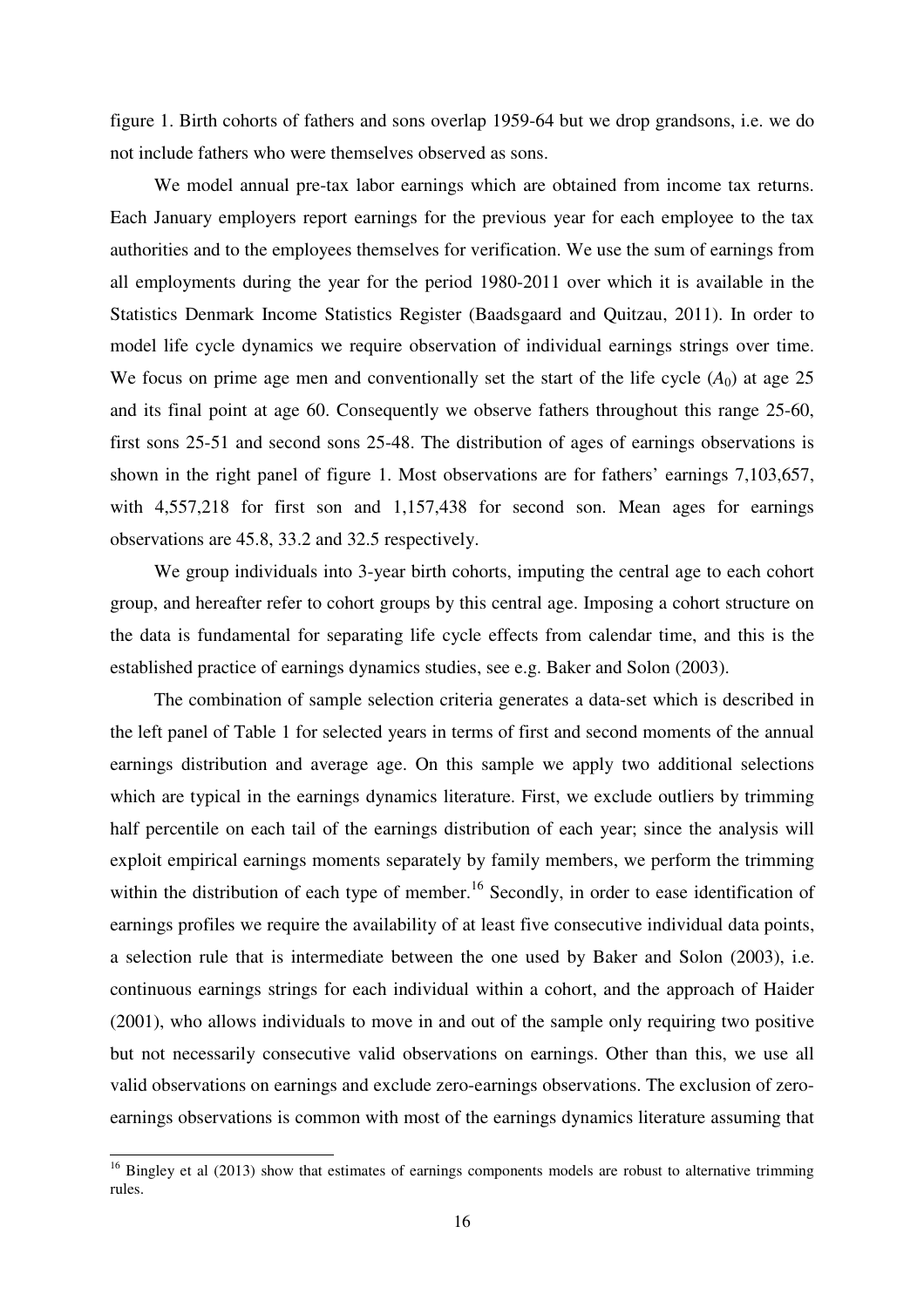earnings are missing at random, and is also applied in the sibling correlation literature by Björklund et al (2009). The final estimating sample resulting from the last set of selections is described in the right panel of Table 1. Trimming outliers and imposing partially continuous income strings has an impact on sample size. There is also an impact on earnings dispersion, while average earnings are not much affected. In total, our sample consists of 741,038 persons belonging to 326,341 families of which 88,356 are triplets. Individuals are observed for 17.3 years on average (fathers 21.7, first sons 14.0 and second sons 13.1), giving 12,818,313 earnings observations.

We begin describing patterns of earnings associations within the family in Figure 2, where we plot intergenerational and sibling correlations of raw log earnings. Earnings are adjusted for time and age effects by regressing for each birth cohort the log of real annual earnings on time dummies and a quadratic in age. Earnings moments in this and the following sections are derived using the residuals of these regressions. We discard empirical second moments that are based on fewer than 100 cases throughout the analysis. Intergenerational correlations are derived averaging father-son correlations for both sons by sons' ages. There are two plots in each panel of the figure; the plot labelled "Same age" is derived computing the average of correlations conditioning on the age of fathers being equal to the age of sons, while the plot labelled "Fixed age" conditions on the age of fathers being equal to 40.

Intergenerational correlations are low, in line with results from previous research that places Denmark at the bottom of international rankings of family earnings associations, see e.g. Björklund and Jännti (2009). There is a relevant difference in earnings associations if one contrasts same-age figures with fixed-age ones; while the contemporaneous correlation fluctuates in the range between 0.05 and 0.1 with no clear pattern when the son ages from 25 to 48, the associations with a father aged 40 are very low, actually negative, at young ages, and converge to contemporaneous figures when the son approaches the age of 30. This is a symptom of life cycle bias: estimating intergenerational correlations between fathers and sons observed at different stages of the life cycle provides an underestimate of the correlation resulting at comparable ages. The fact that the data allows us to observe the bias suggests that the information derived from the population register provides an adequate basis for controlling the bias.

We repeat the exercise with sibling earnings raw correlations in the left panel of Figure 2. The "Fixed age" plot refers to an older brother aged 30 and shows, again, upward trends at early ages, followed by a stabilisation around "Same age" figures thereafter. Remarkably, the "Same age" plot displays a u-shaped age profile, which is consistent with a RG-HIP model of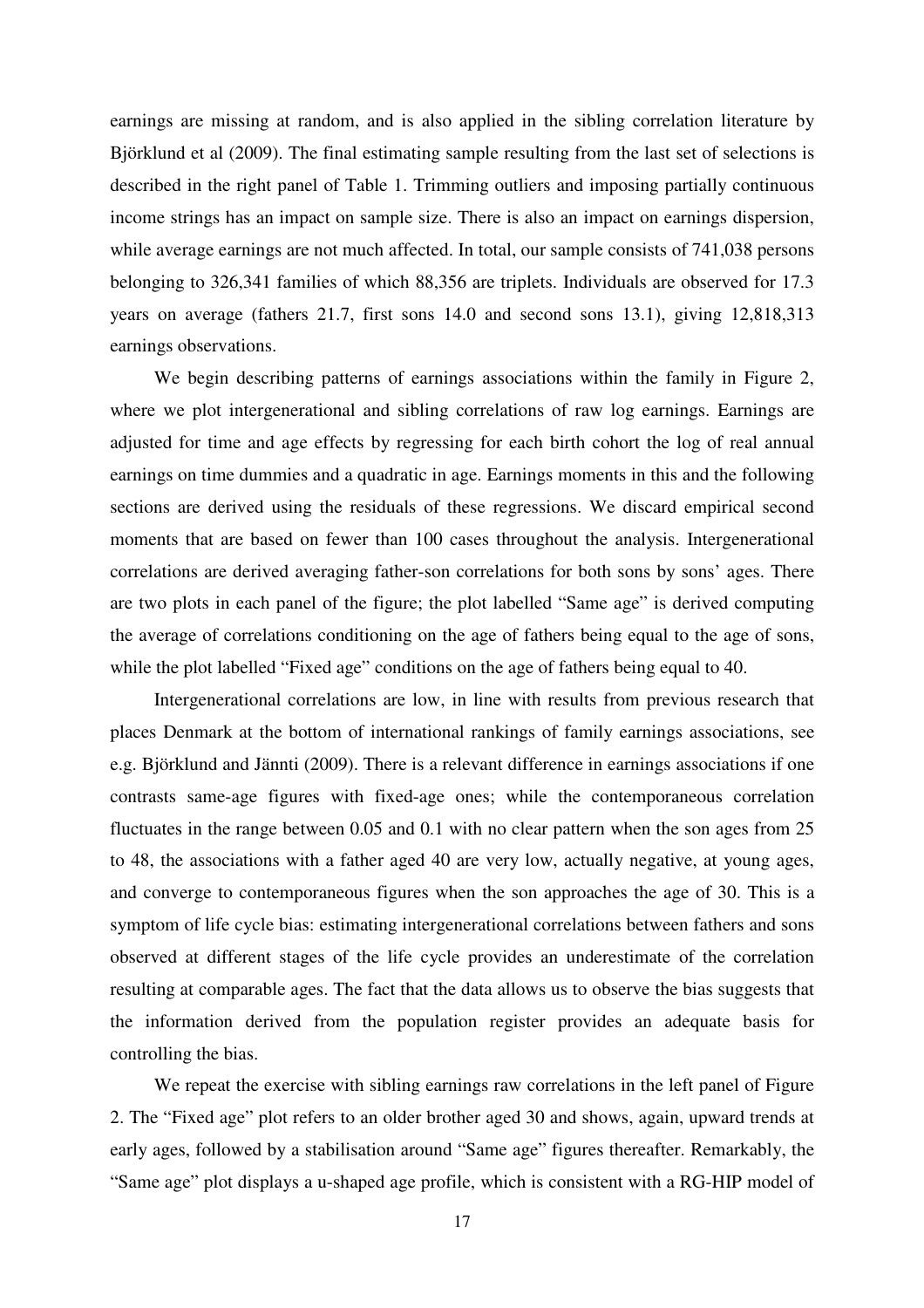earnings dynamics with Mincerian cross-overs, in which siblings share both fixed and time varying components of earnings and the two are negatively correlated. The large contemporaneous associations at early life cycle stages may also reflect correlation of transitory shocks. It is well known that earnings instability is large for young cohorts (see e.g. Baker and Solon, 2003) and it is plausible that siblings are subject to common shocks, for example because of similar local economic conditions at labour market entry.

As a way to assess if the relatively large sibling correlation at young ages is driven by permanent earnings differences or transitory fluctuations, we computed sibling correlations for brothers born at least five or eight years apart (not shown). The larger the age difference, the less likely it is that brothers share transitory shocks at labor market entry, so that these samples are less likely to be influenced by transitory fluctuations compared with the samples underlying Figure 2. A declining pattern of the sibling correlation between the mid-20s and the mid-30s and the subsequent stabilization persist even after excluding closely spaced brothers that most likely share transitory earnings fluctuation. This suggests that the source of the u-shape evolution of sibling correlations is in the permanent earnings component, pointing towards the appropriateness of a RG-HIP specification. It is worth emphasising that our model also features age-dependent transitory shocks and is thus capable of distinguishing age effects within each earnings component.<sup>17</sup>

#### **5. Results**

 $\overline{a}$ 

We begin the discussion of results by focusing on estimates of parameters for the permanent and transitory component, which are reported in Tables 2 and 3; period factor loadings for both components are reported in Table 4. Parameters are estimated by imposing the moment restrictions implied by the model on empirical second moments of earnings, after excluding moments based on fewer than 100 individuals. We base the analysis on 5394 within-person moments (of which 3624 refer to fathers, 1344 to first sons and 966 to second sons), 17,620 father/first-son moments, 12,702 father/second-son moments and 8046 brother/brother moments. There are  $44,302$  empirical moments in total.

 $17$  An additional reason for the declining sibling correlation between age 25 and 30 could be selection into the labour market: at age 25 school-to-work transition might still be incomplete for a non-random sample of the population and the sources of non-randomness might be correlated between siblings. In our estimating sample 8 per cent of brothers enter the labour market after the age of 25. To assess whether life-cycle patterns of sibling correlations are an artefact of selection into the labour market, we re-estimated raw correlations limiting the sample to siblings whose earnings profiles are observed since the age of 25, and found that the level and lifecycle evolution of the sibling correlation are virtually identical to the ones depicted in Figure 2.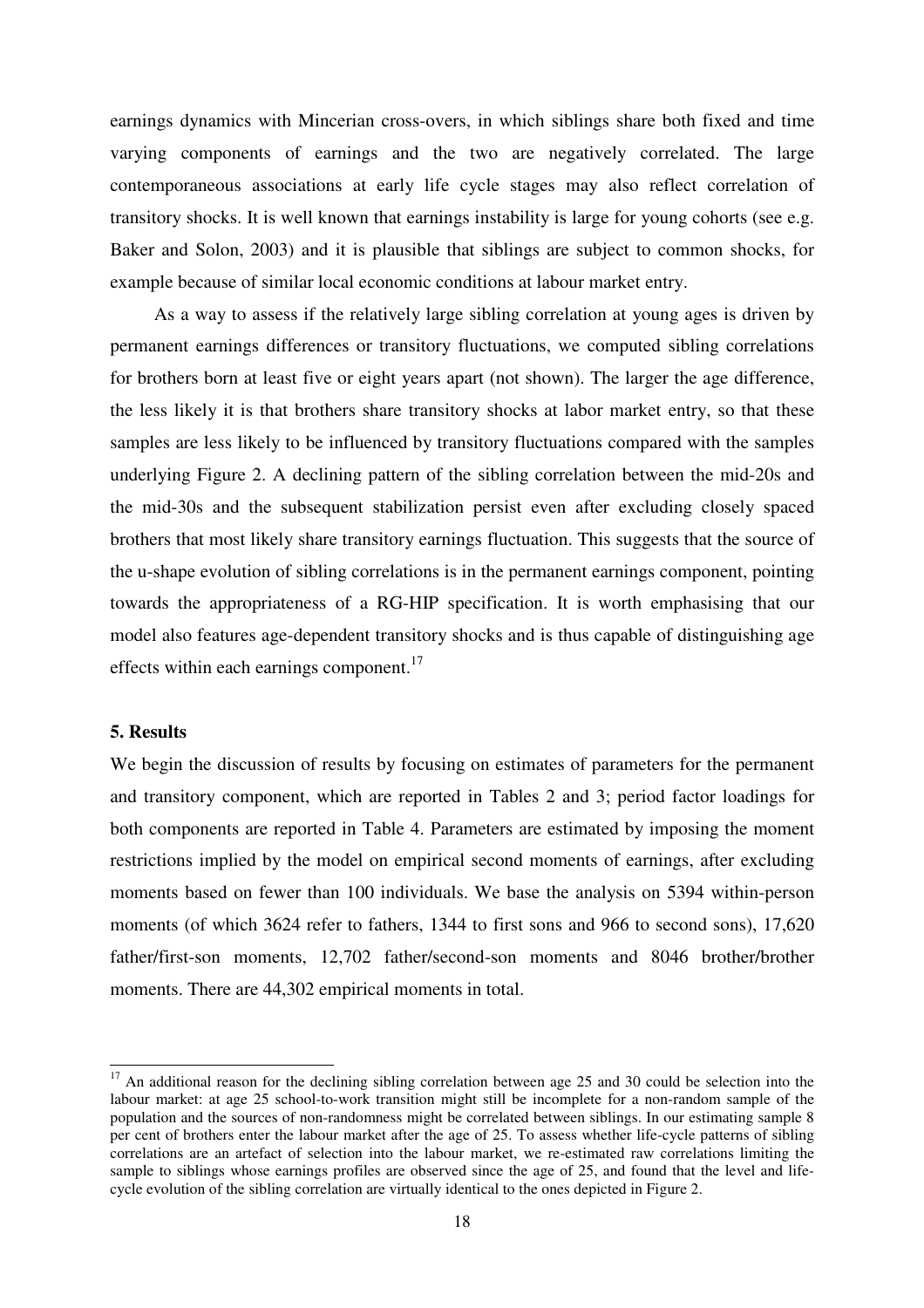#### *5.1 Permanent earnings*

 $\overline{a}$ 

Results for the RG-HIP/RW-RIP model are reported in Table 2. The table distinguishes parameters of the distribution of shared components (intergenerational and residual sibling) from those of the (member-specific) idiosyncratic component one.

There are differences in idiosyncratic parameters between fathers and sons, demonstrating the importance of allowing for type-specific distribution of idiosyncratic effects. These differences are especially evident in the variance of RW-RIP innovations, which is the parameter driving the evolution over time of idiosyncratic earnings dispersion. Results indicate that shocks are more dispersed for sons compared with fathers, which might itself reflect life cycle variation in the variance of shocks, as fathers in our sample are observed on average at later stages of the careers than sons. Substituting the member-specific RW-RIP with a member-specific RG-HIP process confirmed that sons earnings profiles are more dispersed than fathers, while leaving our substantive results on the sibling correlation (presented later in this section) unaffected. We therefore maintain the RW-RIP specification of the idiosyncratic component because it increases the generality of the model in that the resulting specification of permanent earnings brings together elements of both the RW-RIP and RG-HIP models. $^{18}$ 

Heterogeneity in sibling effects −intergenerational and residual sibling– is substantial. Considering initial earnings, for sons a bit less than half of the variance comes from sibling effects. Heterogeneity of intergenerational effects is predominant within the sibling-specific distribution of initial earnings. Sibling effects are also evident in the distribution of earnings growth rates, but with different patterns. Namely, the residual sibling component and the intergenerational one appear to contribute equally to heterogeneity in earnings growth, the corresponding parameter estimate being of the same size. Looking at the covariance between RG-HIP intercepts and slopes, Table 2 shows that both the intergenerational and residual sibling components are negative and statistically significant. The negative signs indicates the presence of Mincerian cross-overs in the distribution of permanent earnings, with a cross-over age *A\** located at 32 and 34 years for the intergenerational and residual sibling components, respectively. The faster compression of the residual sibling component reflects the larger (in absolute value) estimate of the intercept-slope covariance. Insofar as Mincerian cross-overs emerge from heterogeneous investments in human capital, our results suggests that the

 $18$  In background analyses we experimented with a RW-RIP specification also for the shared components, obtaining negative estimated variances of the shocks. This result might be a consequence of the u-shaped pattern of empirical sibling correlations illustrated in Figure 2, which cannot be captured by a RW-RIP specification.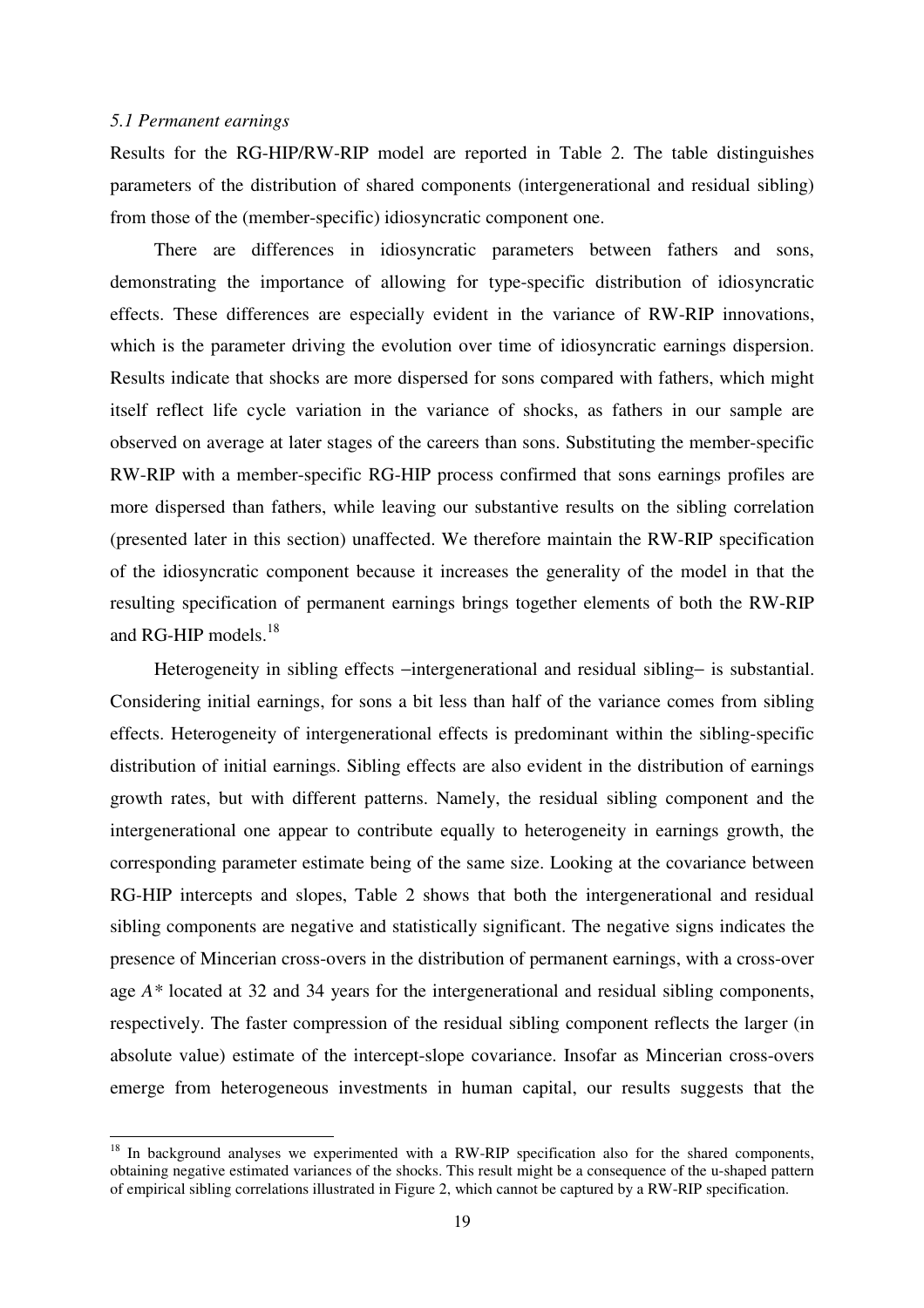determinants of these investments are associated with factors that siblings share, either associated with paternal earnings, or orthogonal to them. Mincerian cross-overs imply that the predicted variance of permanent earnings explained by shared components will first decrease and then fan out over the life cycle. It is worth stressing that we obtain this result in a model that controls for age effects in transitory earnings, ruling out "omitted variable bias" induced by higher instability at young ages.

### *5.2 Sibling correlation in permanent earnings and its components*

Figure 3 reports the life cycle evolution of the sibling correlation as well as its decomposition into intergenerational and residual sibling effects. This decomposition is obtained bu substituting estimated parameters in equation  $(10)$ .<sup>19</sup> It represents the counterpart of decompositions from previous studies on the basis of equation (3). The overall sibling correlation is about 0.5 at the start of the life cycle and depends mainly on intergenerational effects. The initial value is about twice that reported for Denmark by previous studies (Björklund et al., 2002, report a sibling correlation in annual earnings of 0.23). As individuals age, overall sibling correlation diminishes, and becomes smaller than 0.3 between the ages of 30 and 40, the age range for many previous correlation measures. The reason for the rapid drop in sibling correlations is the shrinking of the overall intra-generational earnings distribution (Mincerian cross-overs) which is driven by sibling effects. After the cross-over point, the intragenerational earnings distribution starts opening up again as an effect of heterogeneous earnings growth, so that the overall sibling correlation increases. Note also that the cross-over point of earnings profiles is located in the mid-30s, and that the 30-40 age range will contain many siblings pairs with one brother either side of the cross-over point. Hence, while the earnings distribution of the older brother will be opening up, the distribution for the younger brother will still be compressing, which further contributes to the reduction of sibling correlations in this age range. This effect will cease after the younger brother also passes the cross-over point, and the sibling correlation will start increasing. The average sibling correlation between age 25 and 48 is 0.228; it is 0.237 in the 25-42 age range used in previous studies for Denmark.

Besides the significant life cycle variation, another remarkable fact displayed in Figure 3 is that intergenerational correlations explain between 58 and 90 per cent of the total sibling correlation. On the other hand, the residual sibling component is sizeable and significant only

<sup>&</sup>lt;sup>19</sup> See the Appendix for details. The graph is generated using idiosyncratic parameters of young brothers, but we obtained almost identical patterns using the average of brothers' parameters.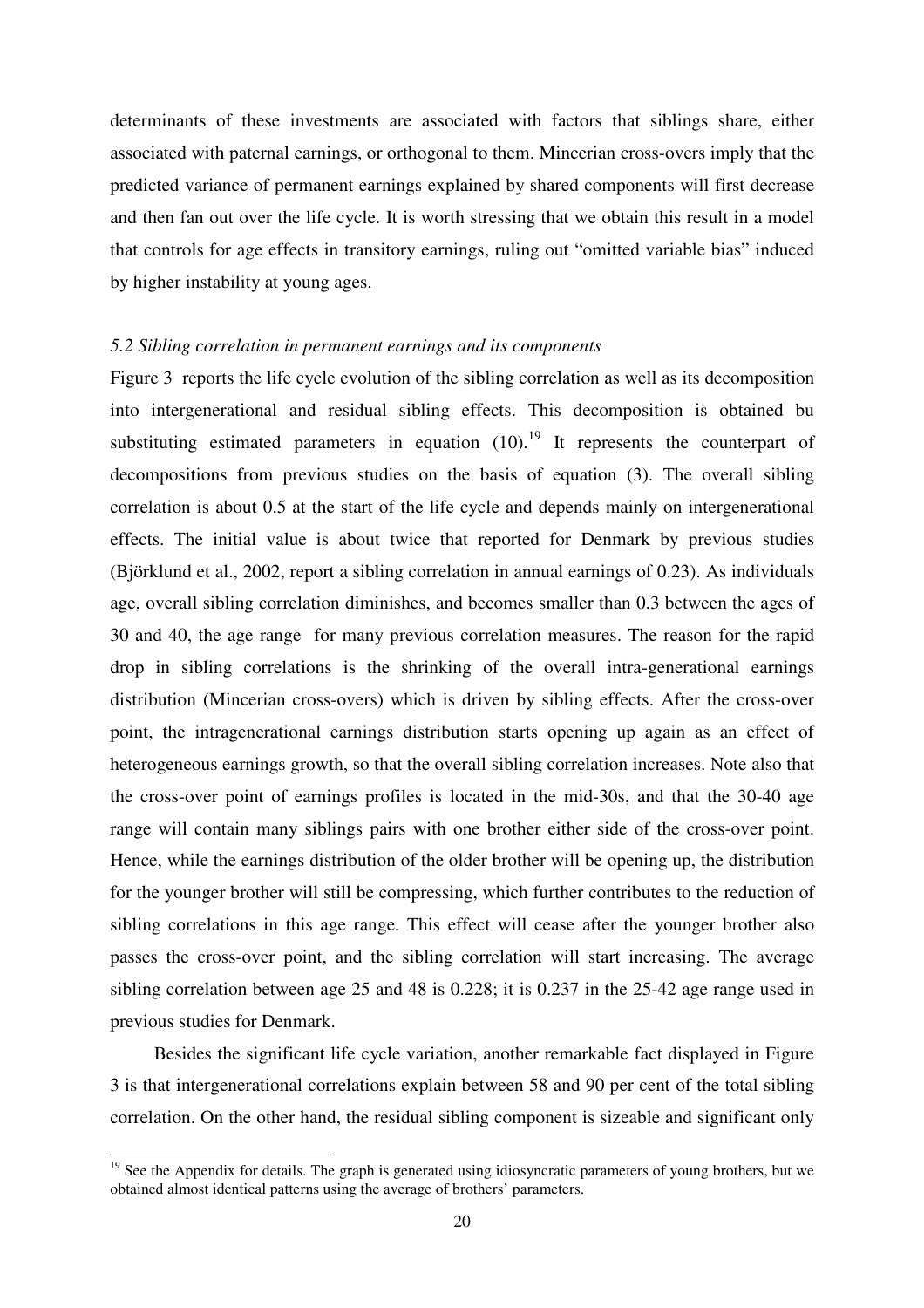at the start of the life cycle, but becomes rapidly negligible, and it is not significantly different from zero at age 35; it increases again towards the late 40s and reaches the level of about 0.07 by age 48. Also, the intergenerational component seems to be less sensitive to life cycle variation compared with the residual sibling component. Figure 3 suggests that intergenerational effects account for a larger share of the overall sibling correlations than previously thought. The average share of total correlation accounted for by the intergenerational component is 80 per cent. Our result is in line with those sibling studies concluding that environmental factors external to the family play only a small role in generating income correlation across brothers (see e.g. Page and Solon, 2003b).

#### *5.3 Transitory earnings*

 $\overline{a}$ 

Results for the member-specific AR(1) model for the transitory part of the earnings process are reported in Table  $3<sup>20</sup>$ . The characteristics of the process governing transitory shocks are similar for the three family members. The estimate of the parameter  $\sigma_{\varepsilon h}^2$  (baseline shock volatility at age 25) is larger for fathers than sons, but the difference is not statistically significant. Patterns of age-related heteroskedastic shocks volatility are in line with previous findings reported by Baker and Solon (2003), i.e. decreasing at young ages and increasing at older ages, with the latter effect being visible only for fathers, who are the only family members observed after age 51. Also, autoregressive coefficient estimates are of moderate size and tend to be rather stable across family members. On the other hand, the estimated variance of the AR(1) initial conditions  $(\sigma_{\text{sh}}^2)$  is larger for sons, a consequence of the fact that for sons we do not allow for cohort-specific shifters of the initial conditions on left-censored cohorts, as all birth cohorts of sons start their observation windows at age 25. Therefore, for sons the variance of initial conditions also reflects heterogeneity between cohorts.

Transitory shocks are positively correlated across family members, in particular across brothers. Moreover there is more correlation between fathers and younger brothers than between fathers and older brothers, but the difference is insignificant. For brothers, the correlation coefficient at age 26 implied by the estimates is 0.028, i.e. about one twentieth of the sibling correlation of permanent earnings at the same age. While quantitatively small, the existence of a significant correlation questions the ubiquitous assumption in sibling studies that transitory shocks are uncorrelated across siblings.

 $20$  As illustrated in Section 3, this model allows for age-related heteroskedasticity in transitory shocks through an exponential spline. We also experimented with the quartic specification of Baker and Solon (2003) finding results very similar to those discussed here.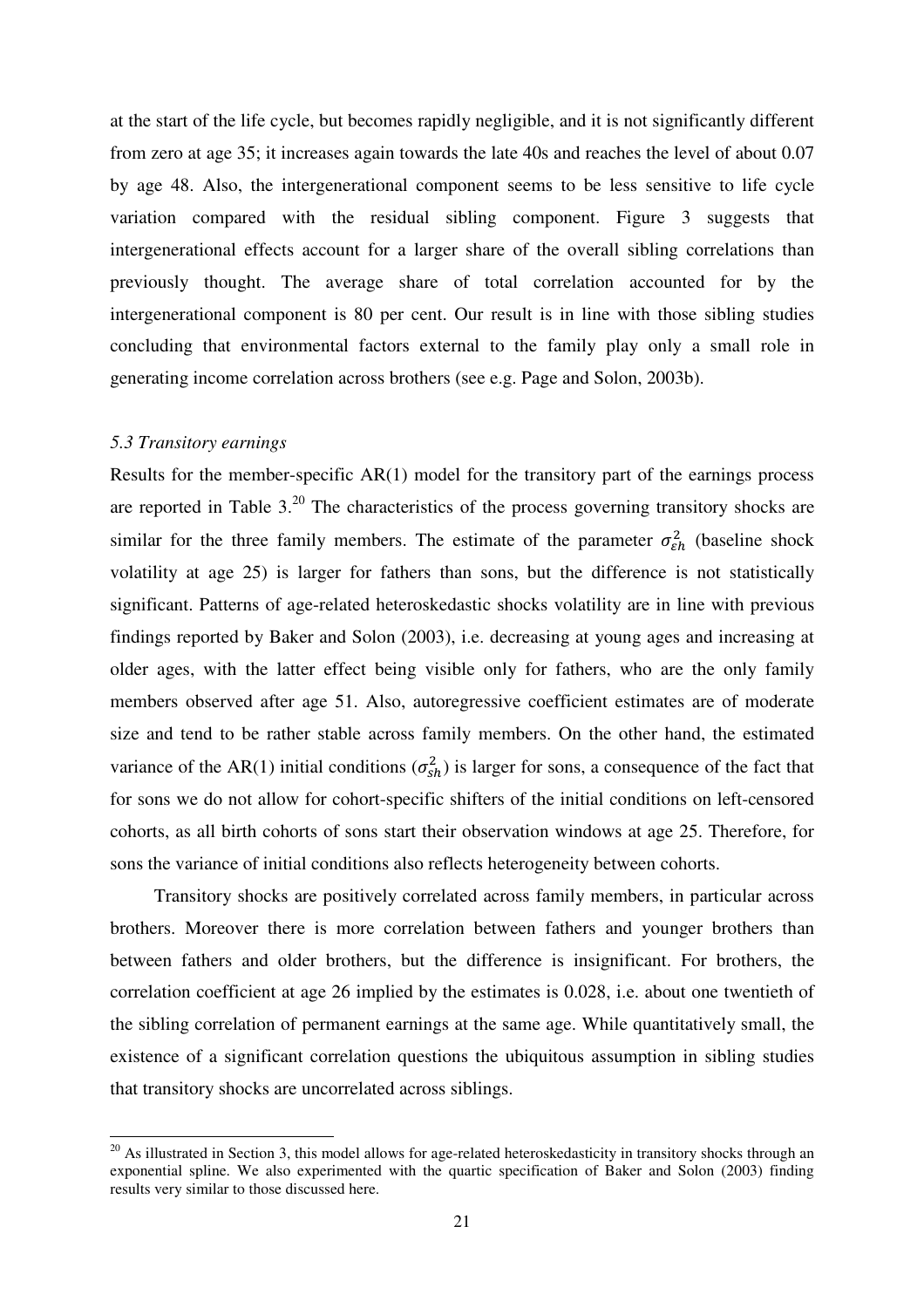#### **6. Nested models**

 $\overline{a}$ 

One useful feature of our model is that it nests the models used by previous studies, namely intergenerational-only models, siblings-only models, and models without life cycle effects. To what extent do nested models that exploit only one dimension of family earnings associations or ignore earnings growth miss a part of the picture? We now address this question by imposing restrictions on our model.

We present results for permanent earnings from nested models in Table 5. We start in Column (1) with a model that excludes life-cycle variation in permanent and transitory earnings. This is essentially the model of equation (1), but with the sibling component  $f_i$ splitting up into intergenerational and residual siblings components.<sup>21</sup> This is an important benchmark of our main results since this is the workhorse model of many previous sibling studies (e.g. Björklund et al., 2009) and the one underlying the decomposition of sibling correlations of equation (3). Estimated parameters of this model result in a sibling correlation of 0.26, which is larger than the average of the age-specific sibling correlation correlations of Figure 3 (0.228). The model attributes 60 per cent of sibling correlation to the intergenerational component, whereas we saw this component accounting for a larger share of total correlation in the more comprehensive model with life cycle variation. Thus, ignoring age effects has an impact on the average sibling correlation and induces a bias in the estimation of its components, in particular by underestimating the effect of the less agesensitive component, i.e. the intergenerational one. It is worth noting that the decomposition formula used in previous studies was derived under the assumption of life cycle constancy of earnings, and that those studies unanimously concluded that residual sibling effects dominate intergenerational ones. However, comparing the share of 60 per cent implied by our restricted model estimates with the 6 per cent reported by Björklund and Jännti (2009), suggests that imposing constancy alone is not enough to replicate the finding from previous studies that intergenerational effects are negligible. Also the other hypotheses underlying the approaches of previous research may play a role, a point that we discuss further in the next section.

We report parameter estimates of permanent earnings from models that allow only for intergenerational effects in Column (2) of Table 5. The intergenerational model is obtained from the full model constraining to zero all parameters referring to the residual sibling component. The full model has been estimated under the assumption of no correlation between intergenerational and residual sibling effects. Estimation of the intergenerational-

<sup>&</sup>lt;sup>21</sup> The other difference with equation (1) is the inclusion of time shifters  $\pi_t$  and  $\tau_t$  in our model.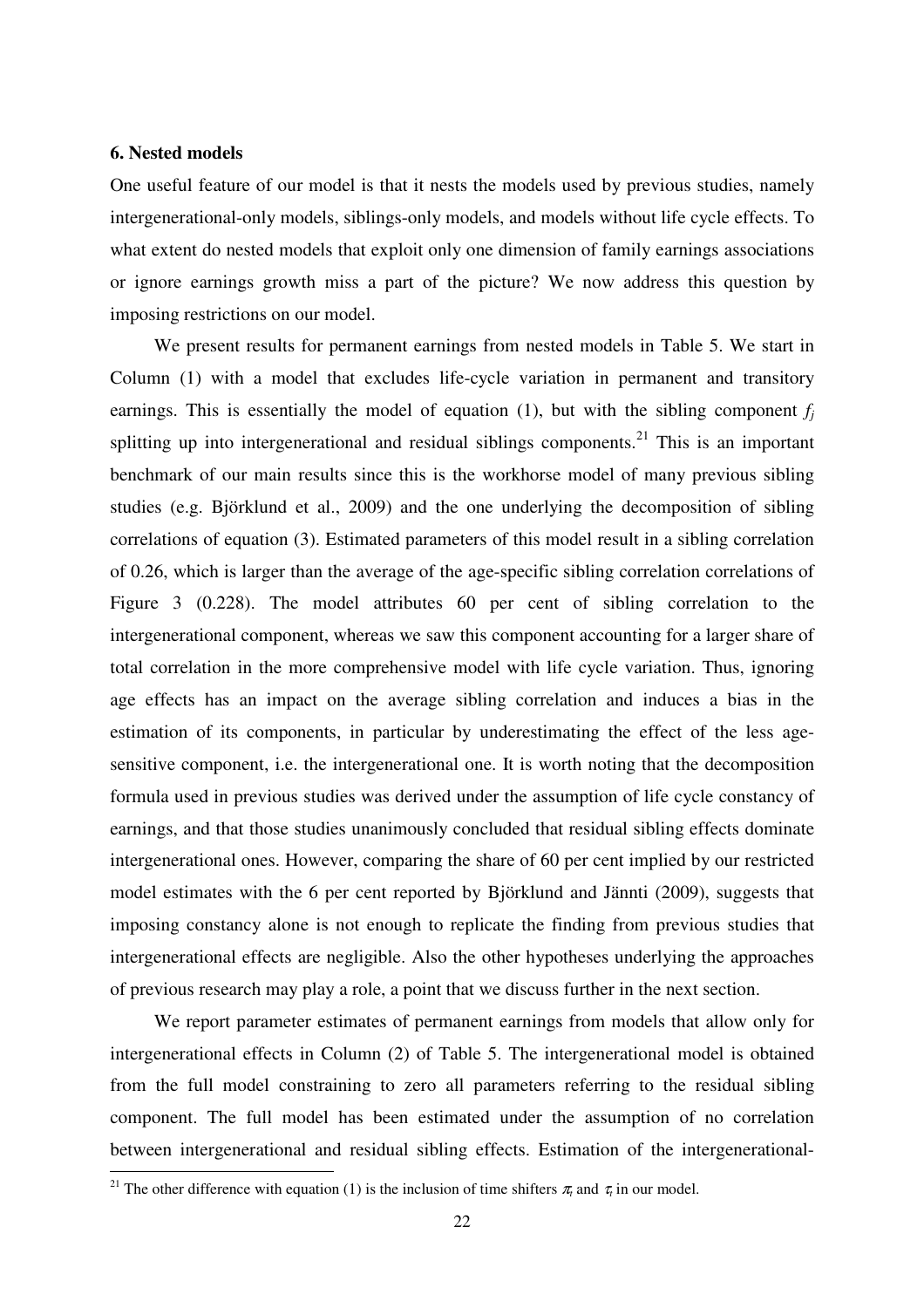only nested model is informative about such a correlation. For example, if intergenerational and residual sibling effects are positively correlated, then omission of the latter should result in inflation of the former in the nested model. Parameter estimates in Column (2) of Table 5 are very close to their counterparts in Table 2, in particular those concerning intergenerational components of the model. In order to fully appreciate the impact of omitting residual sibling effects on the estimation of the intergenerational part of the sibling correlation, we plot predictions from the nested and full models in the left panel of Figure 4. Indeed, the nested model over-predicts the intergenerational correlation with respect to the full model. The difference between the two series is sizeable (about 0.1) and statistically significant at the start of the life cycle. The difference shrinks as individuals age, and becomes insignificant by age 30.

To what extent do sibling-only models that have been used by previous research as a way to capture all factors shared by siblings, including intergenerational ones, replicate the overall sibling influence that we found in the previous section? Results on the siblings-only model are in Column (3) of Table 5. The model is estimated using sons' moments only, and constraining intergenerational parameters to be equal to zero. Predictions from this model are contrasted with those of the full model in the right panel of Figure 4, where it is apparent that there is no substantive difference between the two models. If anything, the sibling-only model –estimated only on the 27% of families with two sons—generates less precise prediction.

#### **7. Introducing heterogeneous IGE in the decompositions of previous studies**

Our results point towards a predominant role of fathers' earnings in explaining the sibling correlation, which contrasts with the findings of previous studies that fathers' incomes account for only a limited fraction of the sibling correlation. In the previous section we saw that excluding life cycle effects from our model explains some of the discrepancy, although it does not fully eliminate it. The aim of this section is to understand whether the difference in results are specific to our data or are due to the different assumptions underlying our model, especially that we allow intergenerational transmission to be heterogeneous across families. In order to do this we replicate the approaches of previous studies on our data and then we introduce IGE heterogeneity into those approaches.

We start with the decomposition of equation (3). The ingredients for the calibration are the sibling correlation of permanent earnings and the IGE. We define permanent earnings as the individual average of (residualized) annual earnings, in deviations from generational means. Following Mazumder (2008), we estimate the variance components using a mixed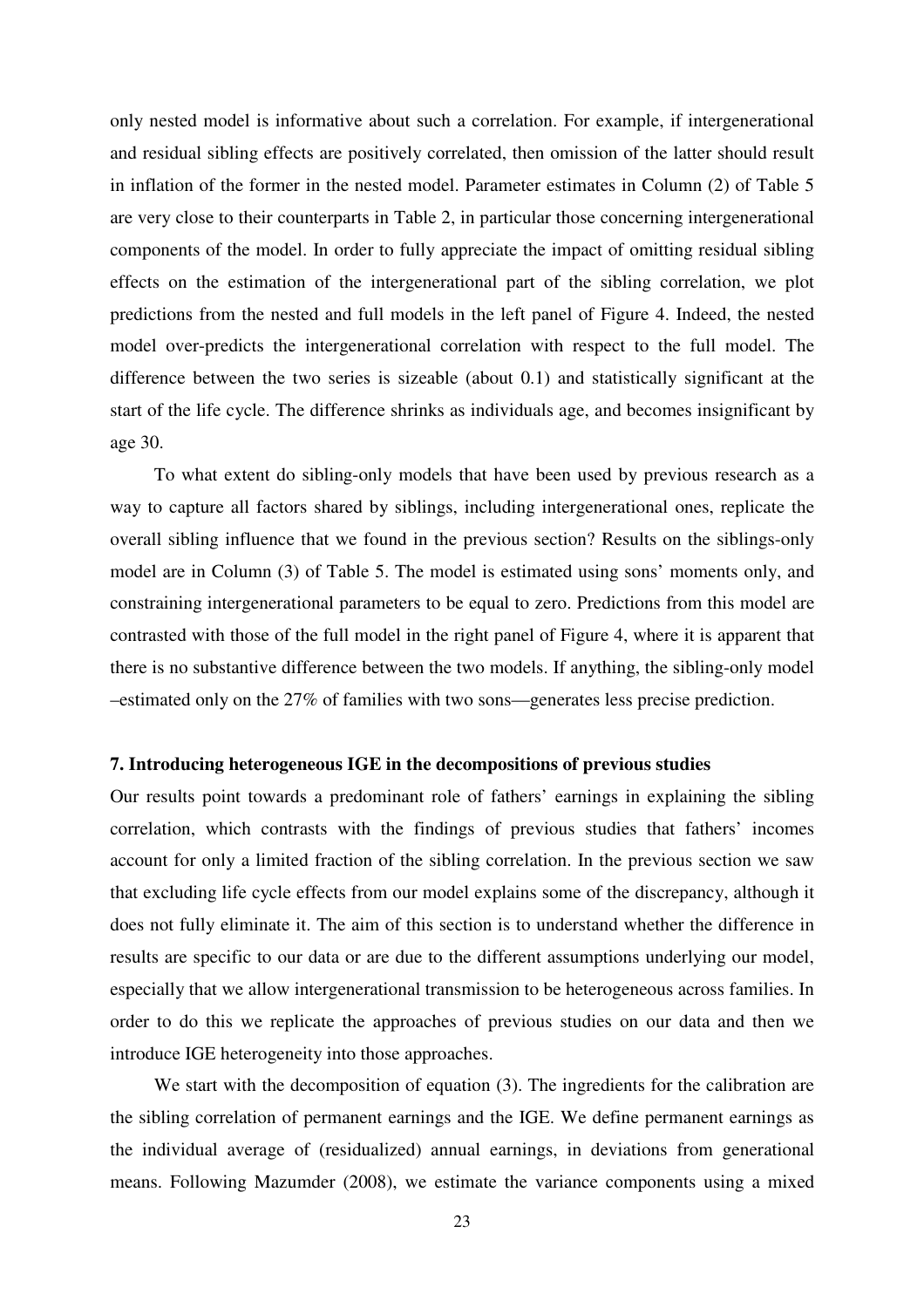model and a Restricted Maximum Likelihood (REML) estimator, while we estimate the IGE using the canonical intergenerational regression of sons' earnings on fathers' earnings. Results are reported in the first panel of Table 7. We estimate the sibling correlation to be about 0.19 and the IGE to be  $0.075<sup>22</sup>$ . These estimates imply that the share of the sibling correlation that is associated with fathers' earnings is 3 per cent. The second panel of Table 7 reports results from the sequential conditioning approach of Mazumder (2008) and Björklund et al. (2010). Again, the share of the correlation that can be ascribed to fathers' earnings is 3 per cent.

Applying the approaches of previous studies on our data yields a share of sibling correlation explained by fathers' earnings that is even lower than the ones of previous studies, which rules out data differences as the driver for differences in results. It must therefore be the set of assumption behind the approaches that makes the difference. One key assumption that we relax is that the IGE is constant across families. To assess the role played by this assumption, we exploit one useful feature of the above mixed model, namely the possibility of modelling the family component as a function of paternal incomes, by means of a random coefficient specification. Using the same model underlying the decomposition of equation (3) we further allow for heterogeneous IGE of permanent earnings. This is closer in spirit to our multi-person model of earnings because it looks directly at the heterogeneous impact of fathers' earnings on the variance components of sons' earnings, rather than performing comparisons of sibling correlations before and after conditioning on average effects. Using the notation of equation (1), the mixed model with random coefficient specification is:

$$
y_{ij} = a_{ij} + f_j; \ f_j = \eta_j y_j^F + \bar{\eta} y_j^F + \xi_j; \ \eta_j \sim (0, \text{var}(\eta)), \ \xi_j \sim (0, \text{var}(\xi)). \tag{11}
$$

The model for the sibling-specific component  $f_j$  has three terms. The second and third terms on the right hand side are the ones yielding the decomposition formula of equation (3),  $\bar{\eta}$  being the (population average) IGE,  $y_j^F$  is father's permanent earnings and  $\xi_j$  is the residual sibling effect. The first term on the right hand side introduces heterogeneity of intergenerational transmission across families, where  $\eta_j$  is the family-specific deviation from

 $22$  Using the same data source as us, Bonke et al. (2009) report a set of IGE estimates for Denmark showing their sensitivity to sample selections, in particular the age range when siblings are observed. They report an IGE of 0.07 for siblings taken in the same age range as in our sample, 25-51. The figure reported by Björklund and Jännti (2009; IGE=0.12) is cited from Bonke et al. (2009), who obtain it using siblings data in the 30-40 age range. Using data in that same range we obtain an IGE of 0.119. Finding that the IGE declines with the length of the window of observation of sons earnings is consistent with our results that intergenerational transmission matters more for initial earnings than it does for earnings growth.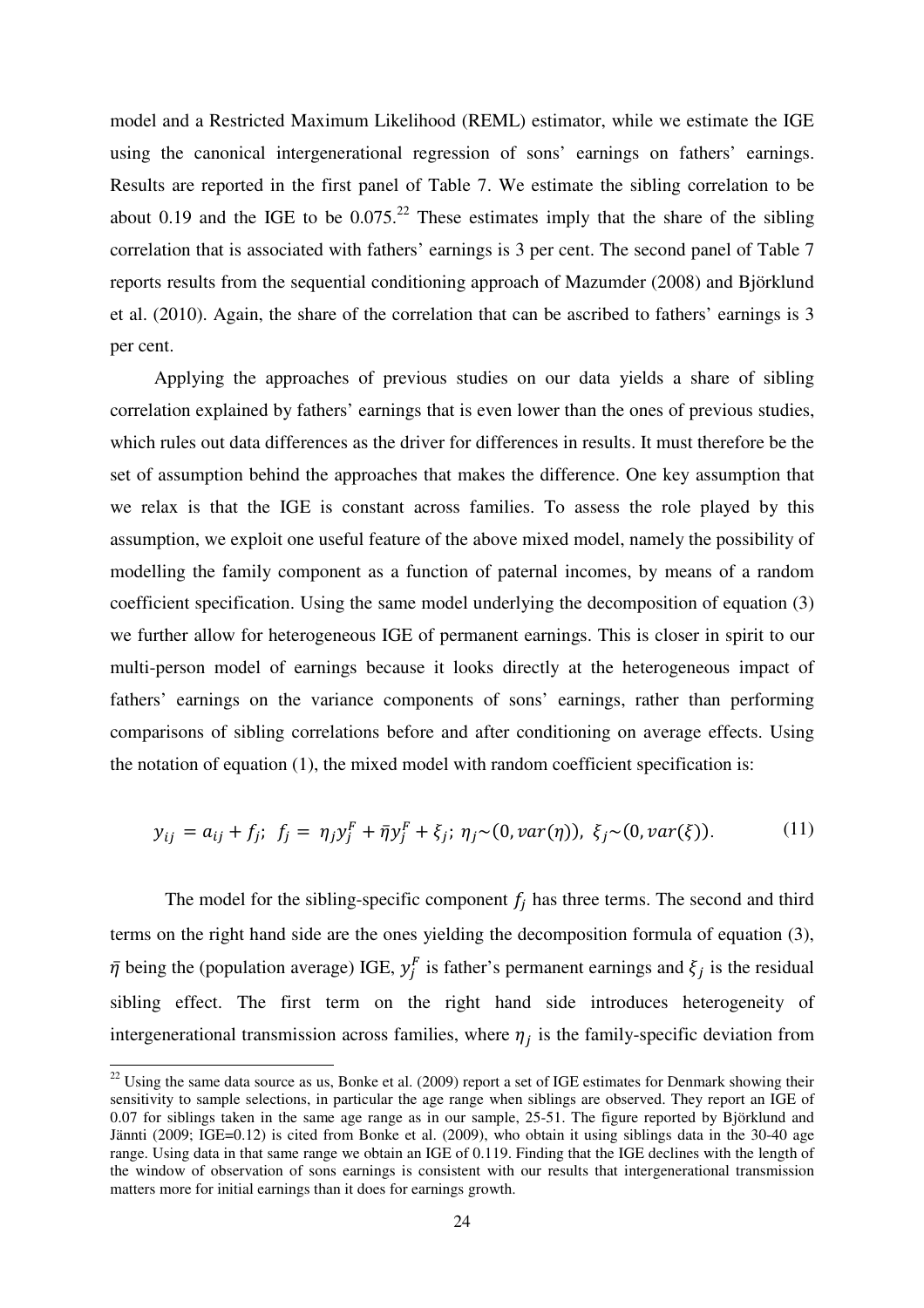$\bar{\eta}$ , assumed independent of  $y_j^F$ . Abstracting from life-cycle effects, this specification is similar to our main model, with the difference that in equations (7) and (8) we make a distinction between components of father's permanent earnings that are passed intergenerationally and those that are purely idiosyncratic, whereas in equation (11) both are subsumed in the term  $y_j^F$ . Because permanent earnings are in deviations from generational means, all the random variables in (11) have expectation equal to zero, so that the sibling correlation decomposes as:

$$
rS = \frac{(var(\eta) + \bar{\eta}^2) * var(y^F)}{var(a) + var(f)} + \frac{var(\xi)}{var(a) + var(f)}
$$
(12)

with the first term on the right hand side capturing the component of the sibling correlation that is due to paternal earnings, while the second captures the residual component of the sibling correlation. The specification of  $f_j$  in (11) is similar to the starting point in the derivation of the calibration formula of equation (3), but with a key difference, i.e. here we allow for the IGE to be family-specific. Indeed, by following Solon (1999) in assuming stationary distribution of permanent earnings across generation  $(var(y_j^F) = var(a) +$  $var(f)$ ), equation (12) becomes:

$$
rS = var(IGE) + IGE2 + residual sibling correlation
$$
 (13)

i.e. the counterpart of Solon (1999)'s decomposition in the case of heterogeneous IGE. It is clear from the decomposition formula (13) that allowing for heterogeneous IGE adds a positive component to the computation of intergenerational effects within the sibling correlation.

We report results obtained from the mixed model with heterogeneous IGE in the third panel of Table 7. If we assume stationarity of the earnings distribution across generations (decomposition formula (13)) we obtain that the share of sibling correlation that is accounted for by paternal earnings is 20 per cent. If instead we do not make the stationarity assumption (decomposition formula (12)), that share rises to about 26 per cent. Thus, even within the same modelling approach of previous studies, allowing for heterogeneous rather than homogenous IGEs increases the share of sibling correlation that is due to fathers' incomes by between six to almost nine times.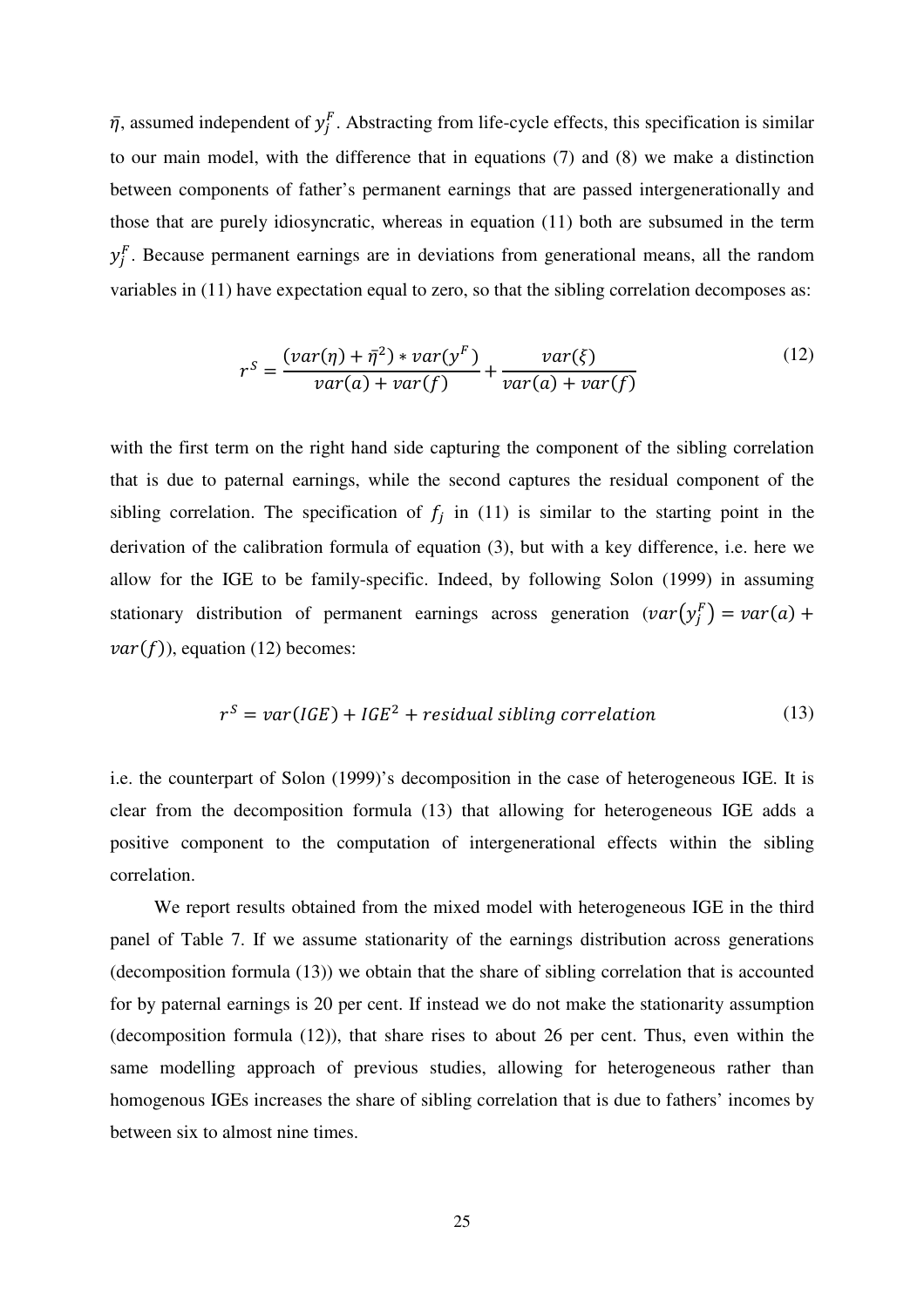#### **8. The impacts of family structure and differential intergenerational transmission**

In this section we provide answers to two questions. First, how sensitive are our results to the presence of additional siblings other than the first two sons? And, second, does intergenerational transmission differ between brothers?

Considering that only 4% of families are observed with more than two sons, we investigate the impact of family structure by focussing on daughters and divide families into two groups, those where there are no daughters and those in which there is at least one daughter. Results from this exercise are in Columns (1) and (2) of Table 6, which show that parameter estimates are relatively stable across sub-samples. The decomposition of sibling correlations for the two sub-samples is provided in Figure 5. For the sub-sample of families with at least one daughter (right panel), the decomposition resembles quite closely the one for the joint sample in Figure 3; estimates seem to be somewhat less precise for the sub-sample of families with daughters, a likely effect of reduced sample size. Families without daughters (left panel) are characterised by stronger intergenerational persistence and a reduced role for residual sibling effects whose point estimate approaches zero in the mid-30s. Again, estimates are less precisethan those for the pooled sample.

Differential treatment of siblings by parents is a topic that has attracted attention in the sibling literature, in particular because it may weaken the ability of sibling correlations to capture family effects (see e.g. Björklund and Jännti, 2009). The usual reference in this context are birth order studies showing that first born children exhibit better outcomes compared with later born siblings, a fact typically interpreted as parents investing more in first born children (Black et al., 2005). Björklund and Jännti (2012) show that residualization of earnings on birth order via mixed models has little impact on estimated sibling correlations. Whether the intergenerational transmission of outcomes (rather than outcome levels *per se*) varies with birth order is a different and related question which has received only little attention (Behrman and Taubman, 1986, Behrman, et.al, 1994, Hotz and Pantano, 2011), and we address this now for earnings.

Our analytical set-up allows for differential intergenerational transmission because we observe intergenerational earnings moments for each of the two sons; therefore we can specify intergenerational parameters to be different for the two sons. We do this by allowing intergenerational components to enter into younger sons' model through specific factor loadings  $\delta_{\mu}$  and  $\delta_{\nu}$ :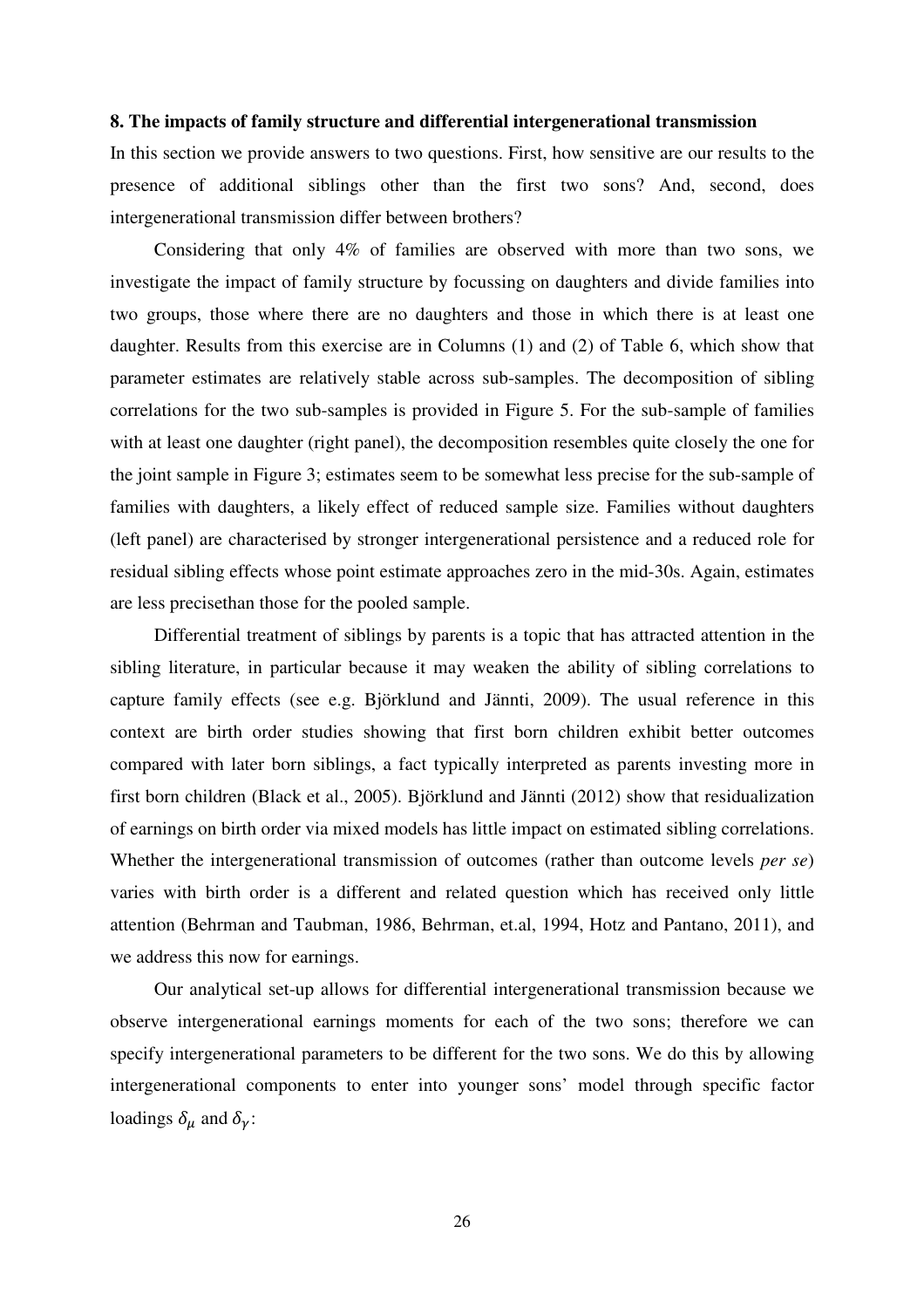$$
y_{ijt}^{S2} = \left( \left( \delta_{\mu} \mu_j^I + \mu_j^R \right) + \left( \delta_{\gamma} \gamma_j^I + \gamma_j^R \right) A_{it} + \omega_{ijt}^{S2} \right) \pi_t. \tag{14}
$$

The model is estimated on the sample that includes complete (three-member) families only, as otherwise between-sibling differentials may well pick up single-son effects. The hypothesis of no differential treatment corresponds to factor loadings being equal to one. Estimates of factor loadings which are larger (smaller) than unity would mean that intergenerational transmission matters more (less) for second sons compared with first sons.

Results are in Column (3) of Table 5. There is some variation in parameter estimates relative to Table 2 because now we are considering a different, much smaller, sample, i.e. only triplets. The two intergenerational loading factors for the second son are precisely estimated. The estimated loading factor associated with initial earnings indicates that there is stronger transmission to the second sons, +32 per cent compared with first sons, and the coefficient is statistically different from unity. Transmission of earnings growth is slightly weaker to second sons, -4 per cent compared to first sons. As a way to assess the joint (intercepts and slopes) significance of between-son differences, Figure 6 plots predicted intergenerational correlations for the two sons. At age 25 second sons are characterised by a level of the intergenerational correlation that is twice as large as that of first sons, reflecting the substantially stronger transmission of initial earnings to second sons. The difference shrinks rapidly with age, and by the age of 35 the point estimate of one son enters the confidence interval for the other, ruling out statistically significant differences. Thus, we conclude that there are only mild differences in intergenerational transmission between brothers, concentrated at young ages. This points to fathers transmitting more of their earnings to second sons, which may reflect parents' greater economic stability or greater experience in parenting for second son.

At first glance, stronger transmission to second sons may appear to contradict birth order studies finding that first born children do better. Our model, however, is not a model for which son does better, but a model for which son is more similar to the father in an earnings correlation sense. Our result may actually emerge from a situation in which poor families concentrate investments on first sons (compatible with findings in the birth order literature) which exhaust the resources available to second sons. This will make it more likely that second sonsbegin work in a low earnings quantile, thus resembling their fathers' earnings position more closely than their brothers' do. $^{23}$ 

 $2<sup>23</sup>$  We thank Gary Solon for suggesting this interpretation to us.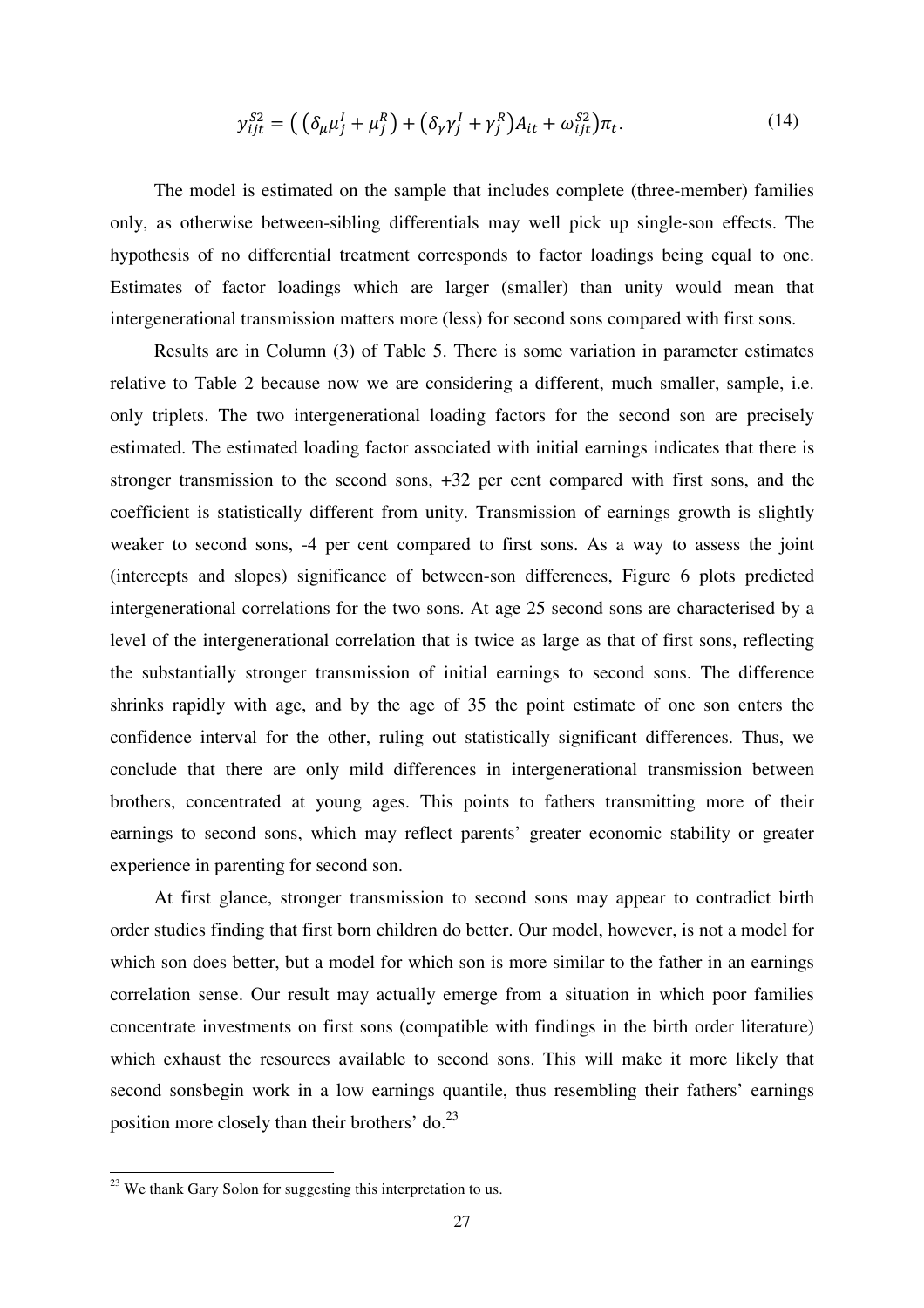#### **9. Conclusion**

We have shown that paternal earnings account for a substantive share of the overall correlation of permanent earnings between brothers. This is a much greater share than has been found in previous research that has used indirect decomposition methods. One implication is that policy interventions on social environments outside the family may have a limited impact on the inequality of long-term earnings. This is in line with the findings of Page and Solon (2003a and 2003b) that much of sibling correlations in the US is accounted for by the family rather than the neighbourhood. We provide evidence that lack of both life cycle effects and heterogeneous intergenerational transmission in previous studies explain the difference.

Another highlight from our research is that there are large life cycle effects in sibling correlations. We obtain estimates of the sibling correlations that follow a u-shaped profile between the ages of 25 and 48. On average, our estimates replicate the findings of previous research for Denmark in the same age range, but we show that the average masks significant variation over the life cycle. Observing, as we do, large sibling effects at the start of the life cycle may be particularly worrying in the presence of credit constraints that may be binding when young.

Having established that paternal earnings are important in determining sibling correlations, this raises further issues that can be addressed in the future. What are the determinants of the two components of sibling correlations identified in this paper? Endowments and social networks are two dimensions for future investigations. Assessing the importance of these factors is not new to the literature; however, looking at them using multiperson models of earnings dynamics similar to the ones of this paper may provide new insights on these long-standing issues.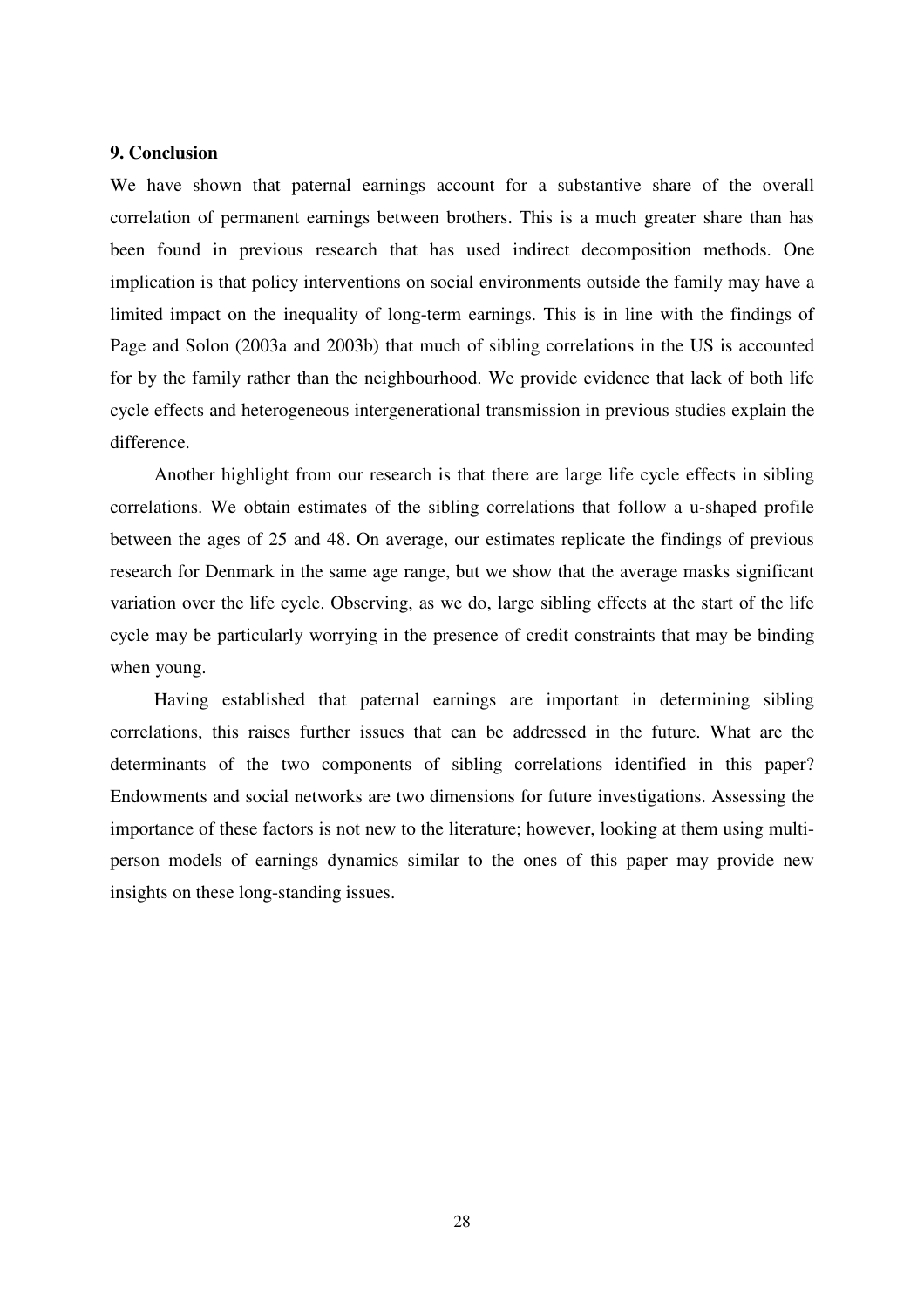#### **Appendix**

Minimum Distance estimation of the model is based on imposing the moment restrictions implied by the model on empirical second moments estimated from the data.

Moment restrictions for the model of permanent earnings are provided below:

Father's covariance structure

$$
E(y_{ijt}^F y_{ijq}^F) = (\sigma_{\mu l}^2 + \sigma_{\gamma l}^2 A_{it} A_{iq} + \sigma_{\mu \gamma l} (A_{it} + A_{iq}) + \sigma_{\omega 0F}^2 + \sigma_{\phi F}^2 A_{it}) \pi_t \pi_q, \qquad t \le q. \quad (A.1)
$$

Son's covariance structure

$$
E(y_{ijt}^{Sb} y_{ijq}^{Sb}) = ((\sigma_{\mu I}^2 + \sigma_{\mu R}^2) + (\sigma_{\gamma I}^2 + \sigma_{\gamma R}^2)A_{it}A_{iq} + (\sigma_{\mu \gamma I} + \sigma_{\mu \gamma R})(A_{it} + A_{iq}) +
$$
  

$$
\sigma_{\omega 0Sb}^2 + \sigma_{\phi Sb}^2 A_{it}) \pi_t \pi_q, t \le q, b = 1, 2.
$$
 (A.2)

Father-Son covariance structure

$$
E(y_{ijt}^F y_{kjq}^{Sb}) = (\sigma_{\mu I}^2 + \sigma_{\gamma I}^2 A_{it} A_{iq} + \sigma_{\mu \gamma I} (A_{it} + A_{iq}) \pi_t \pi_q, \ b = 1,2.
$$

Son-Son covariance structure

$$
E(y_{ijt}^{S1}y_{kjq}^{S2}) = ((\sigma_{\mu I}^2 + \sigma_{\mu R}^2) + (\sigma_{\gamma I}^2 + \sigma_{\gamma R}^2)A_{it}A_{iq} + (\sigma_{\mu \gamma I} + \sigma_{\mu \gamma R})(A_{it} + A_{iq})\sigma_{\tau \pi q}.
$$
 (A.4)

RG and RW parameters are identified by variation in age (in deviation from age 25). RW parameters are identified by individual earnings moments. Intergenerational RG parameters are identified by Father-Son earnings moments. RG sibling parameters are identified by Son-Son earnings moments, so that the difference between siblings moments and intergenerational moments identifies residual sibling parameters. Using parameter estimates we can decompose the total sibling correlation of permanent earnings into its intergenerational and residual sibling components over the life cycle, obtaining equation (10) of the main text:

$$
\rho^{S}(A) = \rho^{I}(A) + \rho^{R}(A). \tag{A.5}
$$

where

$$
\rho^I(A) = \frac{\sigma_{\mu I}^2 + \sigma_{\gamma I}^2 A^2 + 2\sigma_{\mu \gamma I} A}{var(y(A))},
$$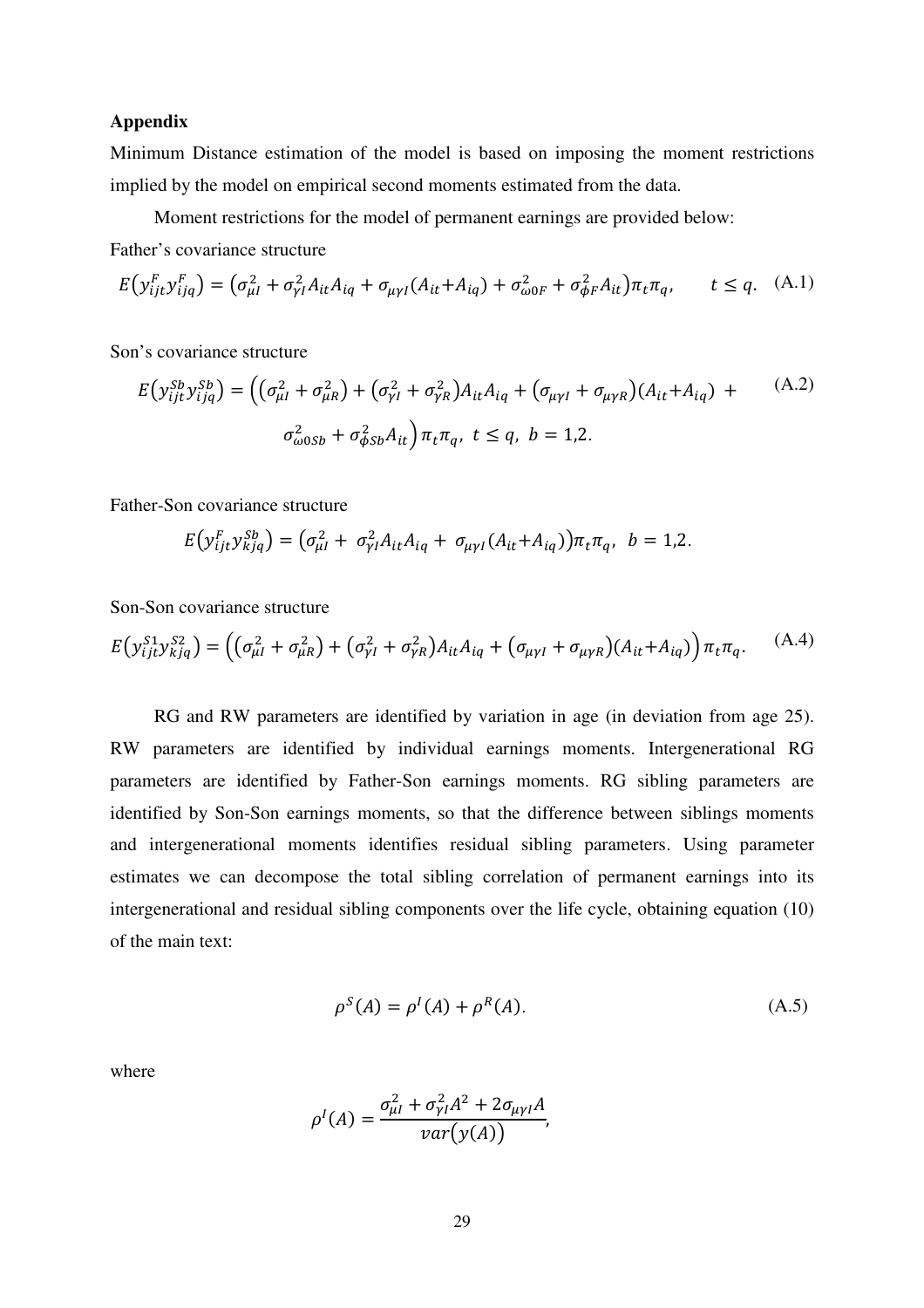$$
\rho^R(A) = \frac{\sigma_{\mu R}^2 + \sigma_{\gamma R}^2 A^2 + 2\sigma_{\mu \gamma R} A}{var(y(A))}
$$

and

$$
var(Y(A)) = ((\sigma_{\mu I}^2 + \sigma_{\mu R}^2) + (\sigma_{\gamma I}^2 + \sigma_{\gamma R}^2)A^2 + (\sigma_{\mu \gamma I}^2 + \sigma_{\mu \gamma R}^2)2A + \sigma_{\omega 0Sb}^2 + \sigma_{\phi Sb}^2A),
$$
  

$$
b = 1,2.
$$

Within person moment restrictions for the member-specific AR(1) model are as follows:  $E(v_{ijt}^h v_{ijq}^h) = (d(t = q = s)\eta_c^{d(s = t_0)}\sigma_{sh}^2 + d(t = q > s)(\sigma_{ehA}^2 + var(u_{ijt-1})\rho_h^2) +$  $d(t \neq q)(E(u_{ijt-1}u_{ijq})\rho_h)) \tau_t \tau_q.$ (A.6)

Thanks to the allowance for contemporaneous correlation of transitory shocks across different persons, the model yields restrictions on transitory earnings also for cross-member moments:

$$
E(v_{ijt}^h v_{kjq}^l) = \sigma_{hl} \left( \frac{\left(1 - \left(\rho_h \rho_l^{|t-q|}\right)^p\right)}{1 - \rho_h \rho_l^{|t-q|}}\right)^{d(t \le q)} \left( \frac{\left(1 - \left(\rho_l \rho_h^{|t-q|}\right)^p\right)}{1 - \rho_l \rho_h^{|t-q|}}\right)^{d(t > q)}
$$
\n
$$
h = F, S1, S2; \ l = S1, S2; \ h \neq l.
$$
\n(A.7)

where *P* is the number of years the two family members are simultaneously observed in the data.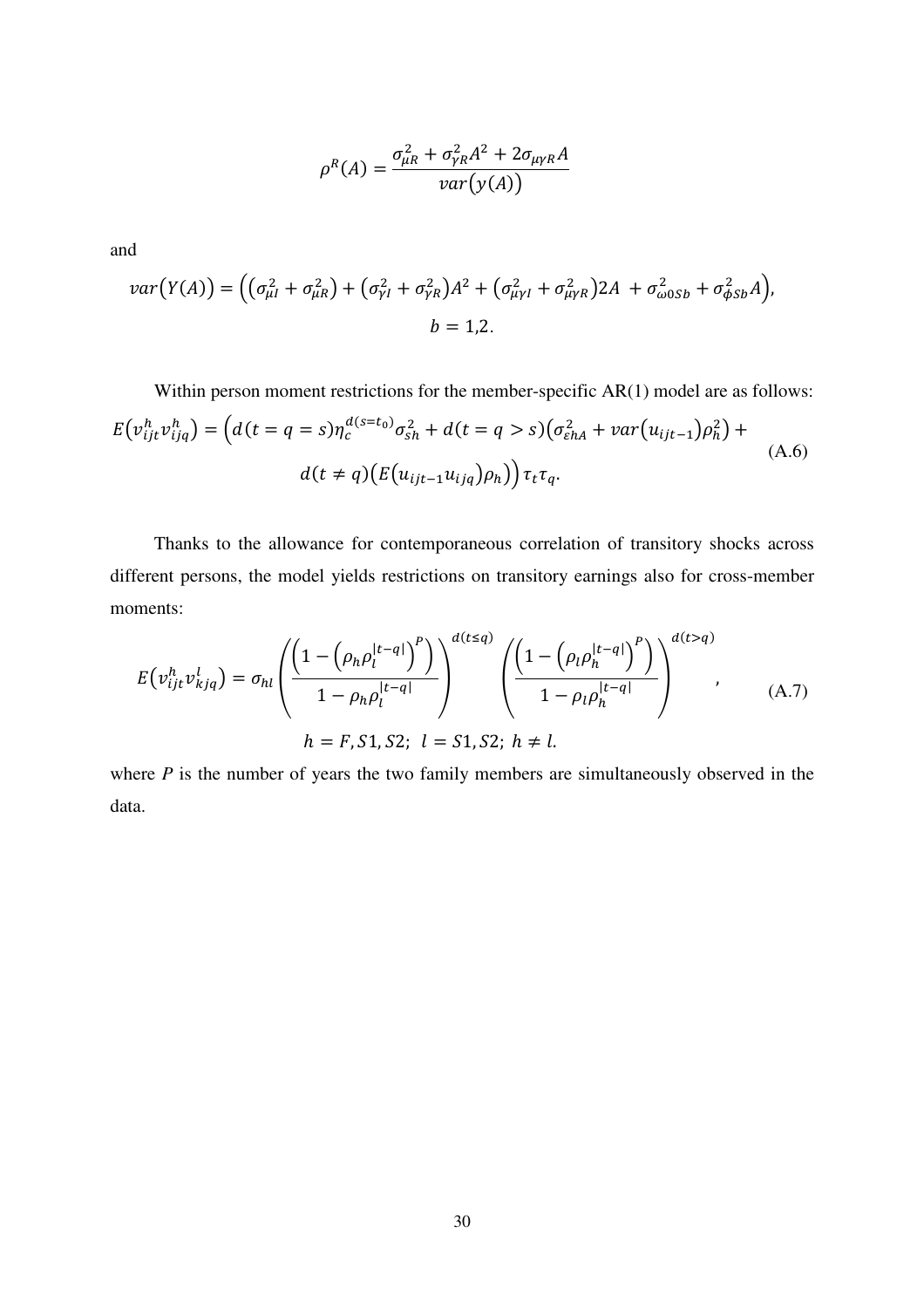#### **References**

- Abowd, John M. and David Card. "On the Covariance Structure of Earnings and Hours Changes." Econometrica,1989, 57(2), pp. 411-45.
- Altonji, Joseph G. and Thomas A. Dunn. "Family Incomes and Labor Market Outcomes of Relatives." In Ehrenberg, R., ed., Research in Labor Economics, Vol. 12, Greenwich CT: Jai Press, 1991, pp. 246-69.
- Altonji, Joseph G., Anthony Smith and Ivan Vidangos. "Modeling Earnings Dynamics.", Econometrica, 81(4), 2013, pp. 1395-454.
- Anti Nilsen, Øivind, Kjell Vaage, Arild Aakvik and Karl Jacobsen. "Intergenerational Earnings Mobility Revisited: Estimates Based on Lifetime Earnings." Scandinavian Journal of Economics, 114(1), 2012, pp. 1-23.
- Baadsgaard, Mikkel and Jarl Quitzau. "Danish Registers on Personal Income and Transfer Payments." Scandinavian Journal of Public Health, 39(7), 2011, pp.103-105.
- Baker, Michael. "Growth-Rate Heterogeneity and the Covariance Structure of Life-Cycle Earnings." Journal of Labor Economics, 1997, 15(2), pp. 338-75.
- Baker, Michael and Gary Solon. "Earnings Dynamics and Inequality among Canadian Men, 1976-1992: Evidence from Longitudinal Income Tax Records." Journal of Labor Economics, 2003, 21(2), pp. 267-88.
- Becker, Gary S. and Nigel Tomes. "An Equilibrium Theory of the Distribution of Income and Intergenerational Mobility." Journal of Political Economy 87 (6), 1979, pp. 1153-89.
- Behrman, Jere R., Robert A. Pollak and Paul Taubman. "Parental Preferences and Provision for Progeny." Journal of Political Economy, 1982, vol. 90(1), pp. 52-73.
- Behrman, Jere R., Mark R. Rosenzweig and Taubman, Paul. "Endowments and the Allocation of Schooling in the Family and in the Marriage Market: The Twins Experiment." Journal of Political Economy, 1994, vol. 102(6), pp. 1131-74.
- Behrman, Jere R., and Paul Taubman. "Birth Order, Schooling, and Earnings." Journal of Labor Economics, 1986, vol. 4(3), pp. S121-45.
- Bingley, Paul, Lorenzo Cappellari and Niels Westergård-Nielsen. "Unemployment Insurance, Wage Dynamics and Inequality over the Life Cycle", Economic Journal, 2013, 123(568), pp 341-72.
- Björklund, Anders and Markus Jännti. "Intergenerational Income Mobility and the Role of Family Background." in W. Salverda, B. Nolan and T. Smeeding, eds., The Oxford Handbook of Economic Inequality, Oxford: Oxford University Press, 2009, pp. 491- 521.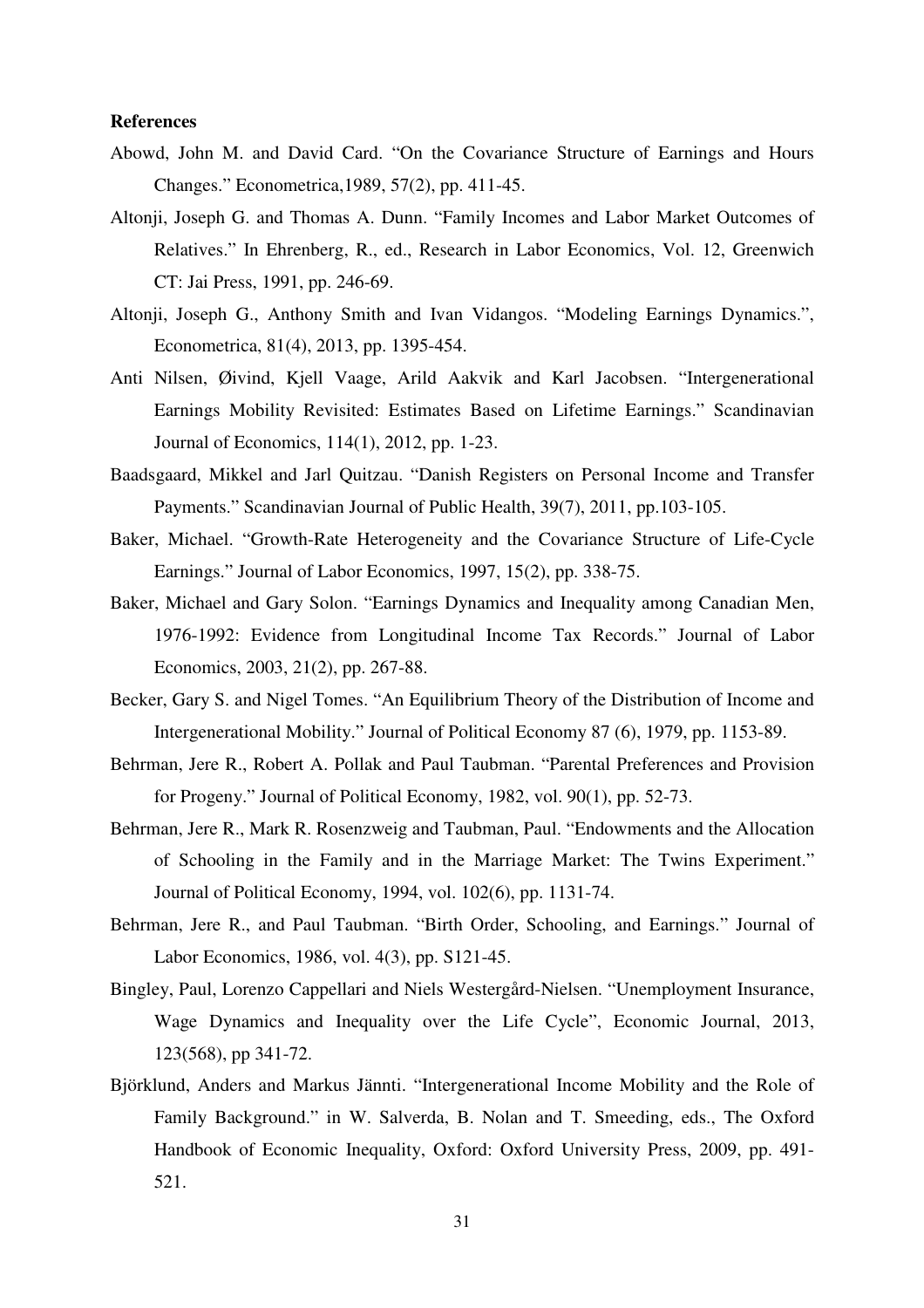- Björklund, Anders and Markus Jännti. "How Important is Family Background for Labor-Economic Outcomes?" Labour Economics, 2012, 19(4), pp. 491-521.
- Björklund, Anders, Markus Jäntti and Matthew J. Lindquist. "Family Background and Income during the Rise of the Welfare State: Brother Correlations in Income for Swedish Men Born 1932–1968" Journal of Public Economics, 2009, 93(5-6), pp. 671-80.
- Björklund, Anders, Lena Lindahl and Matthew J. Lindquist. "What More Than Parental Income, Education and Occupation? An Exploration of What Swedish Siblings Get from Their Parents." The B.E. Journal of Economic Analysis & Policy, Berkeley Electronic Press, vol. 10(1), 2010, Article 102.
- Black, Sandra E. and Paul J. Devereux. "Recent Developments in Intergenerational Mobility." in O. Ashenfelter and D. Card, eds., Handbook of Labor Economics, Vol. 4A. Amsterdam: Elsevier Science, North Holland, 2011, pp. 1487-541 .
- Black, Sandra E., Paul J. Devereux and Kjell G. Salvanes. "The More the Merrier? The Effect of Family Size and Birth Order on Children's Education." The Quarterly Journal of Economics, vol. 120(2), 2005, pp. 669-700.
- Blundell, Richard, Luigi Pistaferri and Itay Saporta-Eksten. "Consuption Inequality and Family Labor Supply.", National Bureau of Economic Research, 2012, Working Paper 18445.
- Bohlmark, Anders and Matthew J. Lindquist. "Life-Cycle Variations in the Association between Current and Lifetime Income: Replication and Extension for Sweden." Journal of Labor Economics, 2006, 24(4), pp. 879-900.
- Bonke, Jens, Martin D. Munk and Azhar Hussain. "Intergenerational Earnings Mobilities How Sensitive are They to Income Measures?" Journal of Income Distribution, 2009, 18(3-4).
- Browning, Martin and Mette, Ejrnæs. "Heterogeneity in the Dynamics of Labor Earnings." Annual Review of Economics, 2013, vol. 5. Chamberlain, Gary. "Panel Data.", in Z. Griliches and M. Intriligator, eds., Handbook of Econometrics, Vol. 2, Amsterdam: Elsevier Science, North Holland, 1984, pp. 1248-318.
- Grawe, Nathan D.. "Lifecycle Bias in Estimates of Intergenerational Earnings Persistence." Labour Economics, 2006, vol. 13(5), pp. 551-70.
- Griliches, Zvi. "Sibling Models and Data in Economics: Beginnings of a Survey." Journal of Political Economy, 1979, 87(5), pp. S37–S64.
- Guvenen, Fatih. "Learning Your Earning: Are Labor Income Shocks Really Very Persistent?" American Economic Review, 2007, vol. 97(3), pp. 687-712.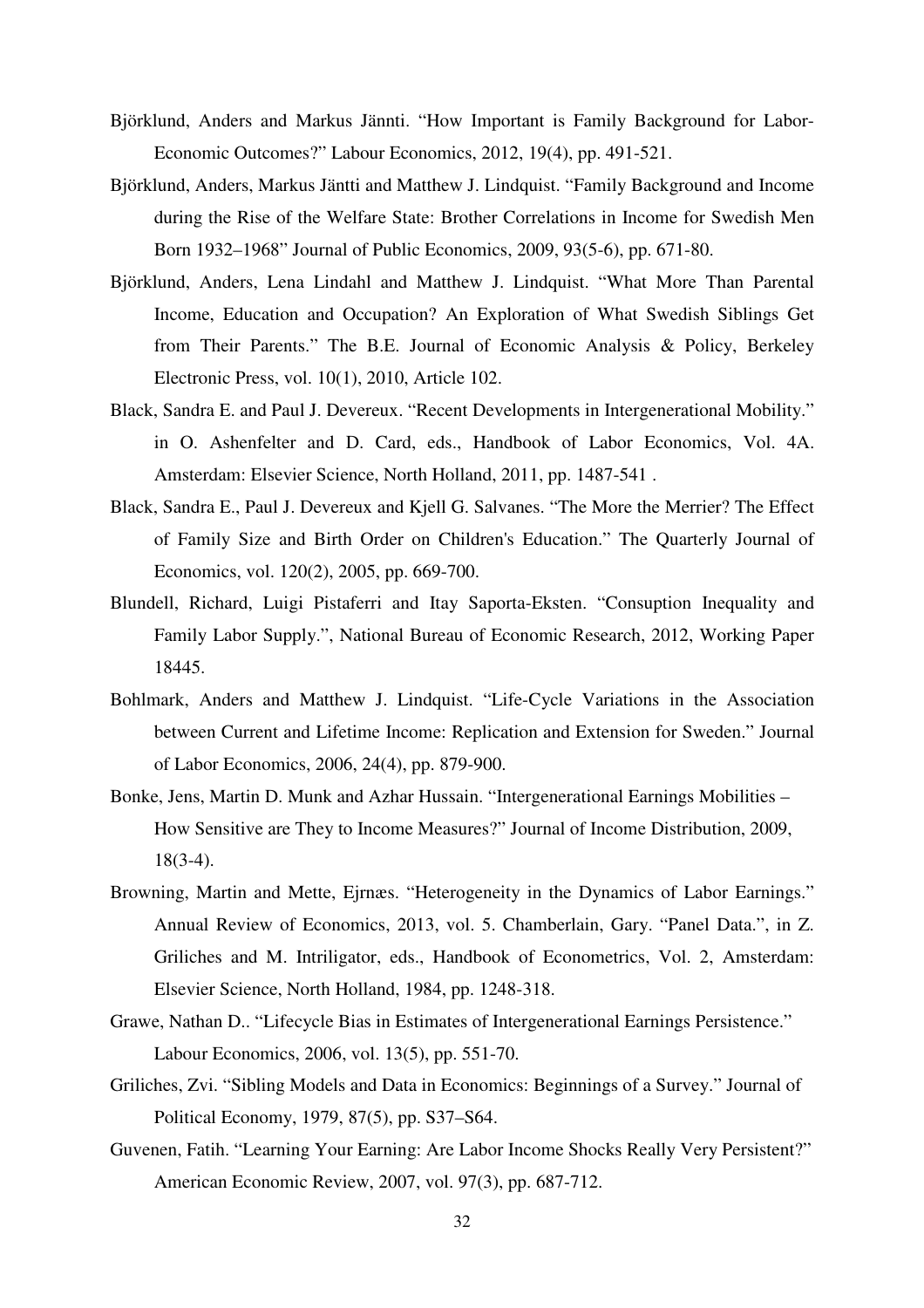- Haider, Stephen J.. "Earnings Instability and Earnings Inequality of Males in the United States: 1967–1991." Journal of Labor Economics, 2001, 19(4), pp. 799-836.
- Haider, Steven J. and Gary Solon. "Life-Cycle Variation in the Association between Current and Lifetime Earnings." American Economic Review, 2006, 96(4), pp. 1308-20.
- Hause, John C. "The Fine Structure of Earnings and the On-the-Job Training Hypothesis.", Econometrica, 1980, 48(4), pp.1013-29.
- Hotz, Joseph, V. and Juan Pantano (2011) "Strategic Parenting, Birth Order and School Performance", unpublished manuscript.
- Hryshko, Dmytro. "Labor Income Profiles are not Heterogeneous: Evidence from Income Growth Rates." Quantitative Economics, 2012, vol.3, pp. 177-209.
- Hyslop, Dean R. "Rising U.S. Earnings Inequality and Family Labor Supply: The Covariance Structure of Intrafamily Earnings." American Economic Review, 2001, 91(4), pp. 755- 77.
- Jenkins, Stephen J.. "Snapshots versus Movies: 'Lifecycle Biases' and the Estimation of Intergenerational Earnings Inheritance." European Economic Review, 1987, 31(5), pp. 1149–58.
- Lillard, Lee and Yoram Weiss. "Components of Variation in Panel Earnings Data: American Scientists, 1960-70.", Econometrica, 1979, 47(2), pp. 437-59.
- Lillard, Lee and Robert Willis. "Dynamic Aspects of Earning Mobility.", Econometrica, 1978, 46(5), pp. 985-1012.
- MaCurdy, Thomas. E.. "The Use of Time Series Processes to Model the Error Structure of Earnings in a Longitudinal Data Analysis.", Journal of Econometrics, 1982, 18(1), pp. 83-114.
- Mazumder, Bhashkar. "Fortunate Sons: New Estimates of Intergenerational Mobility in the United States Using Social Security Earnings Data." Review of Economics and Statistics, 2005, 87(2), pp. 235–55.
- Mazumder, Bhashkar. "Sibling Similarities and Economic Inequality in the US," Journal of Population Economics, 2008, 21(3), pp. 685-701.
- Meghir, Costas and Luigi Pistaferri. "Earnings, Consumption, and Life Cycle Choices.", in O. Ashenfelter and D. Card, eds., Handbook of Labor Economics, Vol. 4A. Amsterdam: Elsevier Science, North Holland, 2011, pp. .
- Moffitt, Robert and Peter Gottschalk. "Trends in the Variances of Permanent and Transitory Earnings in the U.S. and Their Relation to Earnings Mobility.", Boston College Working Papers in Economics 444, Boston College Department of Economics, 1995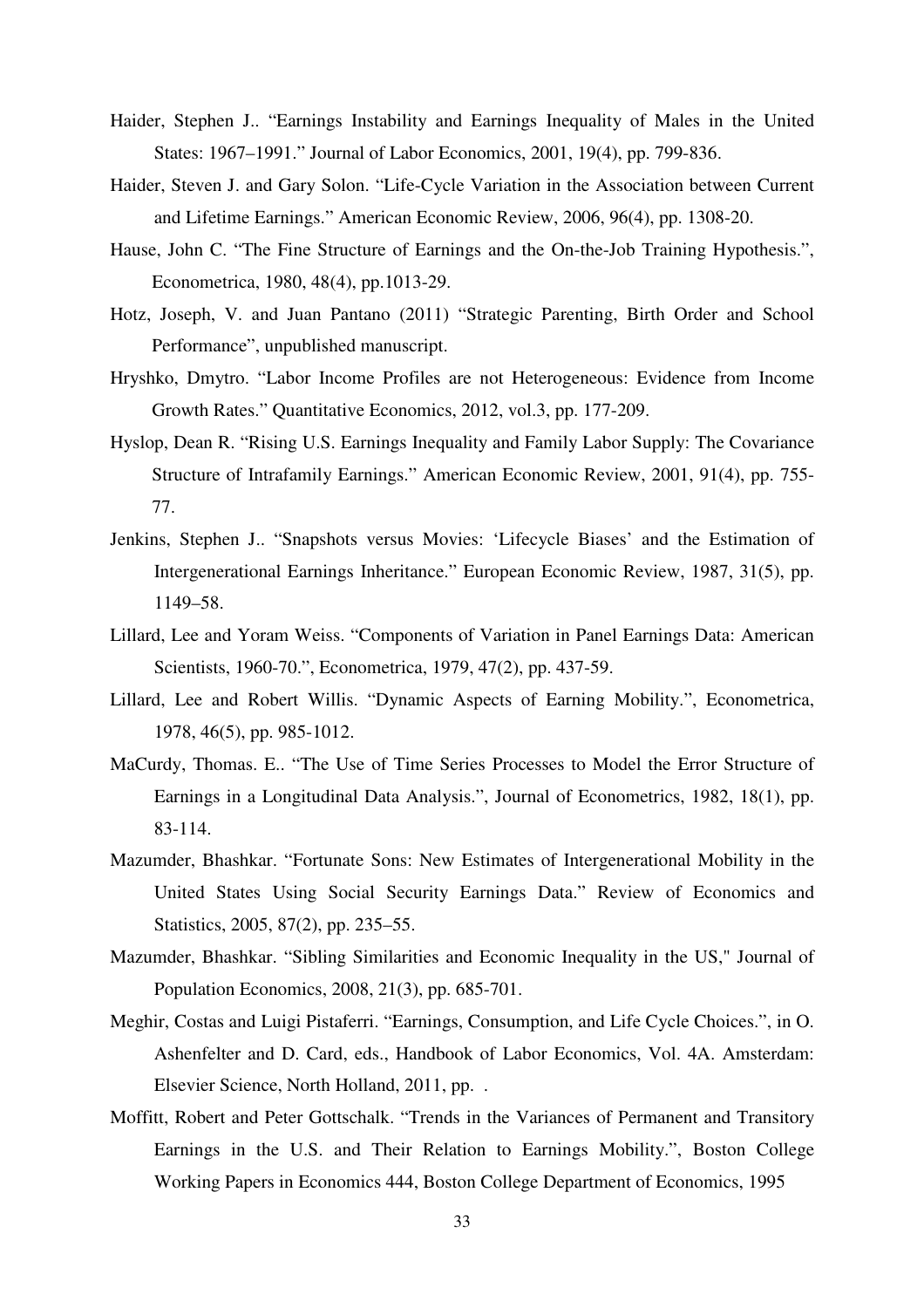- Moffitt, Robert and Peter Gottschalk. "Trends in the Transitory Variance of Male Earnings: Methods and Evidence." Journal of Human Resources, 2012, 47(1), pp. 204-36.
- Nybom, Martin and Jan Stuhler. "Heterogeneous Income Profiles and Life-Cycle Bias in Intergenerational Mobility Estimation.", IZA DP No. 5697, 2011
- Ostrovsky, Yuri "The Correlation of Spouses' Permanent and Transitory Earnings and Family Earnings Inequality in Canada" Labour Economics, 2012, 19(5), pp. 756–68.
- Page, Marianne and Gary Solon. "Correlations between Sisters and Neighbouring Girls in their Subsequent Income as Adults." Journal of Applied Econometrics, 2003, 18(5), pp. 545-62.
- Page Marianne and Gary Solon. "Correlations between Brothers and Neighboring Boys in Their Adult Earnings: The Importance of Being Urban." Journal of Labor Economics, 2003, 21(4), pp. 831-56.
- Pedersen, Carsten Bøcker, Heine Gøtzsche, Jørgen Østrup Møller and Preben Bo Mortensen (2006) "The Danish Civil Registration System: A Cohort of Eight Million Persons", Danish Medical Bulletin, vol. 53(4), 2006, 441-449.
- Solon, Gary. "Intergenerational Income Mobility in the United States" American Economic Review 82 (3), 1992, pp.393–408.
- Solon, Gary, Mary Corcoran, Roger Gordon, and Deborah Laren. "A Longitudinal Analysis of Sibling Correlations in Economic Status." Journal of Human Resources, 1991, 26(3), pp. 509-34
- Solon, Gary. "Intergenerational Mobility in the Labor Market." in O. Ashenfelter and D. Card, eds., Handbook of Labor Economics, Vol. 3A. Amsterdam: Elsevier Science, North Holland, 1999, pp. 1761-800.
- Zimmerman, David J. "Regression toward Mediocrity in Economic Stature." American Economic Review 82 (3), 1992, pp.409–429.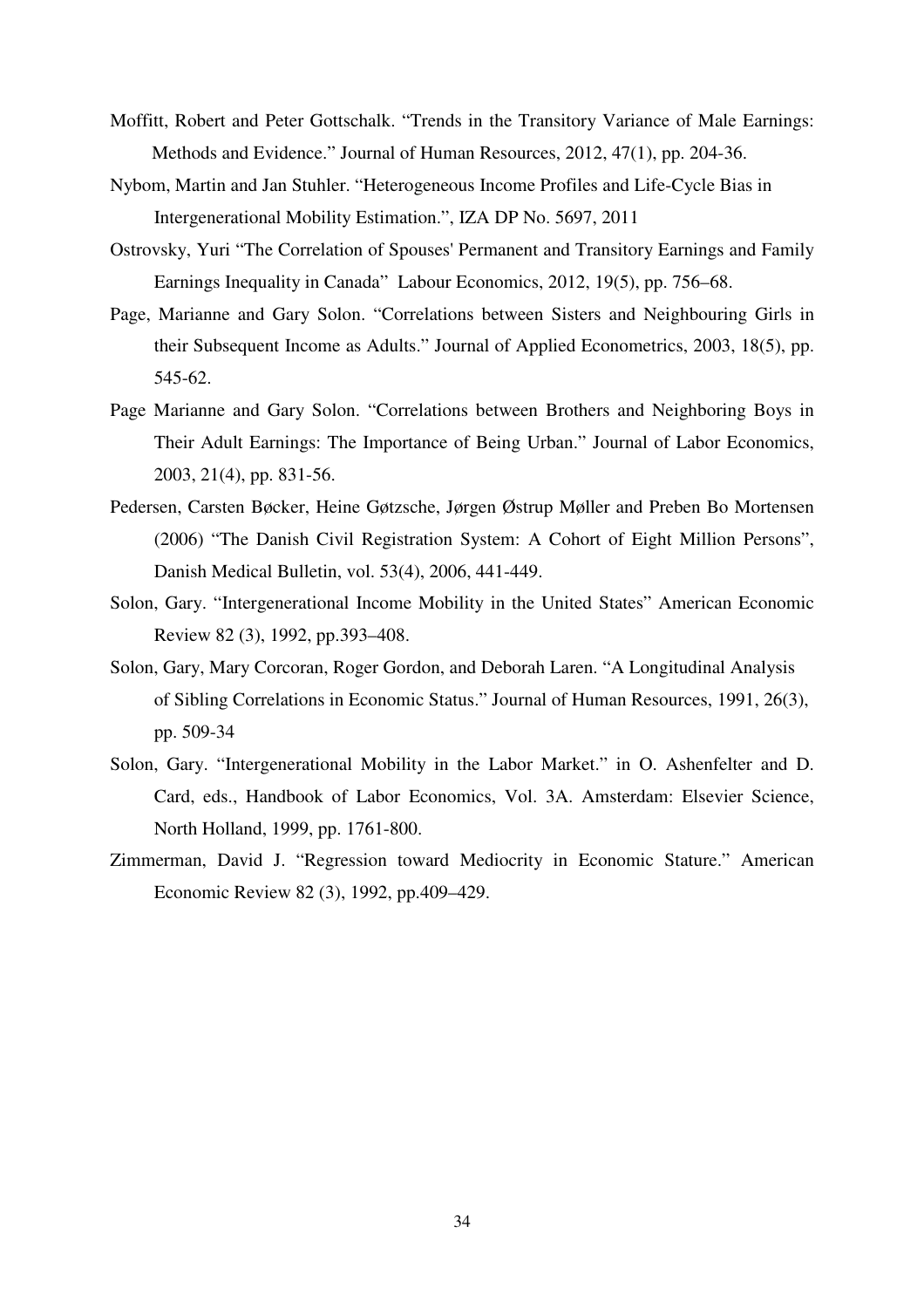| <b>Table 1: Descriptive statistics</b> |  |  |  |  |
|----------------------------------------|--|--|--|--|
|----------------------------------------|--|--|--|--|

| ~~~ <u>*</u> * <i>*</i> ***** |                    |         | (1) Sample without earnings selection |         | <b>Estimation</b> sample<br>(2) |         |         |  |
|-------------------------------|--------------------|---------|---------------------------------------|---------|---------------------------------|---------|---------|--|
|                               |                    | Father  | Son 1                                 | Son2    | Father                          | Son 1   | Son2    |  |
| # Individuals                 |                    | 396736  | 396736                                | 115509  | 326341                          | 326341  | 88356   |  |
| # Observations                |                    | 8112986 | 5193082                               | 1409792 | 7103657                         | 4557218 | 1157438 |  |
|                               | 1990 Earnings      | 367494  | 286872                                | 269512  | 366484                          | 290238  | 273853  |  |
|                               | <b>SD</b> Earnings | 200849  | 137865                                | 126391  | 167141                          | 125580  | 118398  |  |
|                               | Age                | 44.7    | 27.9                                  | 27.0    | 44.8                            | 27.9    | 27.0    |  |
|                               | 1995 Earnings      | 376226  | 296507                                | 283422  | 373952                          | 298807  | 286928  |  |
|                               | <b>SD</b> Earnings | 220566  | 147595                                | 137790  | 180687                          | 134807  | 125366  |  |
|                               | Age                | 49.4    | 29.2                                  | 28.2    | 49.6                            | 29.2    | 28.1    |  |
|                               | 2000 Earnings      | 394004  | 327994                                | 312039  | 389313                          | 329459  | 315138  |  |
|                               | <b>SD</b> Earnings | 250858  | 188471                                | 167531  | 188667                          | 161141  | 146507  |  |
|                               | Age                | 52.1    | 30.8                                  | 29.6    | 52.2                            | 30.8    | 29.6    |  |
|                               | 2005 Earnings      | 392516  | 370406                                | 355919  | 386897                          | 370352  | 357991  |  |
|                               | <b>SD</b> Earnings | 246300  | 222133                                | 195490  | 189057                          | 178559  | 162501  |  |
|                               | Age                | 55.5    | 34.3                                  | 33.1    | 55.6                            | 34.3    | 33.2    |  |
|                               | 2010 Earnings      | 402068  | 416365                                | 401634  | 394428                          | 414657  | 401868  |  |
|                               | <b>SD</b> Earnings | 293636  | 303068                                | 268377  | 205427                          | 211435  | 194422  |  |
|                               | Age                | 56.7    | 37.9                                  | 36.8    | 56.8                            | 37.9    | 36.9    |  |

Notes: Annual earnings are reflated to 2012 Danish Krone (1USD is worth about 5DKK)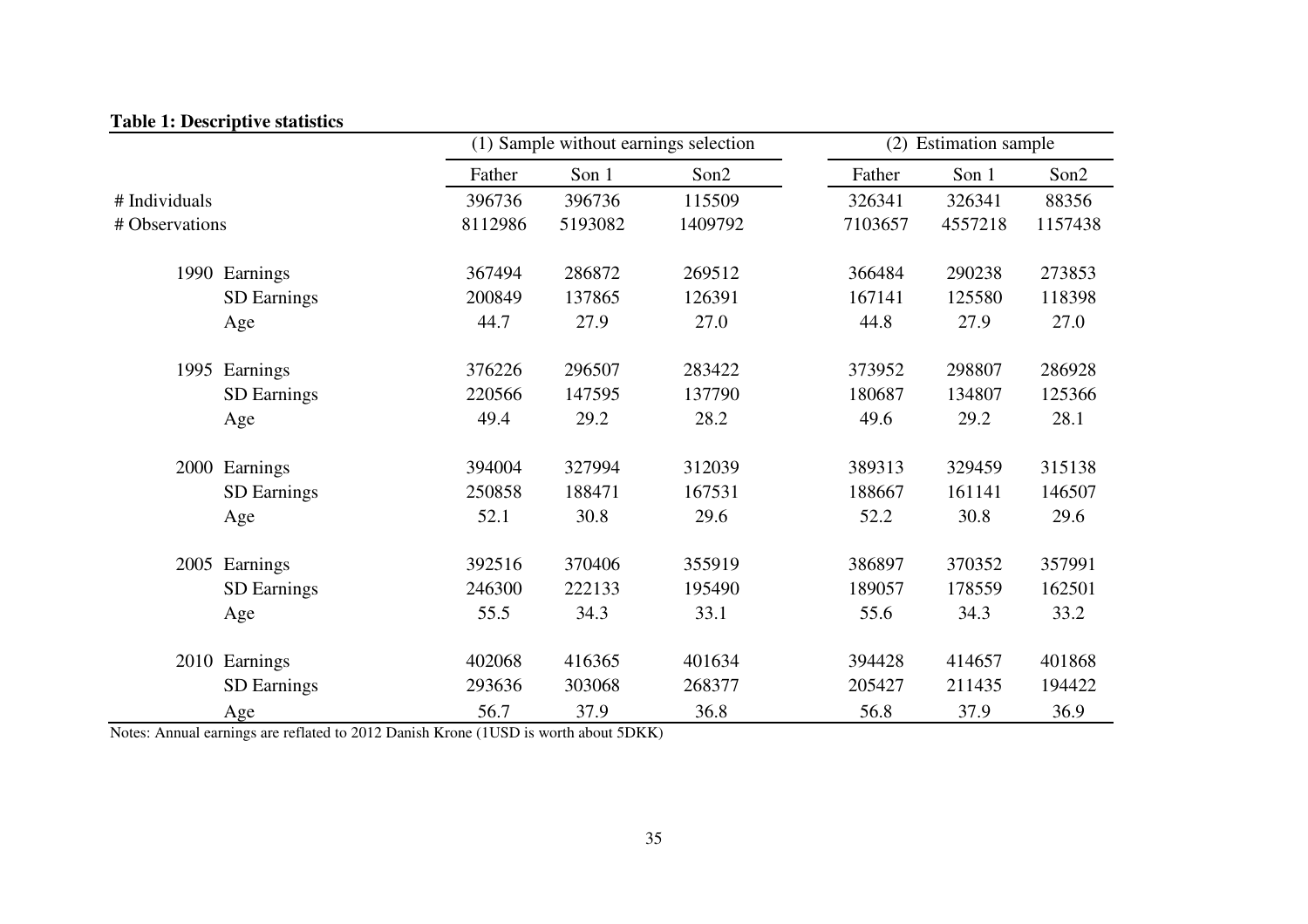|                                         | Coeff.    | S.E.    |
|-----------------------------------------|-----------|---------|
|                                         |           |         |
|                                         |           |         |
| Shared components                       |           |         |
| Variance of initial earnings            |           |         |
| $\sigma_{\mu}^2$ (Intergenerational)    | 0.0339    | 0.0015  |
| $\sigma_{\mu R}^2$ (Residual Sibling)   | 0.0243    | 0.0029  |
| Variance of earnings growth rates       |           |         |
| $\sigma_{\nu I}^2$ (Intergenerational)  | 0.0002    | 0.00001 |
| $\sigma_{vR}^2$ (Residual Sibling)      | 0.0002    | 0.00001 |
| Covariance                              |           |         |
| $\sigma_{\mu\nu I}$ (Intergenerational) | $-0.0014$ | 0.0001  |
| $\sigma_{\mu\nu R}$ (Residual Sibling)  | $-0.0018$ | 0.0002  |
| Idiosyncratic component                 |           |         |
|                                         |           |         |
| Variance of initial earnings            |           |         |
| $\sigma_{\omega 0F}^2$ (Father)         | 0.0697    | 0.0043  |
| $\sigma_{\omega 0S1}^2$ (Son 1)         | 0.0711    | 0.0051  |
| $\sigma_{\omega 0S2}^2$ (Son 2)         | 0.0531    | 0.0048  |
| Variance of shocks                      |           |         |
| $\sigma_{\phi F}^2$ (Father)            | 0.0021    | 0.0006  |
| $\sigma_{\phi S1}^2$ (Son 1)            | 0.0071    | 0.0007  |
| $\sigma_{\phi S2}^2$ (Son 2)            | 0.0082    | 0.0009  |

### **Table 2: Estimates of parameters of permanent earnings**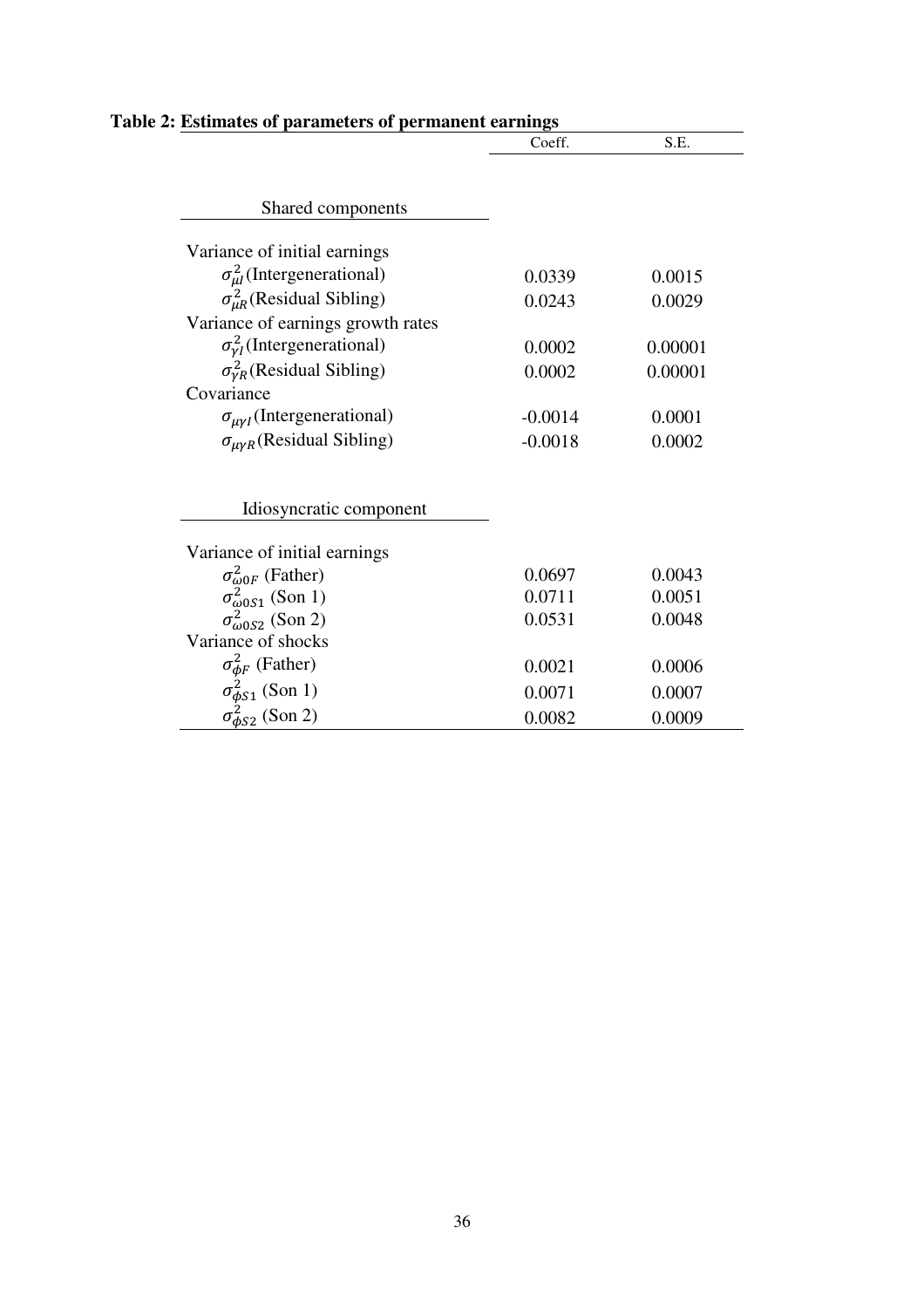|                                                  | Father    |        |           | Son 1  |           | Son 2  |  |
|--------------------------------------------------|-----------|--------|-----------|--------|-----------|--------|--|
|                                                  | Coeff.    | S.E.   | Coeff.    | S.E.   | Coeff.    | S.E.   |  |
|                                                  |           |        |           |        |           |        |  |
| $\sigma_{\rm sh}^2$ (Baseline variance)          | 0.2847    | 0.0355 | 0.2474    | 0.0254 | 0.2309    | 0.0246 |  |
| Age splines                                      |           |        |           |        |           |        |  |
| $26 - 30$                                        | $-0.1024$ | 0.0476 | $-0.1357$ | 0.0037 | $-0.1392$ | 0.0065 |  |
| $31 - 35$                                        | $-0.0286$ | 0.0176 | $-0.0501$ | 0.0034 | $-0.0644$ | 0.0066 |  |
| 36-40                                            | $-0.0263$ | 0.0111 | $-0.0031$ | 0.0040 | $-0.0002$ | 0.0082 |  |
| $41 - 45$                                        | 0.0010    | 0.0127 | $-0.0348$ | 0.0093 | $-0.0134$ | 0.0197 |  |
| $46 - 51$                                        | $-0.0199$ | 0.0055 | $-0.0301$ | 0.0133 | $-0.1052$ | 0.0483 |  |
| 52-60                                            | 0.0591    | 0.0029 |           |        |           |        |  |
| $\rho_h$ (Autocorrelation coefficient)           | 0.5136    | 0.0102 | 0.5141    | 0.0034 | 0.5213    | 0.0055 |  |
| $\sigma_{sh}^2$ (Baseline initial condition)     | 0.2558    | 0.0255 | 0.4115    | 0.0419 | 0.4126    | 0.0428 |  |
| $\lambda_c$ (Initial condition shifter for left- |           |        |           |        |           |        |  |
| censored cohorts, 1953-55=1)                     |           |        |           |        |           |        |  |
| 1935-37                                          | 1.3514    | 0.1982 |           |        |           |        |  |
| 1938-40                                          | 1.4657    | 0.1895 |           |        |           |        |  |
| 1941-43                                          | 1.3005    | 0.1585 |           |        |           |        |  |
| 1944-46                                          | 1.0929    | 0.1257 |           |        |           |        |  |
| 1947-49                                          | 0.8896    | 0.0972 |           |        |           |        |  |
| 1950-52                                          | 0.9384    | 0.0961 |           |        |           |        |  |
| $\sigma_{hl}$ (Between-person covariance)        |           |        |           |        |           |        |  |
| Father                                           |           |        | 0.0027    | 0.0003 | 0.0030    | 0.0003 |  |
| Son1                                             |           |        |           |        | 0.0066    | 0.0007 |  |

**Table 3: Estimates of member-specific AR(1) parameters of transitory earnings**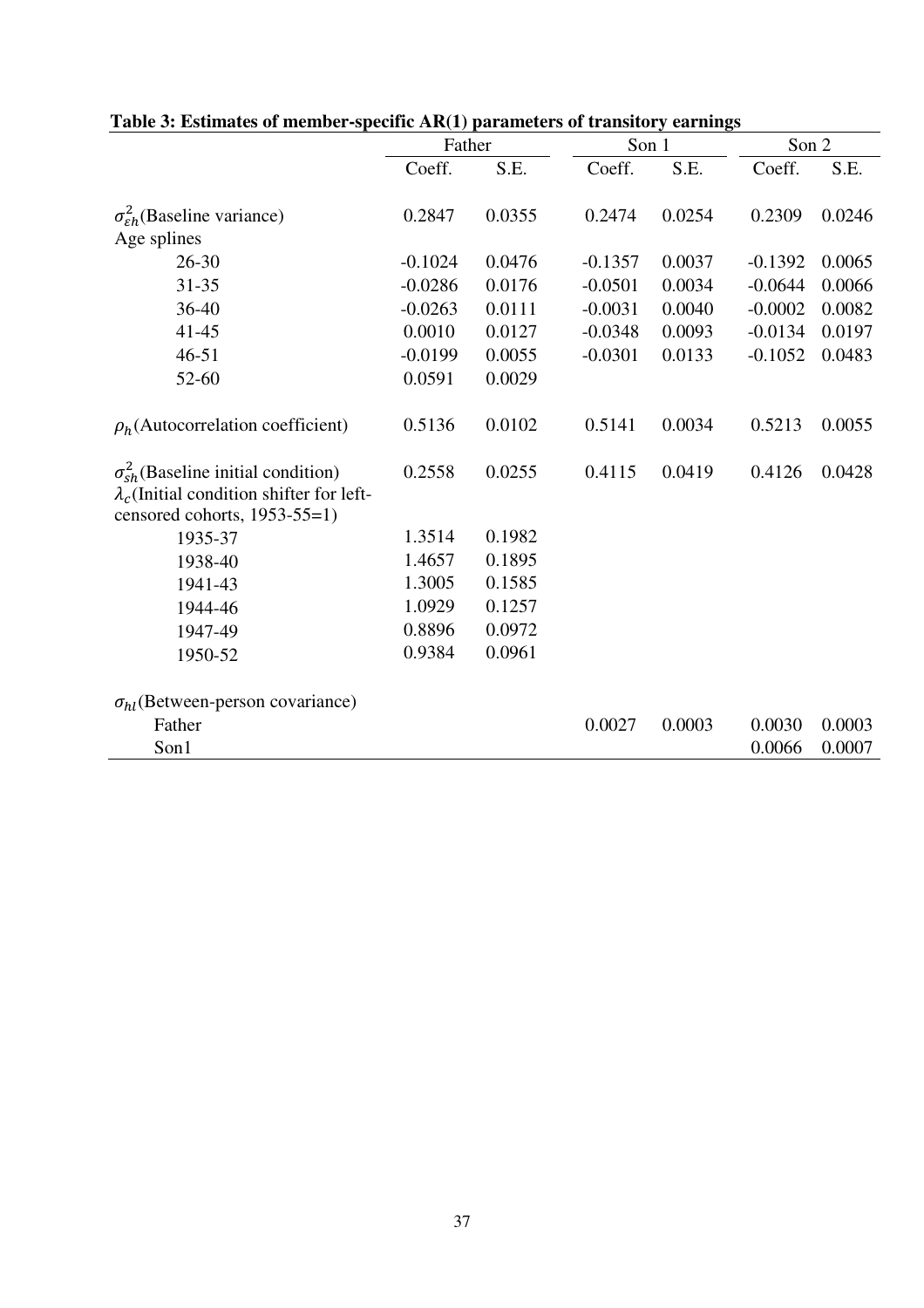|               | Permanent earnings |        | Transitory earnings |        |
|---------------|--------------------|--------|---------------------|--------|
|               | Coeff.             | S.E.   | Coeff.              | S.E.   |
| Year (1980=1) |                    |        |                     |        |
| 1981          | 1.1153             | 0.0089 | 1.1534              | 0.0262 |
| 1982          | 1.1176             | 0.0094 | 1.1943              | 0.0404 |
| 1983          | 1.1930             | 0.0152 | 1.1510              | 0.0357 |
| 1984          | 1.1721             | 0.0184 | 1.1096              | 0.0353 |
| 1985          | 1.1307             | 0.0169 | 1.0212              | 0.0418 |
| 1986          | 1.0867             | 0.0196 | 1.0753              | 0.0394 |
| 1987          | 1.1379             | 0.0244 | 1.0518              | 0.0378 |
| 1988          | 1.1786             | 0.0421 | 1.0812              | 0.0422 |
| 1989          | 1.1873             | 0.0453 | 1.2112              | 0.0619 |
| 1990          | 1.1650             | 0.0418 | 1.2527              | 0.0763 |
| 1991          | 1.1644             | 0.0421 | 1.2416              | 0.0677 |
| 1992          | 1.1454             | 0.0408 | 1.2869              | 0.0641 |
| 1993          | 1.1424             | 0.0442 | 1.3617              | 0.0728 |
| 1994          | 1.1661             | 0.0463 | 1.3197              | 0.0694 |
| 1995          | 1.1433             | 0.0451 | 1.3086              | 0.0761 |
| 1996          | 1.1491             | 0.0458 | 1.3919              | 0.0776 |
| 1997          | 1.1229             | 0.0440 | 1.2737              | 0.0688 |
| 1998          | 1.1014             | 0.0419 | 1.2622              | 0.0663 |
| 1999          | 1.0904             | 0.0433 | 1.3523              | 0.0747 |
| 2000          | 1.0732             | 0.0439 | 1.3101              | 0.0703 |
| 2001          | 1.0603             | 0.0425 | 1.3297              | 0.0723 |
| 2002          | 1.0522             | 0.0423 | 1.3947              | 0.0781 |
| 2003          | 1.0557             | 0.0433 | 1.4078              | 0.0751 |
| 2004          | 1.0251             | 0.0417 | 1.3825              | 0.0740 |
| 2005          | 0.9809             | 0.0417 | 1.3698              | 0.0742 |
| 2006          | 0.9530             | 0.0391 | 1.2882              | 0.0688 |
| 2007          | 0.9045             | 0.0383 | 1.2582              | 0.0680 |
| 2008          | 0.8808             | 0.0370 | 1.2162              | 0.0661 |
| 2009          | 0.9249             | 0.0400 | 1.3417              | 0.0748 |
| 2010          | 0.9572             | 0.0393 | 1.4252              | 0.0802 |
| 2011          | 0.9219             | 0.0378 | 1.4364              | 0.0800 |

**Table 4: Estimates of period-specific loading factors**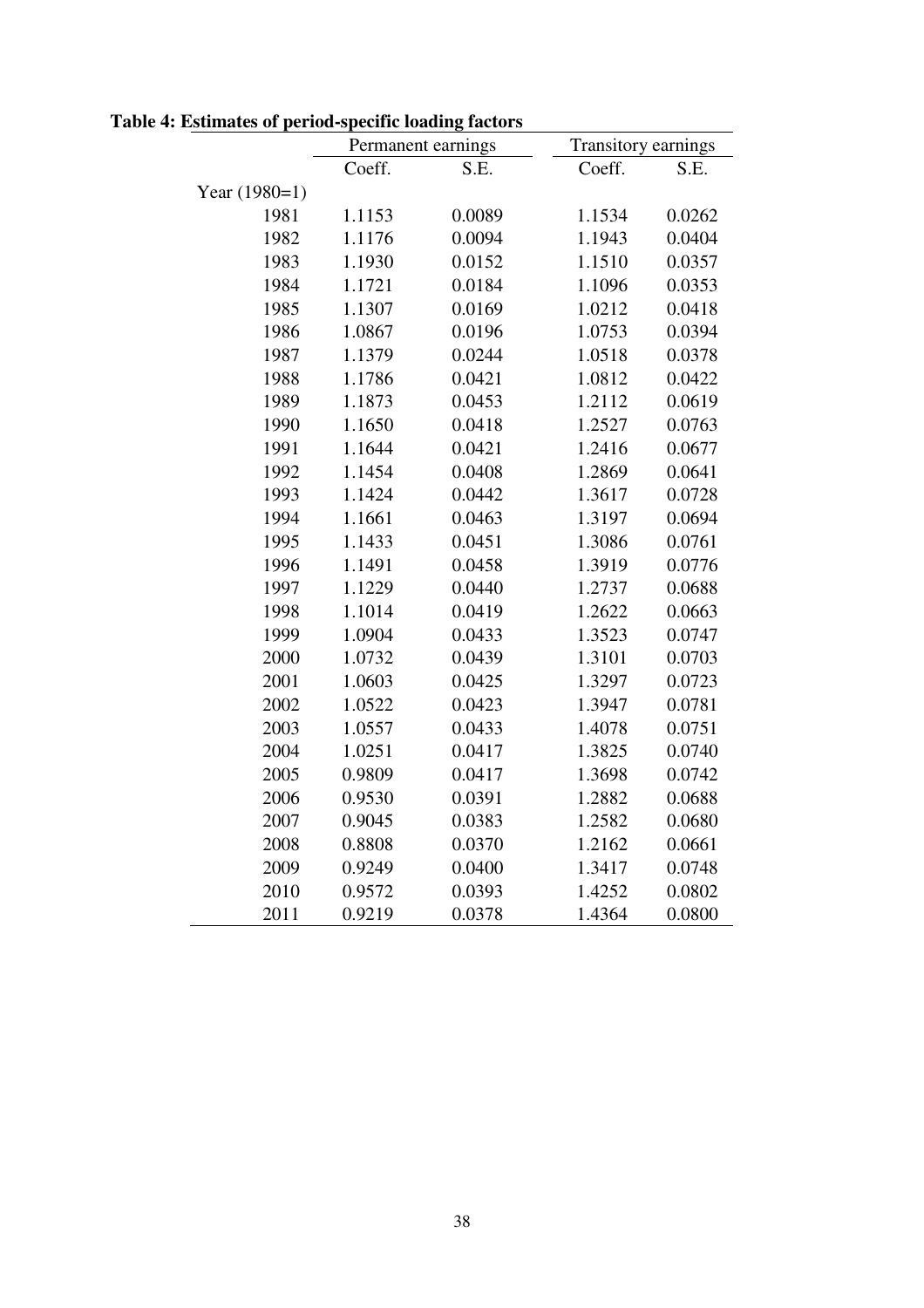| ulullevelə əl                           | (1) No life cycle effects |        | (2) Intergenerational only |         | (3) Sibling only |         |
|-----------------------------------------|---------------------------|--------|----------------------------|---------|------------------|---------|
|                                         | Coeff.                    | S.E.   | Coeff.                     | S.E.    | Coeff.           | S.E.    |
|                                         |                           |        |                            |         |                  |         |
| Shared components                       |                           |        |                            |         |                  |         |
| Variance of initial earnings            |                           |        |                            |         |                  |         |
| $\sigma_{\mu}^2$ (Intergenerational)    | 0.0127                    | 0.0008 | 0.0390                     | 0.0021  |                  |         |
| $\sigma_{\mu R}^2$ (Residual Sibling)   | 0.0070                    | 0.0007 |                            |         | 0.0542           | 0.0040  |
| Variance of earnings growth rates       |                           |        |                            |         |                  |         |
| $\sigma_{\nu}^2$ (Intergenerational)    |                           |        | 0.0002                     | 0.00001 |                  |         |
| $\sigma_{vR}^2$ (Residual Sibling)      |                           |        |                            |         | 0.0003           | 0.00002 |
| Covariance                              |                           |        |                            |         |                  |         |
| $\sigma_{\mu\nu I}$ (Intergenerational) |                           |        | $-0.0017$                  | 0.0001  |                  |         |
| $\sigma_{\mu\nu R}$ (Residual Sibling)  |                           |        |                            |         | $-0.0030$        | 0.0002  |
| Idiosyncratic component                 |                           |        |                            |         |                  |         |
| Variance of initial earnings            |                           |        |                            |         |                  |         |
| $\sigma_{\omega 0F}^2$ (Father)         | 0.0781                    | 0.0022 | 0.0666                     | 0.0046  |                  |         |
| $\sigma_{\omega 0S1}^2$ (Son 1)         | 0.0616                    | 0.0048 | 0.0627                     | 0.0046  | 0.0708           | 0.0054  |
| $\sigma_{\omega 0S2}^2$ (Son 2)         | 0.0477                    | 0.0044 | 0.0469                     | 0.0045  | 0.0518           | 0.0045  |
| Variance of shocks                      |                           |        |                            |         |                  |         |
| $\sigma_{\phi}^2$ (Father)              |                           |        | 0.0020                     | 0.0006  |                  |         |
| $\sigma_{\phi S1}^2$ (Son 1)            |                           |        | 0.0071                     | 0.0007  | 0.0053           | 0.0006  |
| $\sigma_{\phi S2}^2$ (Son 2)            |                           |        | 0.0079                     | 0.0008  | 0.0063           | 0.0007  |

#### **Table 5: Estimates of parameters of permanent earnings from nested models**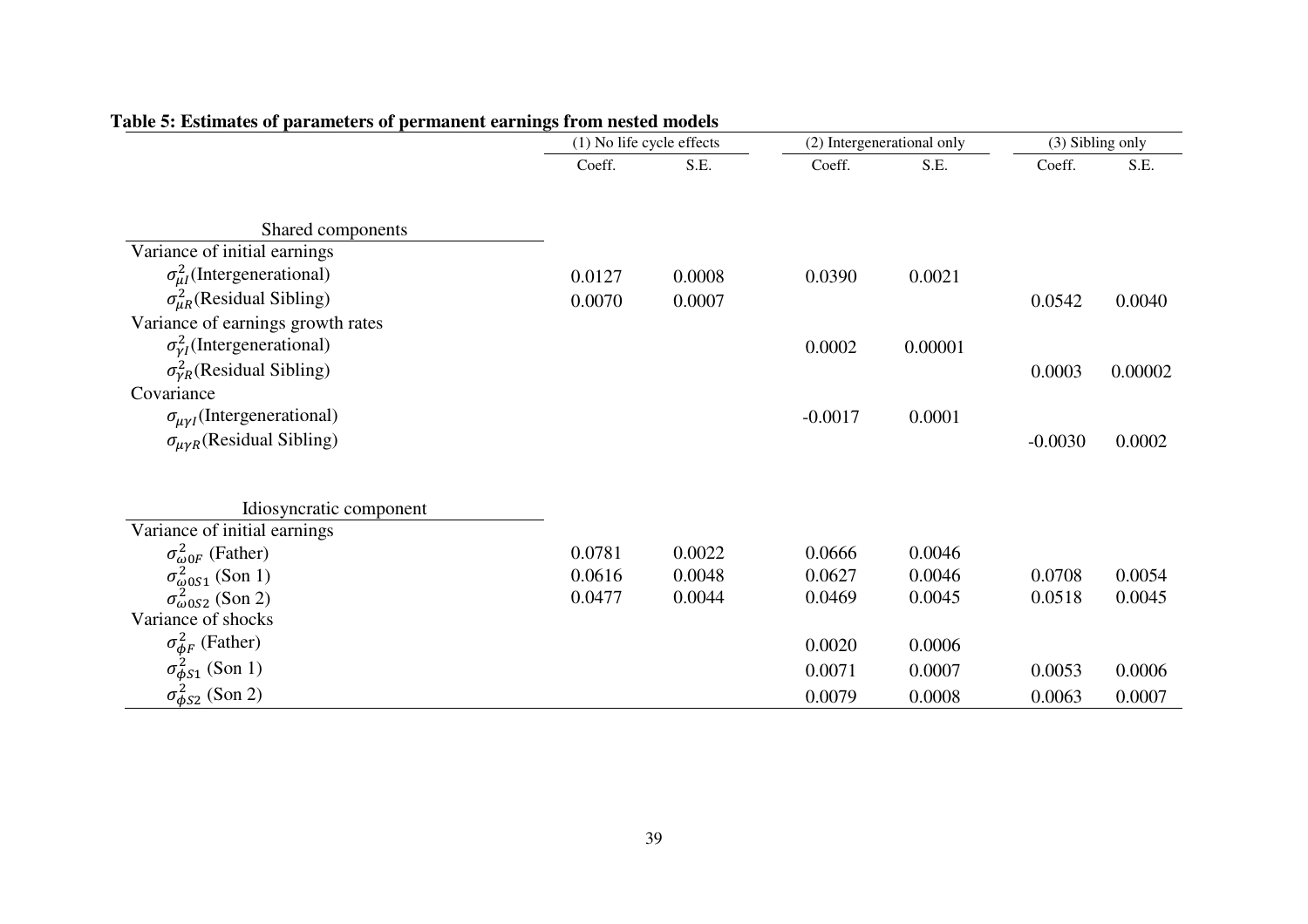|                                                  | (1) Without sisters |         | (2) With sisters |         | (3) Differential IG |         |
|--------------------------------------------------|---------------------|---------|------------------|---------|---------------------|---------|
|                                                  | Coeff.              | S.E.    | Coeff.           | S.E.    | Coeff.              | S.E.    |
| Shared components                                |                     |         |                  |         |                     |         |
| Variance of initial earnings                     |                     |         |                  |         |                     |         |
| $\sigma_{\mu}^2$ (Intergenerational)             | 0.0333              | 0.0021  | 0.0322           | 0.0009  | 0.0319              | 0.0015  |
| $\delta_{\mu}$ (Intergenerational loading Son 2) |                     |         |                  |         | 1.3212              | 0.0188  |
| $\sigma_{\mu R}^2$ (Residual Sibling)            | 0.0188              | 0.0034  | 0.0418           | 0.0026  | 0.0353              | 0.0026  |
| Variance of earnings growth rates                |                     |         |                  |         |                     |         |
| $\sigma_{\nu I}^2$ (Intergenerational)           | 0.0001              | 0.00001 | 0.0002           | 0.00001 | 0.0002              | 0.00001 |
| $\delta_{\nu}$ (Intergenerational loading Son 2) |                     |         |                  |         | 0.9689              | 0.0046  |
| $\sigma_{vR}^2$ (Residual Sibling)               | 0.0001              | 0.00002 | 0.0002           | 0.00001 | 0.0002              | 0.00001 |
| Covariance                                       |                     |         |                  |         |                     |         |
| $\sigma_{\mu\nu I}$ (Intergenerational)          | $-0.0014$           | 0.0001  | $-0.0013$        | 0.00004 | $-0.0015$           | 0.0001  |
| $\sigma_{\mu\nu R}$ (Residual Sibling)           | $-0.0014$           | 0.0002  | $-0.0029$        | 0.0002  | $-0.0022$           | 0.0001  |
| Idiosyncratic component                          |                     |         |                  |         |                     |         |
| Variance of initial earnings                     |                     |         |                  |         |                     |         |
| $\sigma_{\omega 0F}^2$ (Father)                  | 0.0740              | 0.0048  | 0.0581           | 0.0035  | 0.0532              | 0.0051  |
| $\sigma_{\omega 0S1}^2$ (Son 1)                  | 0.0726              | 0.0073  | 0.0777           | 0.0039  | 0.0859              | 0.0054  |
| $\sigma_{\omega 0S2}^2$ (Son 2)                  | 0.0459              | 0.0057  | 0.0650           | 0.0060  | 0.0570              | 0.0049  |
| Variance of shocks                               |                     |         |                  |         |                     |         |
| $\sigma_{\phi}^2$ (Father)                       | 0.0013              | 0.0007  | 0.0039           | 0.0005  | 0.0045              | 0.0006  |
| $\sigma_{\phi S1}^2$ (Son 1)                     | 0.0063              | 0.0009  | 0.0089           | 0.0006  | 0.0102              | 0.0011  |
| $\sigma_{\phi S2}^2$ (Son 2)                     | 0.0061              | 0.0009  | 0.0118           | 0.0012  | 0.0118              | 0.0012  |

#### **Table 6: Estimates of parameters of permanent earnings by presence of sisters and with differential intergenerational transmission between brothers**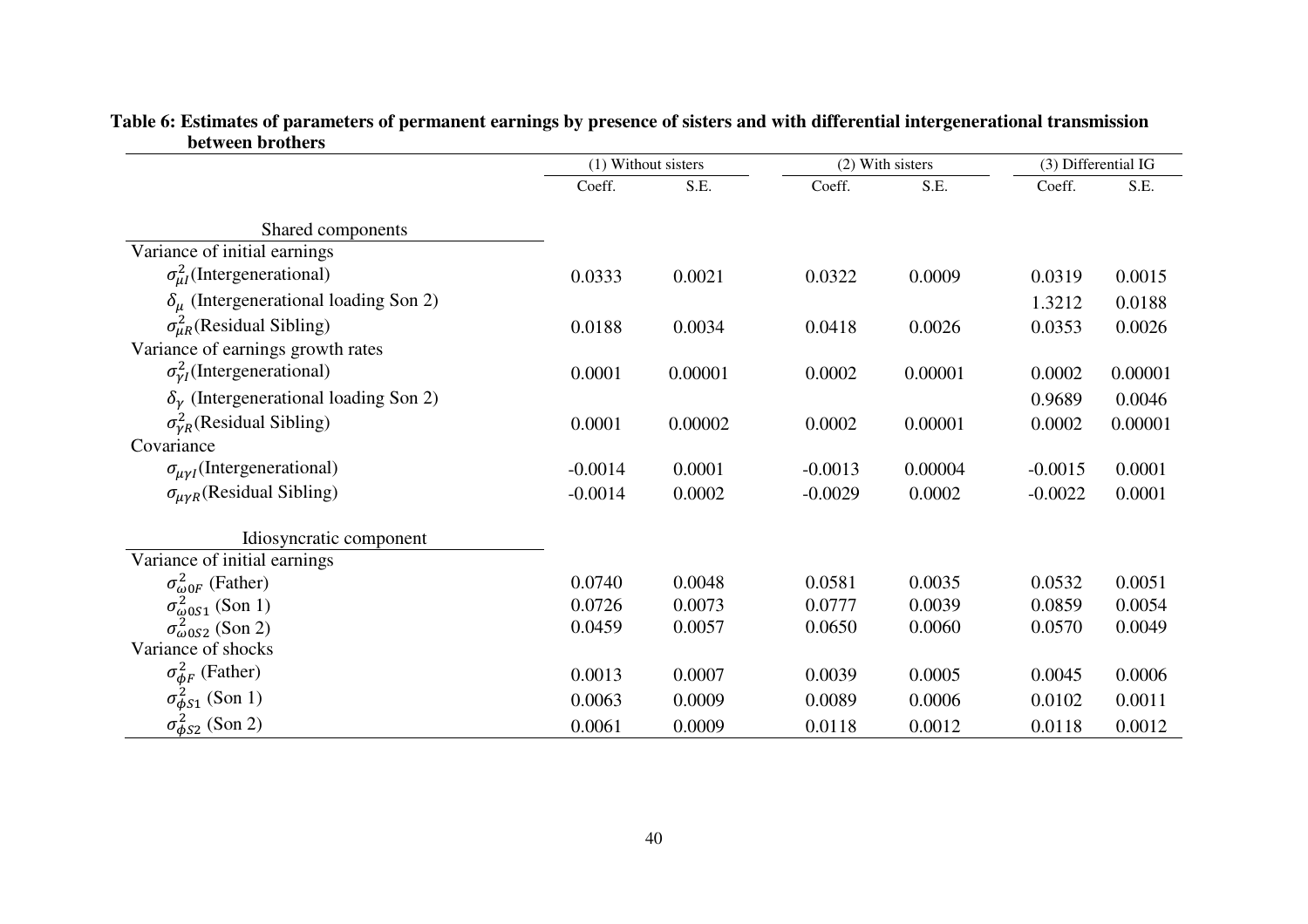|                                                     | Coeff. | S.E.   | $\%$  |
|-----------------------------------------------------|--------|--------|-------|
|                                                     |        |        |       |
| Decompositions with homogeneous IGE                 |        |        |       |
| Solon (1999) decomposition                          |        |        |       |
| var(a)                                              | 0.2358 | 0.0010 |       |
| var(f)                                              | 0.0550 | 0.0010 |       |
| <b>IGE</b>                                          | 0.0757 | 0.0015 |       |
| $r^s$                                               | 0.1892 | 0.0034 |       |
| Share of $r^s$ explained by $y_i^F$                 |        |        | 3.02  |
| Sequential conditioning                             |        |        |       |
| $var(a)$ after conditioning on $y_i^F$              | 0.2359 | 0.0010 |       |
| $var(f)$ after conditioning on $y_i^F$              | 0.0527 | 0.0010 |       |
| $r^S$ after conditioning on $y_i^F$                 | 0.1828 | 0.0034 |       |
| Share of $r^s$ explained by $y_i^F$                 |        |        | 3.36  |
| Decompositions with heterogeneous IGE               |        |        |       |
| var(a)                                              | 0.2354 | 0.0010 |       |
| <b>IGE</b>                                          | 0.0912 | 0.0016 |       |
| var(IGE)                                            | 0.0307 | 0.0011 |       |
| $var(\xi)$                                          | 0.0422 | 0.0010 |       |
| $r^{S}$                                             | 0.1953 | 0.0034 |       |
| Share of $r^s$ explained by $y_i^F$                 |        |        |       |
| Assuming stationarity                               |        |        | 20.00 |
| Without assuming stationarity $(var(y_i^F)=0.3824)$ |        |        | 26.15 |

#### **Table 7: Decompositions of the sibling correlation using the approaches of previous research with and without IGE heterogeneity**   $\overline{\phantom{a}}$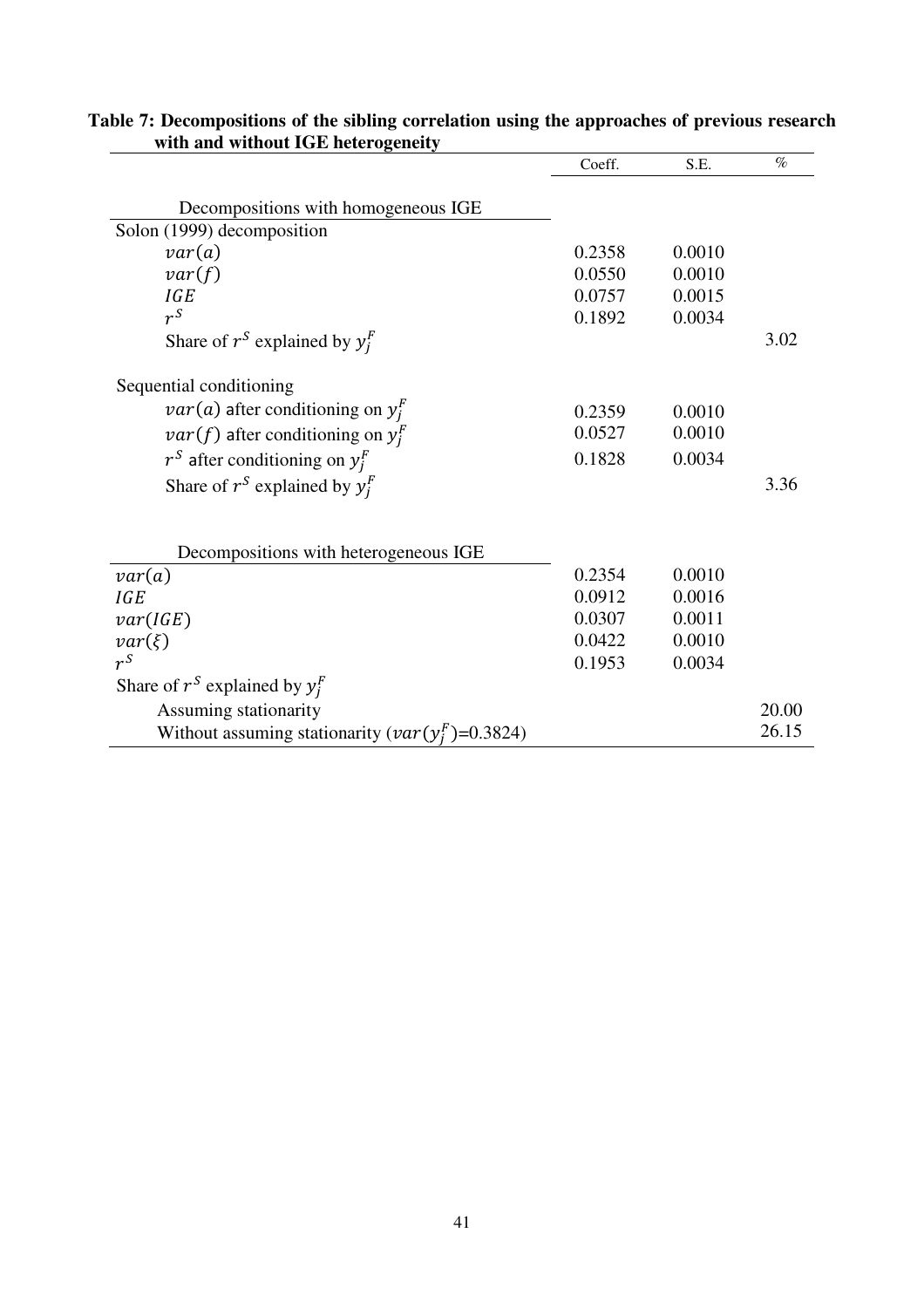

**Figure 1: Number of observations by type of family member, year of birth and age**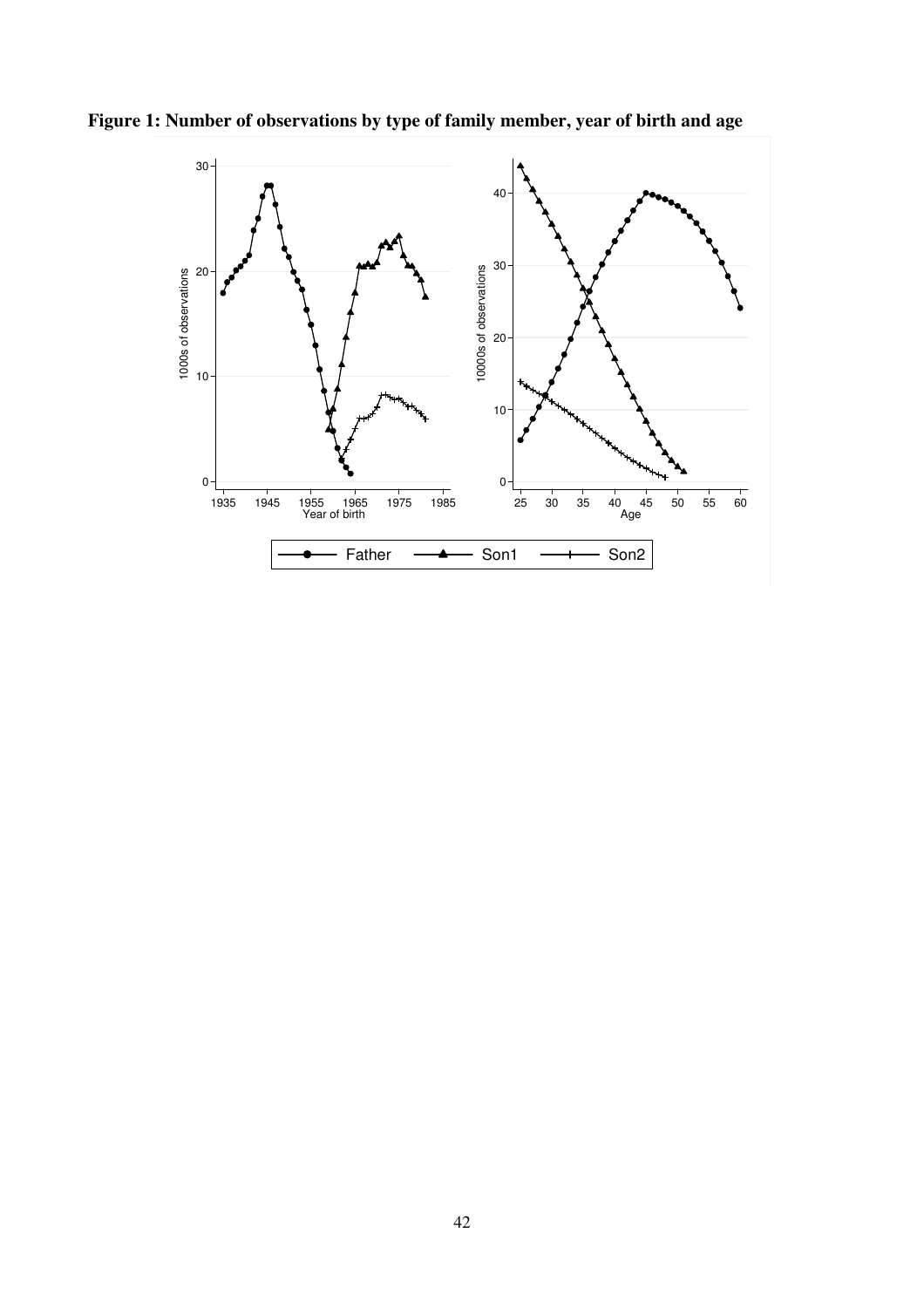

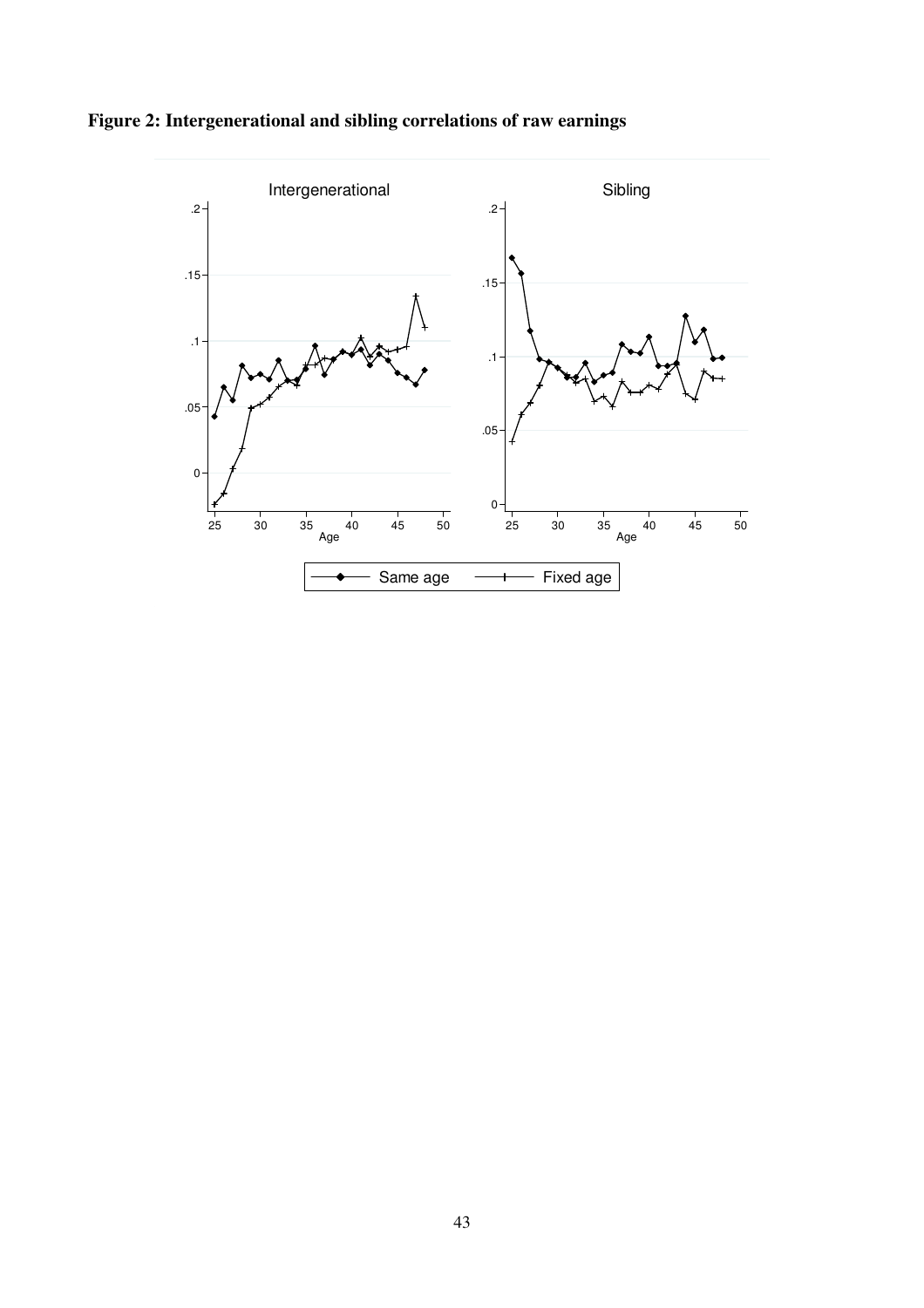

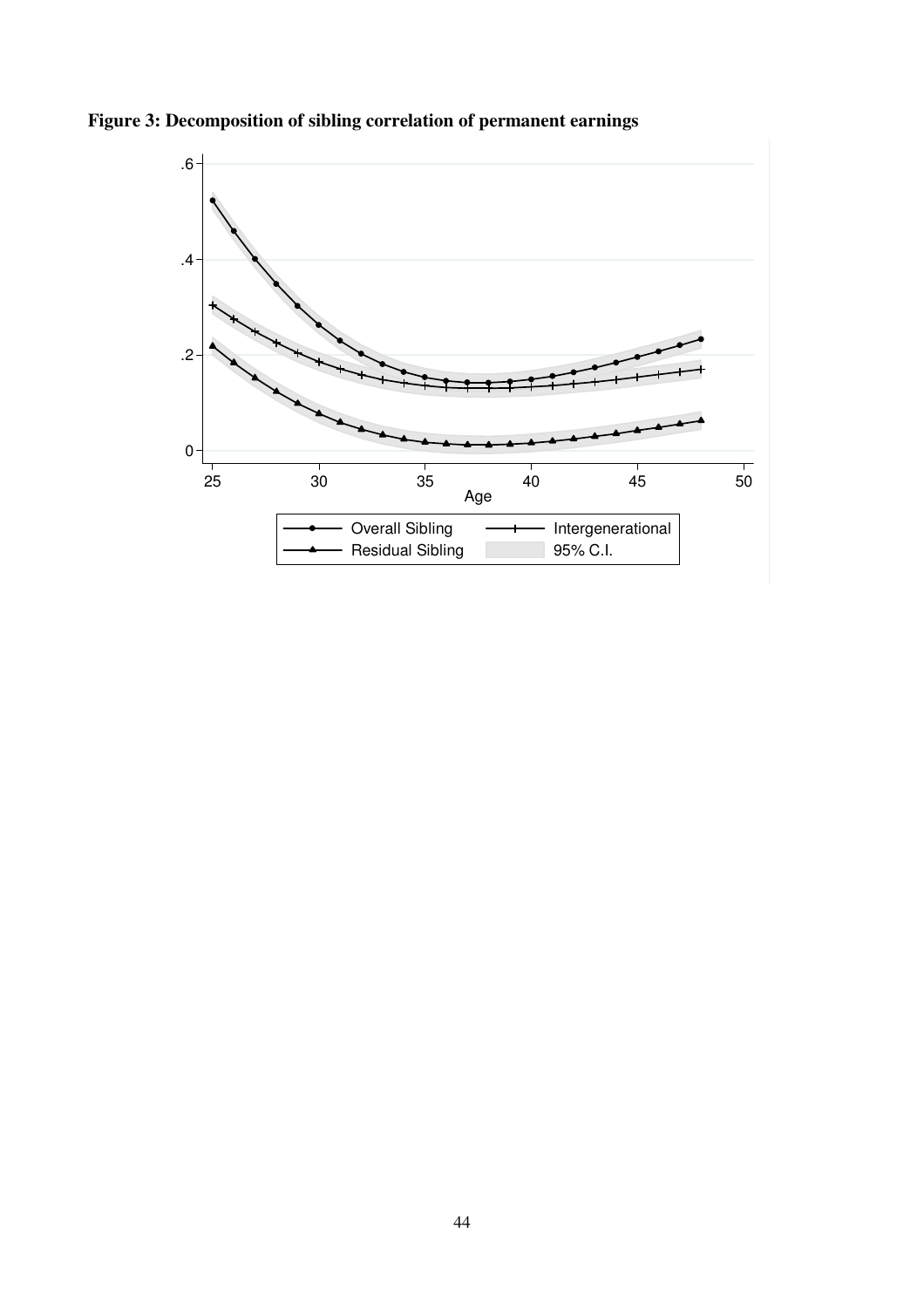**Figure 4: Comparison of intergenerational and overall sibling correlations of permanent earnings between full and nested models** 

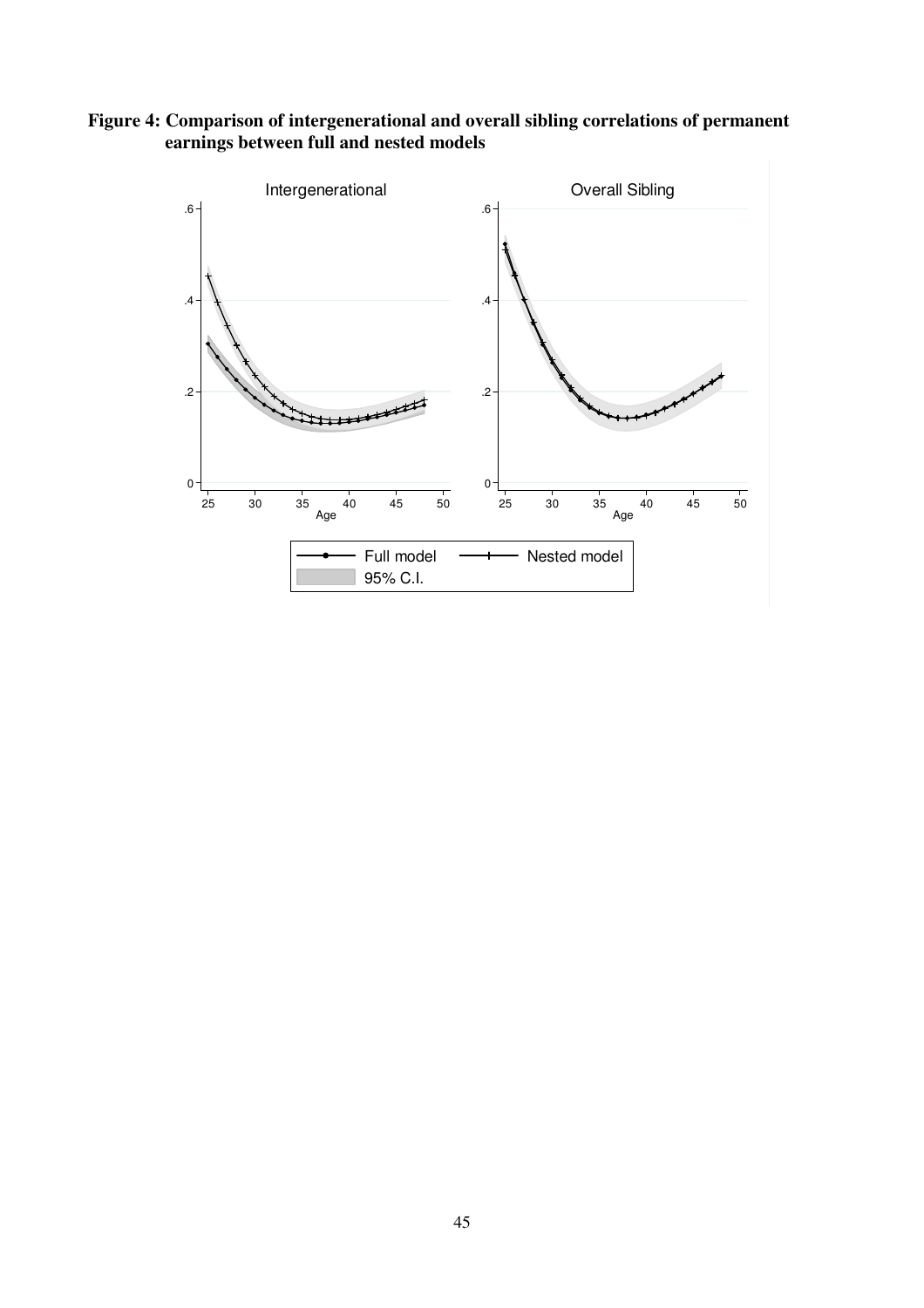**Figure 5: Decomposition of sibling correlations of permanent earnings by presence of sisters** 

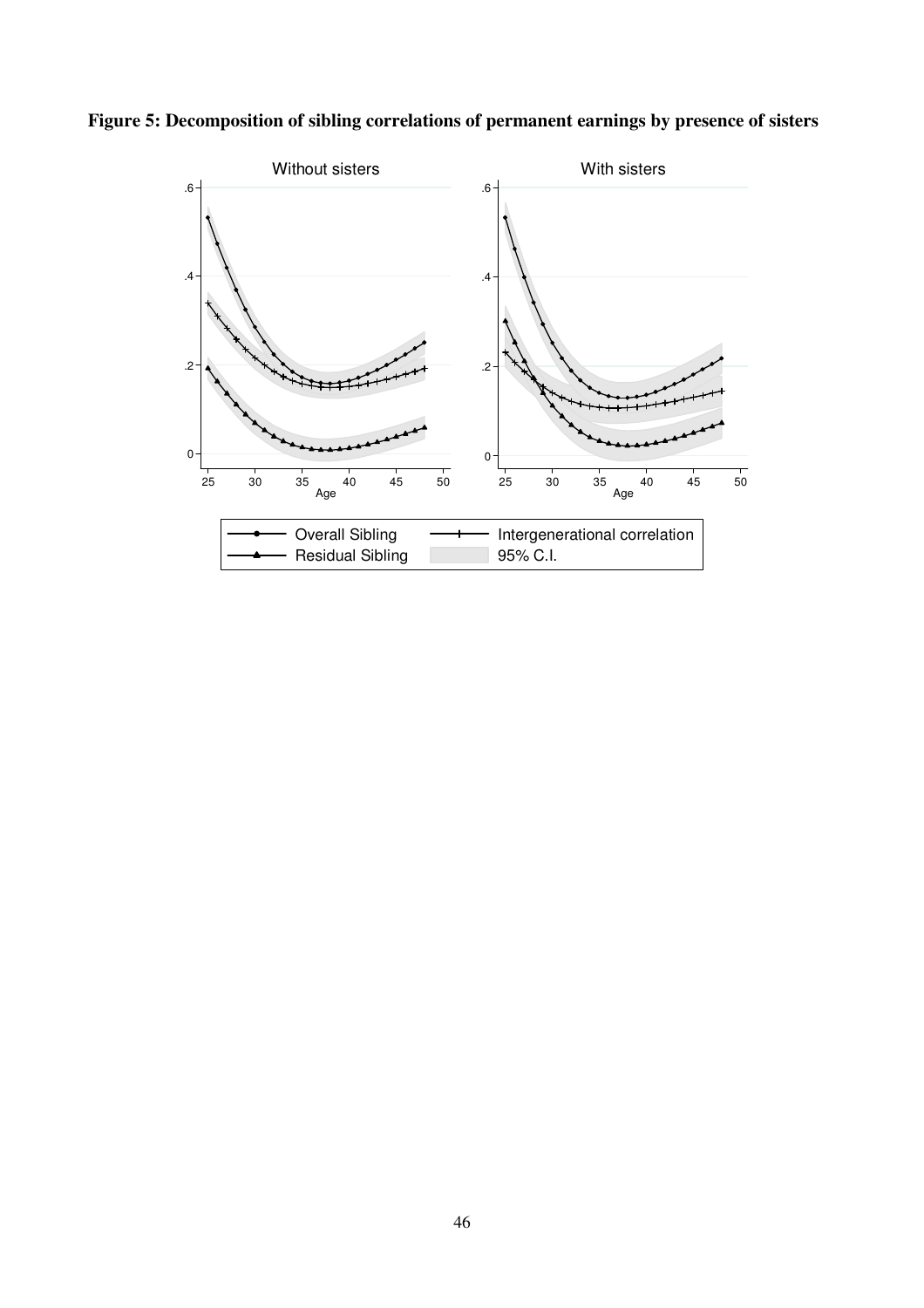**Figure 6: Intergenerational correlations of permanent earnings from model with differential transmission – Triplets only sample**